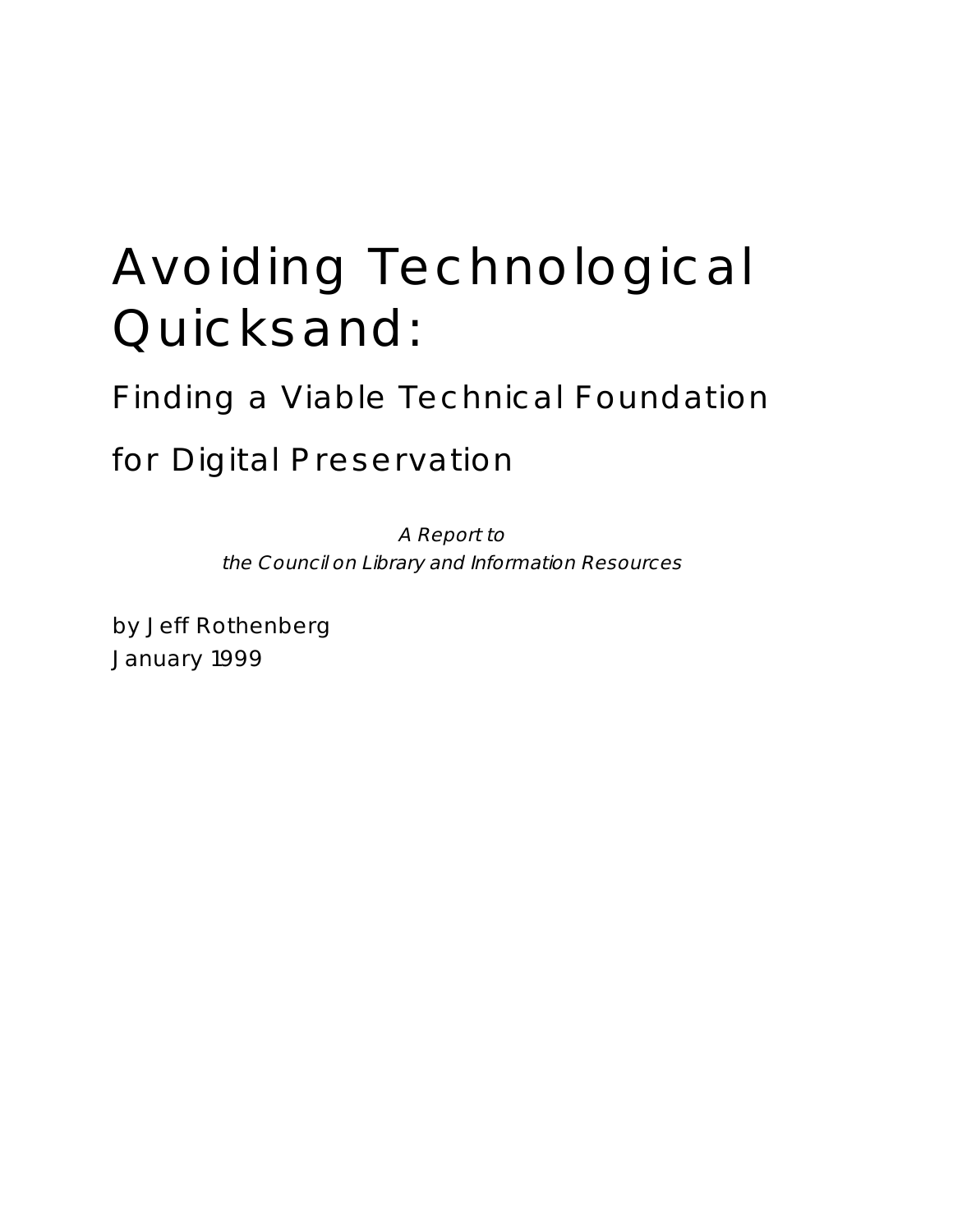## **Commission on Preservation and Access**

The Commission on Preservation and Access, a program of the Council on Library and Information Resources, supports the efforts of libraries and archives to save endangered portions of their paper-based collections and to meet the new preservation challenges of the digital environment. Working with institutions around the world, CLIR disseminates knowledge of best preservation practices and promotes a coordinated approach to preservation activity.

### **Digital Libraries**

The Digital Libraries program of the Council on Library and Information Resources is committed to helping libraries of all types and sizes understand the far-reaching implications of digitization. To that end, CLIR supports projects and publications whose purpose is to build confidence in, and increase understanding of, the digital component that libraries are now adding to their traditional print holdings.

ISBN 1-887334-63-7

Published by:

Council on Library and Information Resources 1755 Massachusetts Avenue, NW, Suite 500 Washington, DC 20036

Additional copies are available for \$20.00 from the above address. Orders must be prepaid, with checks made payable to the Council on Library and Information Resources.

 $\Theta$ 

The paper in this publication meets the minimum requirements of the American National Standard for Information Sciences—Permanence of Paper for Printed Library Materials ANSI Z39.48-1984.

Copyright 1999 by the Council on Library and Information Resources. No part of this publication may be reproduced or transcribed in any form without permission of the publisher. Requests for reproduction for noncommercial purposes, including educational advancement, private study, or research will be granted. Full credit must be given to both the author and the Council on Library and Information Resources.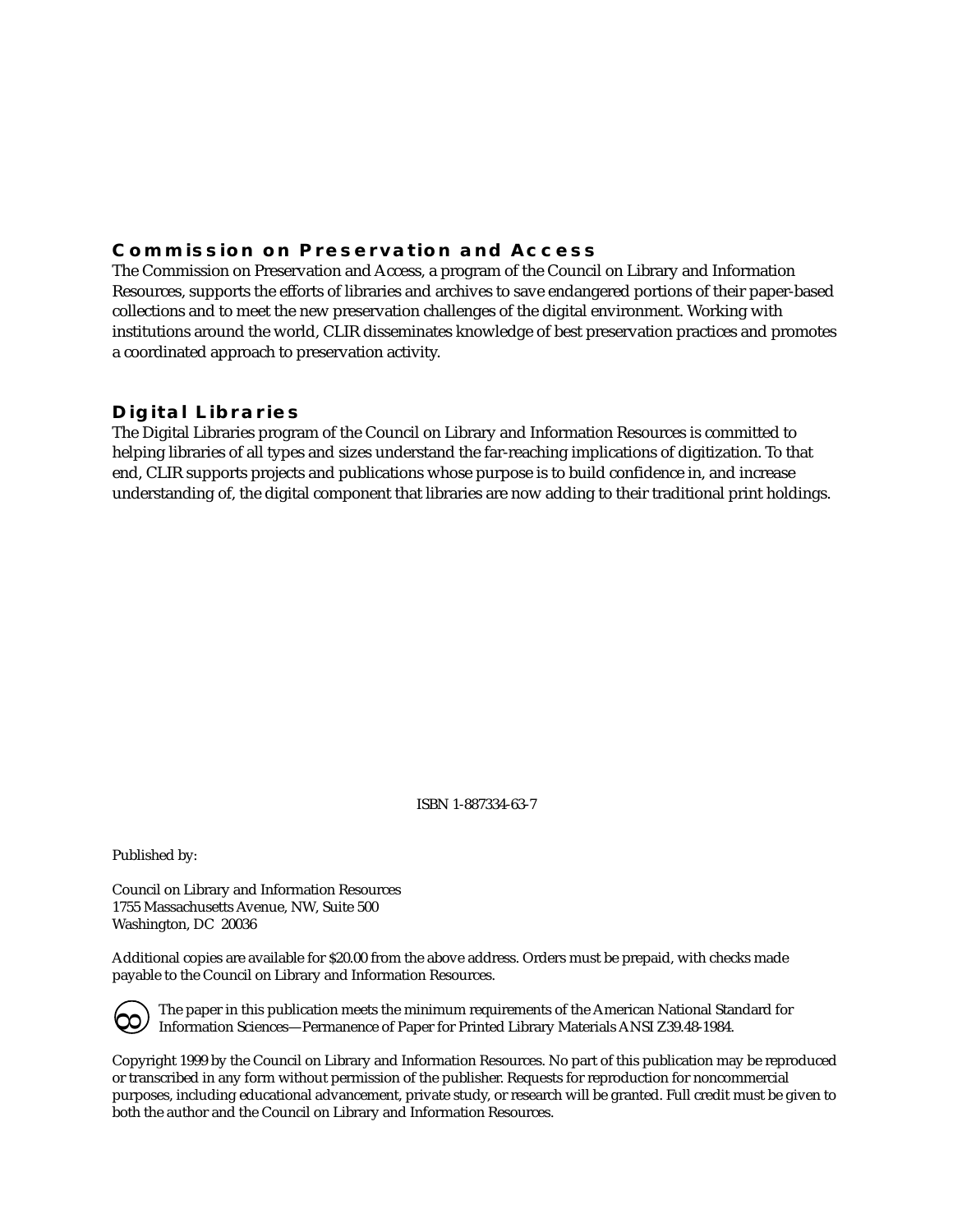## **Contents**

| 5. |  |
|----|--|
|    |  |
|    |  |
|    |  |
| 9. |  |
|    |  |
|    |  |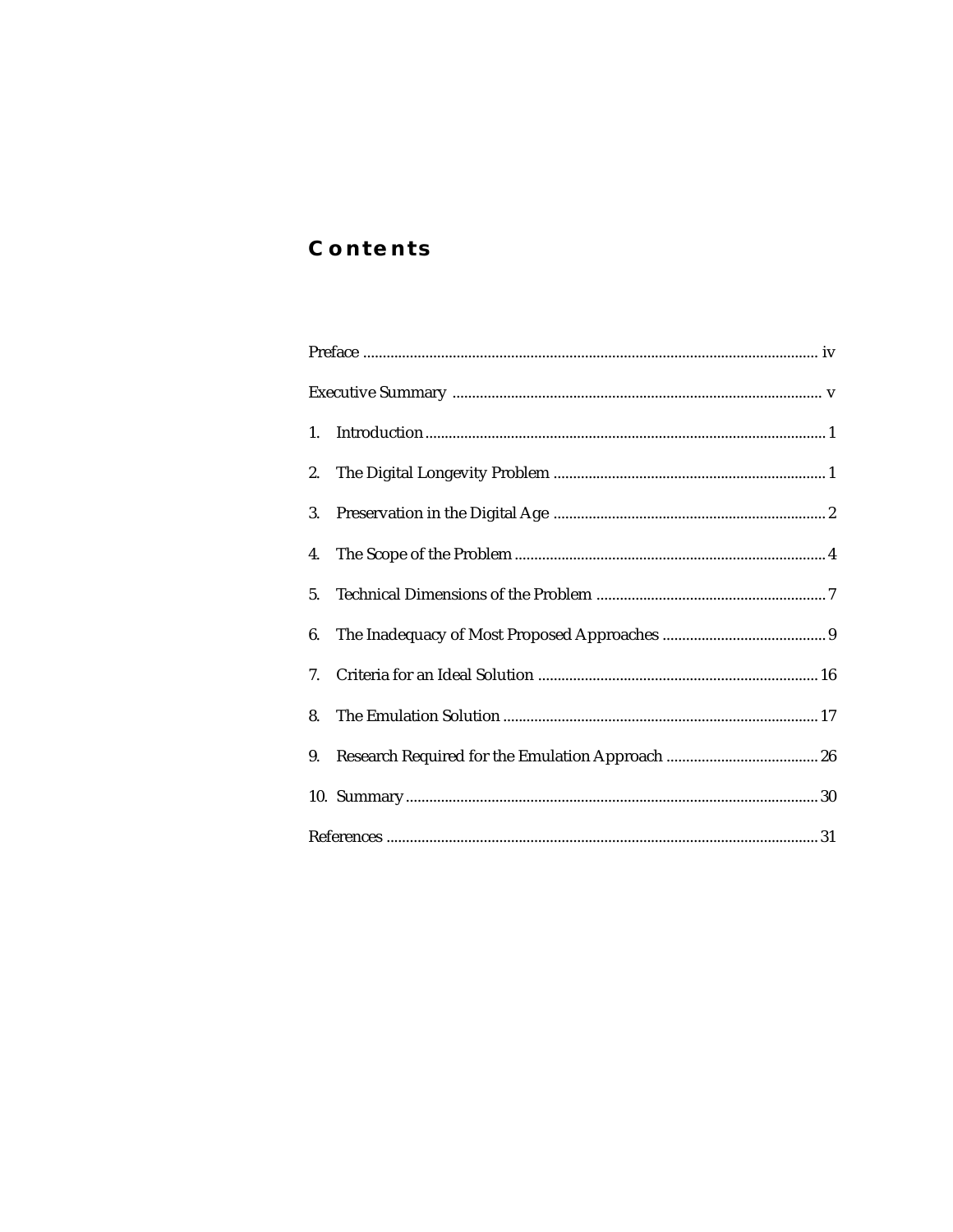## **Preface**

In 1996, the Commission on Preservation and Access and the Research Libraries Group issued the final report of the Task Force on the Archiving of Digital Information. Chaired by John Garrett and Donald Waters, the task force spent over a year analyzing the problem, considering options, consulting with others around the world, and formulating a series of recommendations. The conclusion reached by the impressive group of 21 experts was alarming—there is, at present, no way to guarantee the preservation of digital information. And it is not simply a technical problem. A serious commitment to preserving digital information requires a legal environment that enables preservation. It also means that specific organizations libraries, government agencies, corporations—must take responsibility for preservation by enacting new policies and creating the economic means to secure survival of this generation's knowledge into the future.

The Council on Library and Information Resources, which absorbed the Commission on Preservation and Access in July 1997, continues to search for answers to the troubling question of how digital information will be preserved. Raising public awareness is an important goal, and we have pursued it vigorously. Since the publication of the task force report in 1996, we have spoken to library and scholarly groups here and abroad, published a number of papers, and produced an hour-long documentary film on the subject for broadcast on public television. The film especially has made an impression, and several observers have wondered why we have spent so much time in describing the problems and so little in finding solutions.

In fact, we have also been seeking solutions, and the present paper by Jeff Rothenberg is the first in a series resulting from our efforts. Each paper in the series will propose an approach to the preservation of digital information. Each approach addresses the important parts of the problem. We believe that it is best to assemble as many ideas as possible, to place them before a knowledgeable audience, and to stimulate debate about their strengths and weaknesses as solutions to particular preservation problems.

Jeff Rothenberg is a senior research scientist of the RAND Corporation. His paper is an important contribution to our efforts.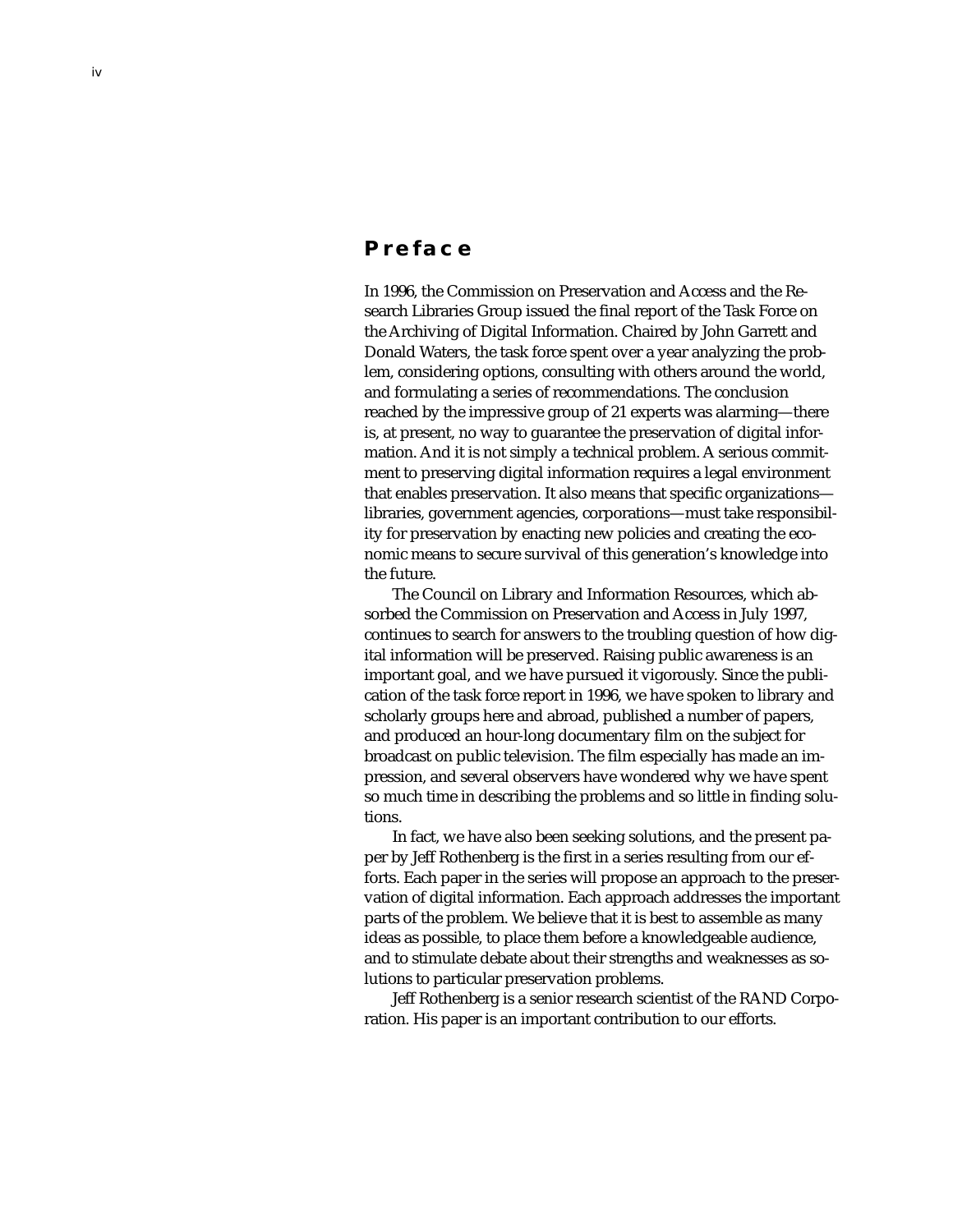## **Executive Summary**

There is as yet no viable long-term strategy to ensure that digital information will be readable in the future. Digital documents are vulnerable to loss via the decay and obsolescence of the media on which they are stored, and they become inaccessible and unreadable when the software needed to interpret them, or the hardware on which that software runs, becomes obsolete and is lost. Preserving digital documents may require substantial new investments, since the scope of this problem extends beyond the traditional library domain, affecting such things as government records, environmental and scientific baseline data, documentation of toxic waste disposal, medical records, corporate data, and electronic-commerce transactions.

This report explores the technical depth of the problem of longterm digital preservation, analyzes the inadequacies of a number of ideas that have been proposed as solutions, and elaborates the emulation strategy. The central idea of the emulation strategy is to emulate obsolete systems on future, unknown systems, so that a digital document's original software can be run in the future despite being obsolete. Though it requires further research and proof of feasibility, this approach appears to have many advantages over the other approaches suggested and is offered as a promising candidate for a solution to the problem of preserving digital material far into the future. Since this approach was first outlined, it has received considerable attention and, in the author's view, is the only approach yet suggested to offer a true solution to the problem of digital preservation.

The long-term digital preservation problem calls for a long-lived solution that does not require continual heroic effort or repeated invention of new approaches every time formats, software or hardware paradigms, document types, or recordkeeping practices change. The approach must be extensible, since we cannot predict future changes, and it must not require labor-intensive translation or examination of individual documents. It must handle current and future documents of unknown type in a uniform way, while being capable of evolving as necessary. Furthermore, it should allow flexible choices and tradeoffs among priorities such as access, fidelity, and ease of document management.

Most approaches that have been suggested as solutions—printing digital documents on paper, relying on standards to keep them readable, reading them by running obsolete software and hardware preserved in museums, or translating them so that they "migrate" into forms accessible by future generations of software—are labor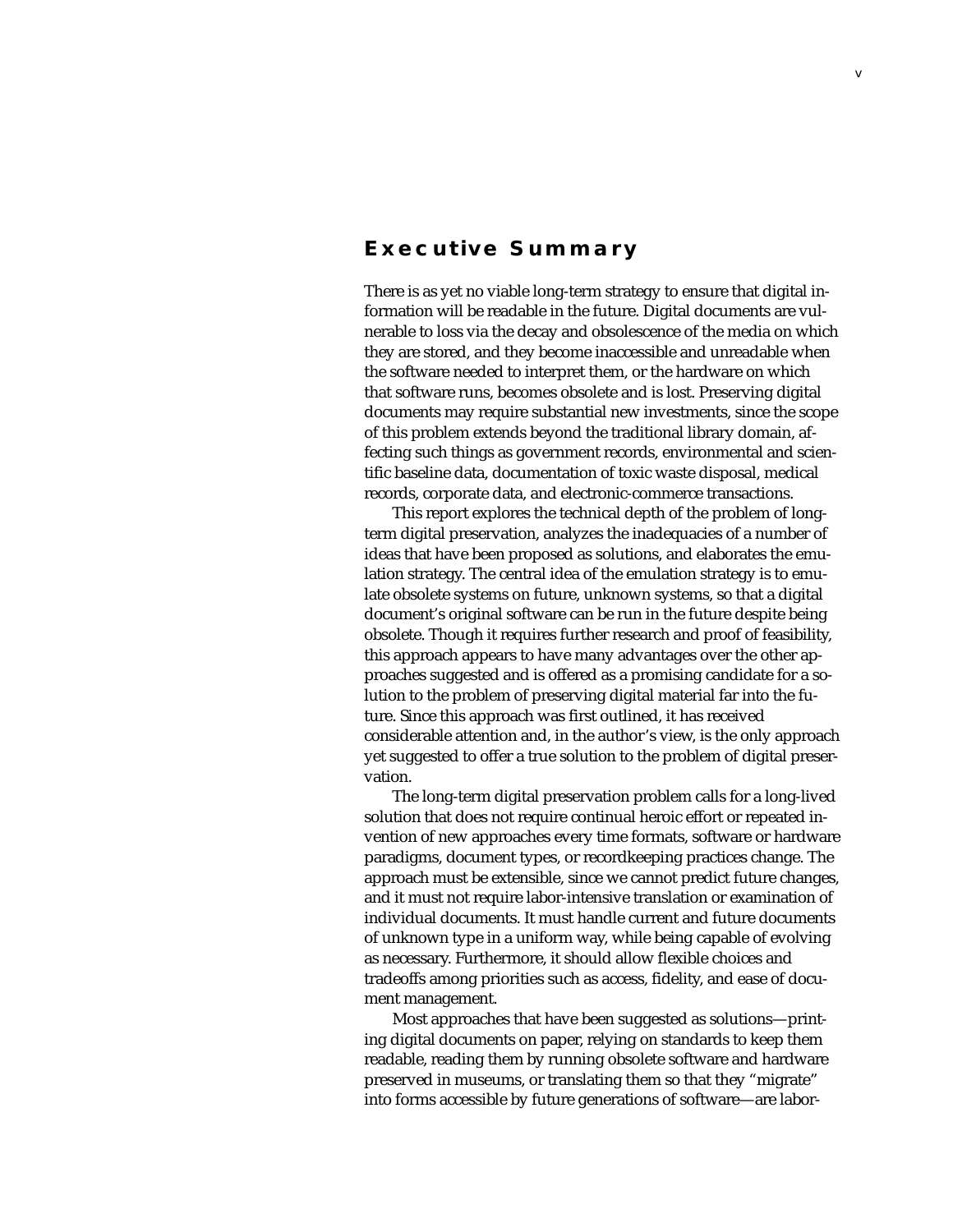intensive and ultimately incapable of preserving digital documents in their original forms.

The best way to satisfy the criteria for a solution is to run the original software under emulation on future computers. This is the only reliable way to recreate a digital document's original functionality, look, and feel. Though it may not be feasible to preserve every conceivable attribute of a digital document in this way, it should be possible to recreate the document's behavior as accurately as desired—and to test this accuracy in advance.

The implementation of this emulation approach involves: (1) developing generalizable techniques for specifying emulators that will run on unknown future computers and that capture all of those attributes required to recreate the behavior of current and future digital documents; (2) developing techniques for saving—in humanreadable form—the metadata needed to find, access, and recreate digital documents, so that emulation techniques can be used for preservation; and (3) developing techniques for encapsulating documents, their attendant metadata, software, and emulator specifications in ways that ensure their cohesion and prevent their corruption. The only assumption that this approach makes about future computers is that they will be able to perform any computable function and (optionally) that they will be faster and/or cheaper to use than current computers.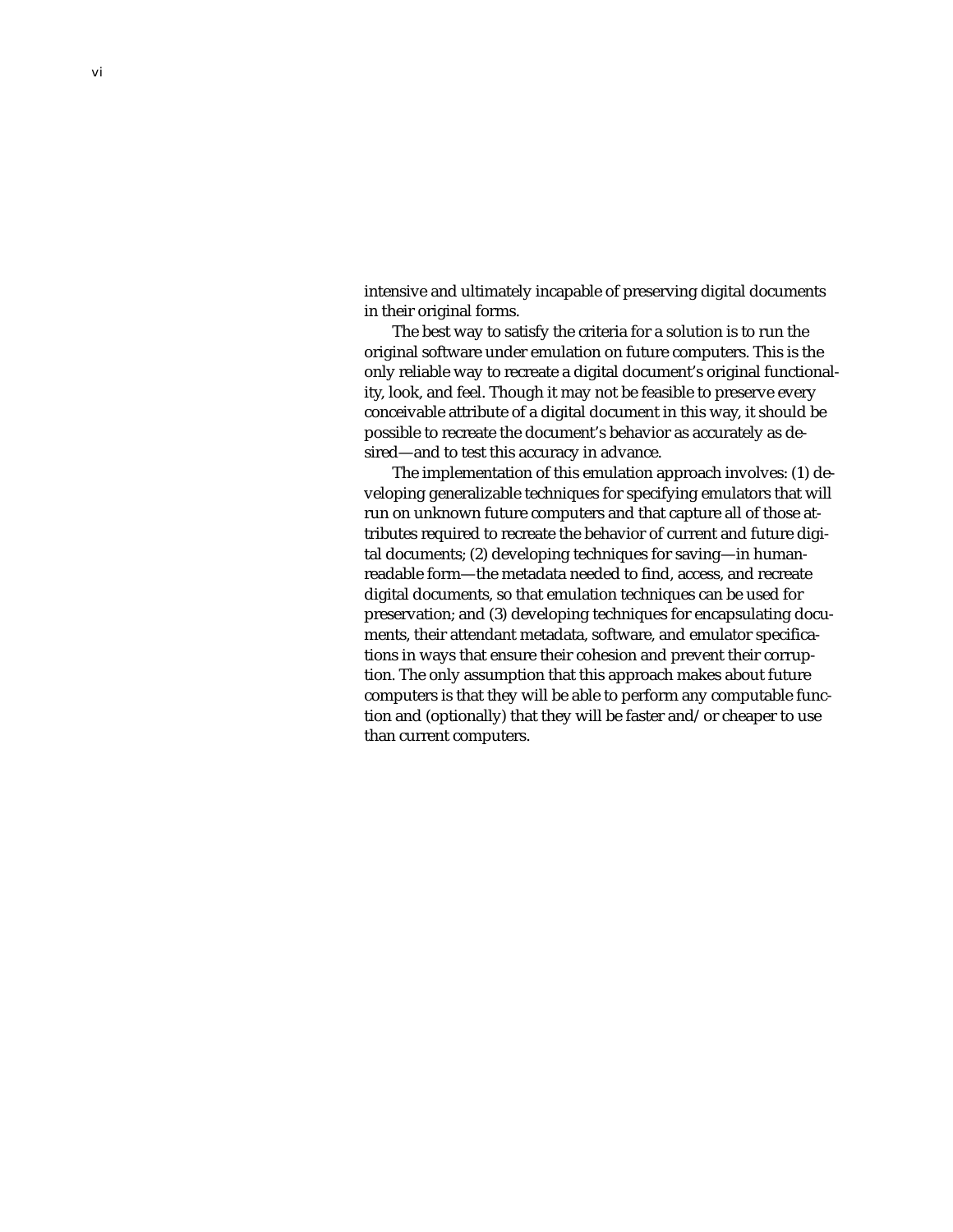**1. Introduction** In a very short time, preservation has developed into a critically important part of managing a library's most precious assets, its collections.

*—*Abby Smith, "Preservation in the Future Tense"

he vision of creating digital libraries that will be able to preserve our heritage currently rests on technological quicksand. There is as yet no viable long-term strategy to ensure that digital information will be readable in the future. Not only are digital documents vulnerable to loss via media decay and obsolescence, but they become equally inaccessible and unreadable if the software needed to interpret them—or the hardware on which that software runs—is lost or becomes obsolete.

This report explores the technical depth of this problem, analyzes the inadequacies of a number of ideas that have been proposed as solutions, and elaborates the emulation strategy, which is, in my view, the only approach yet suggested to offer a true solution to the problem of digital preservation (Rothenberg 1995a). Other proposed solutions involve printing digital documents on paper, relying on standards to keep them readable, reading them by running obsolete software and hardware preserved in museums, or translating them so that they "migrate" into forms accessible by future generations of software. Yet all of these approaches are short-sighted, labor-intensive, and ultimately incapable of preserving digital documents in their original forms. Emulation, on the other hand, promises predictable, cost-effective preservation of original documents, by means of running their original software under emulation on future computers.

## **2. The Digital Longevity Problem**

Documents, data, records, and informational and cultural artifacts of all kinds are rapidly being converted to digital form, if they were not created digitally to begin with. This rush to digitize is being driven by powerful incentives, including the ability to make perfect copies of digital artifacts, to publish them on a wide range of media, to distribute and disseminate them over networks, to reformat and convert them into alternate forms, to locate them, search their contents, and retrieve them, and to process them with automated and semi-automated tools. Yet the longevity of digital content is problematic for a number of complex and interrelated reasons (UNACCIS 1990, Lesk 1995, Morris 1998, Popkin and Cushman 1993, Rothenberg 1995b, Getty 1998).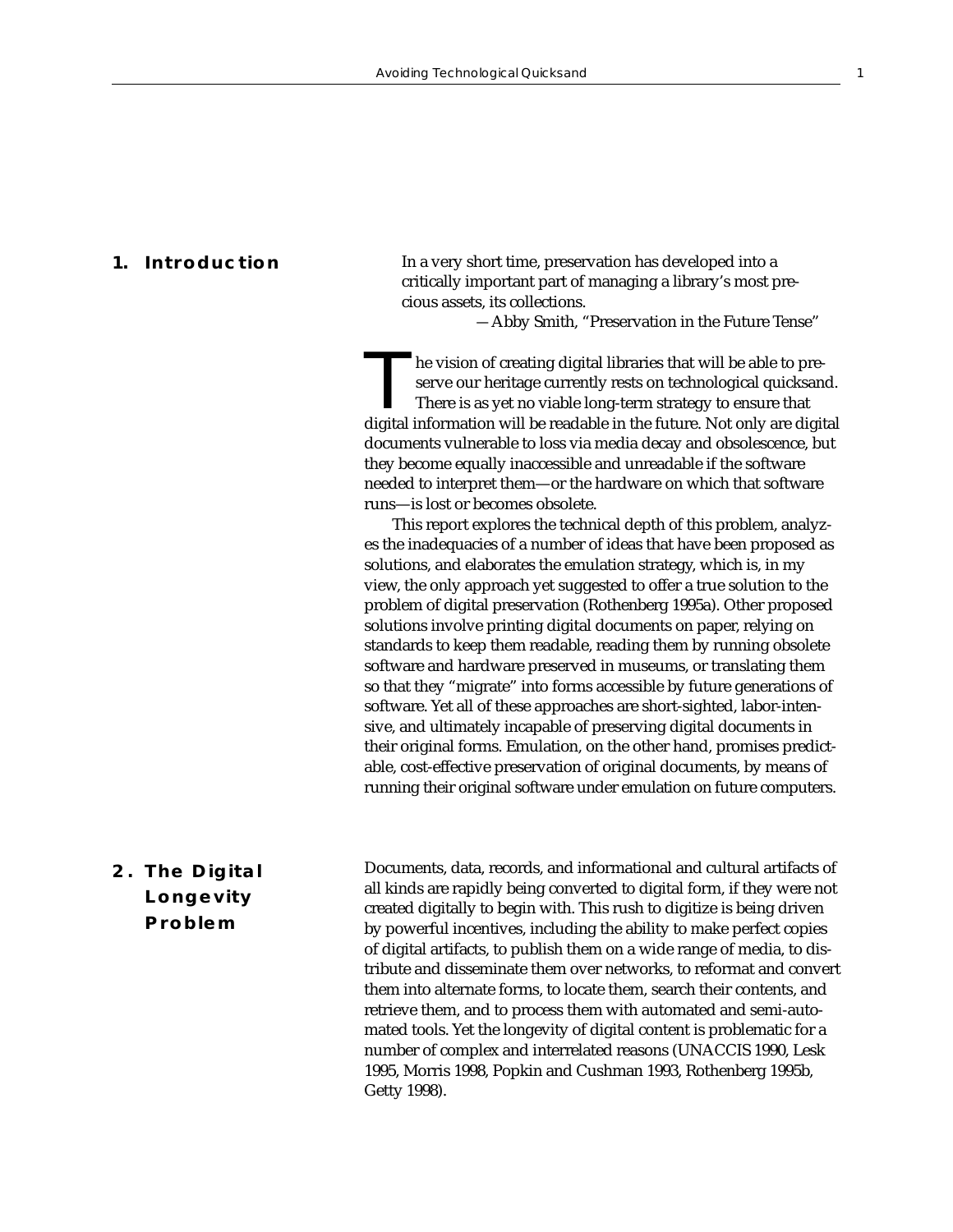It is now generally recognized that the physical lifetimes of digital storage media are often surprisingly short, requiring information to be "refreshed" by copying it onto new media with disturbing frequency. The technological obsolescence of these media (and of the hardware and software necessary to read them) poses a different and equally urgent threat. Moreover, most digital documents and artifacts exist only in encoded form, requiring specific software to bring their bit streams to life and make them truly usable; as these programs (or the hardware/software environments in which they run) become obsolete, the digital documents that depend on them become unreadable—held hostage to their own encoding. This problem is paradoxical, given the fact that digital documents can be copied perfectly, which is often naively taken to mean that they are eternal. This paradox prompted my ironic observation (Rothenberg 1997), "Digital documents last forever—or five years, whichever comes first." There is currently no demonstrably viable technical solution to this problem; yet if it is not solved, our increasingly digital heritage is in grave risk of being lost (Michelson and Rothenberg 1992, Morelli 1998, Swade 1998).

In addition to the technical aspects of this problem, there are administrative, procedural, organizational, and policy issues surrounding the management of digital material. Digital documents are different from traditional paper documents in ways that have significant implications for the means by which they are generated, captured, transmitted, stored, maintained, accessed, and managed. Paramount among these differences is the greatly reduced lifetime of digital information without some form of active preservation. This mandates new approaches to accessioning and saving digital documents to avoid their loss. These approaches raise nontechnical issues concerning jurisdiction, funding, responsibility for successive phases of the digital document life cycle, and the development of policies requiring adherence to standard techniques and practices to prevent the loss of digital information. However, few of these nontechnical issues can be meaningfully addressed in the absence of a sound, accepted technical solution to the digital longevity problem.

## **3. Preservation in the Digital Age**

The goal of any preservation program is to ensure longterm, ready access to the information resources of an institution.

*—*Abby Smith, "Preservation in the Future Tense"

Preservation constitutes one leg of a tripod that supports informational institutions such as libraries, the other legs being access and the development and management of collections (Fox and Marchionini 1998, Schurer 1998). Without preservation, access becomes impossible, and collections decay and disintegrate.

Informational artifacts include documents, data, and records of all kinds, in all media, which I refer to as "documents" here, for sim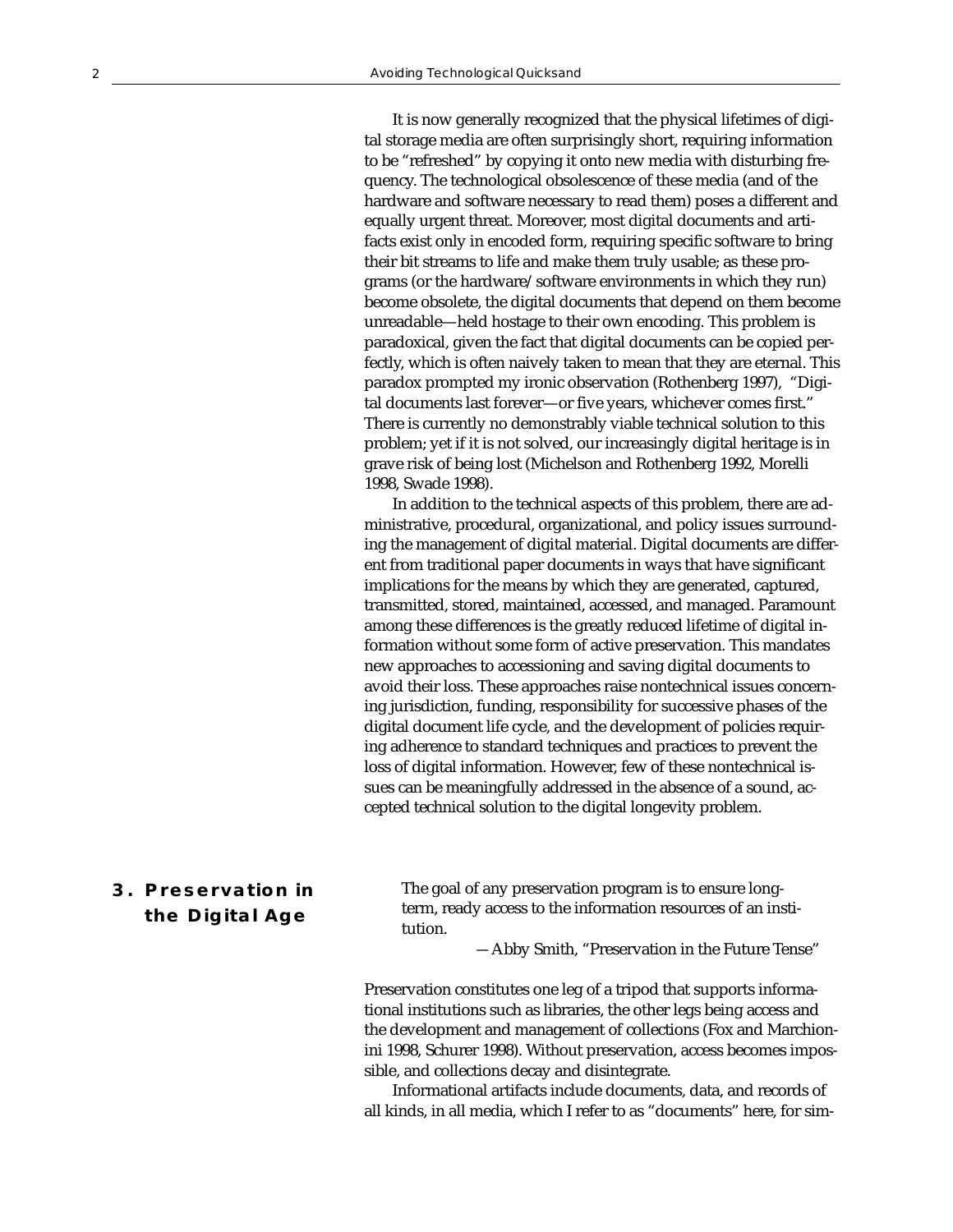plicity (Roberts 1994). The essence of preserving informational artifacts is the retention of their meaning. This requires the ability to recreate the original form and function of a document when it is accessed, for example, to establish its authenticity, validity, and evidential value and to allow the document's users to understand how its creator and original viewers saw it, what they were (and were not) able to infer from it, what insights it may have conveyed to them, and what aesthetic value it may have had for them.

My focus is on digital documents, by which I mean informational artifacts, some or all aspects of whose intended behavior or use rely on their being encoded in digital form. The term "digital" in this context denotes any means of representing sequences of discrete symbolic values—each value having two or more unambiguously distinguishable states—so that they can, at least in principle, be accessed, manipulated, copied, stored, and transmitted entirely by mechanical means, with high reliability.1

The preservation of digital documents involves a number of distinctive requirements. In particular, all such documents possess a unique collection of core digital attributes that must be retained. These attributes include their ability to be copied perfectly, to be accessed without geographic constraint, to be disseminated at virtually no incremental cost (given the existence of appropriate digital infrastructure), and to be machine-readable so that they can be accessed, searched, and processed by automated mechanisms that can modify them, reformat them, and perform arbitrary computations on their contents in all phases of their creation and distribution. Furthermore, new inherently digital ("born-digital") document forms, such as dynamic, distributed, interactive hypertext and hypermedia, must retain their unique functionality, including their ability to integrate information from disparate traditional sources, such as books, periodicals, newspapers, mail, phone messages, data, imagery, and video (Bearman 1991, Bearman 1992, Bikson 1997, Kenney 1997, Michelson and Rothenberg 1992).

In response to the difficulty of saving digital documents (due to factors such as media decay and software and hardware obsolescence, discussed in detail below) it is sometimes suggested that they be printed and saved in hard-copy form. This is a rear-guard action and not a true solution. Printing any but the simplest, traditional documents results in the loss of their unique functionality (such as dynamic interaction, nonlinearity, and integration), and printing any document makes it no longer truly machine-readable, which in turn destroys its core digital attributes (perfect copying, access, distribution, and so forth). Beyond this loss of functionality, printing digital documents sacrifices their original form, which may be of unique

<sup>1</sup> I use the term *digital information* in preference to *electronic information* because it more accurately captures the essential aspects of the problem. Digital information can in principle be represented in nonelectronic form, for example, by using optical or quantum techniques, whereas electronic information is not necessarily digital.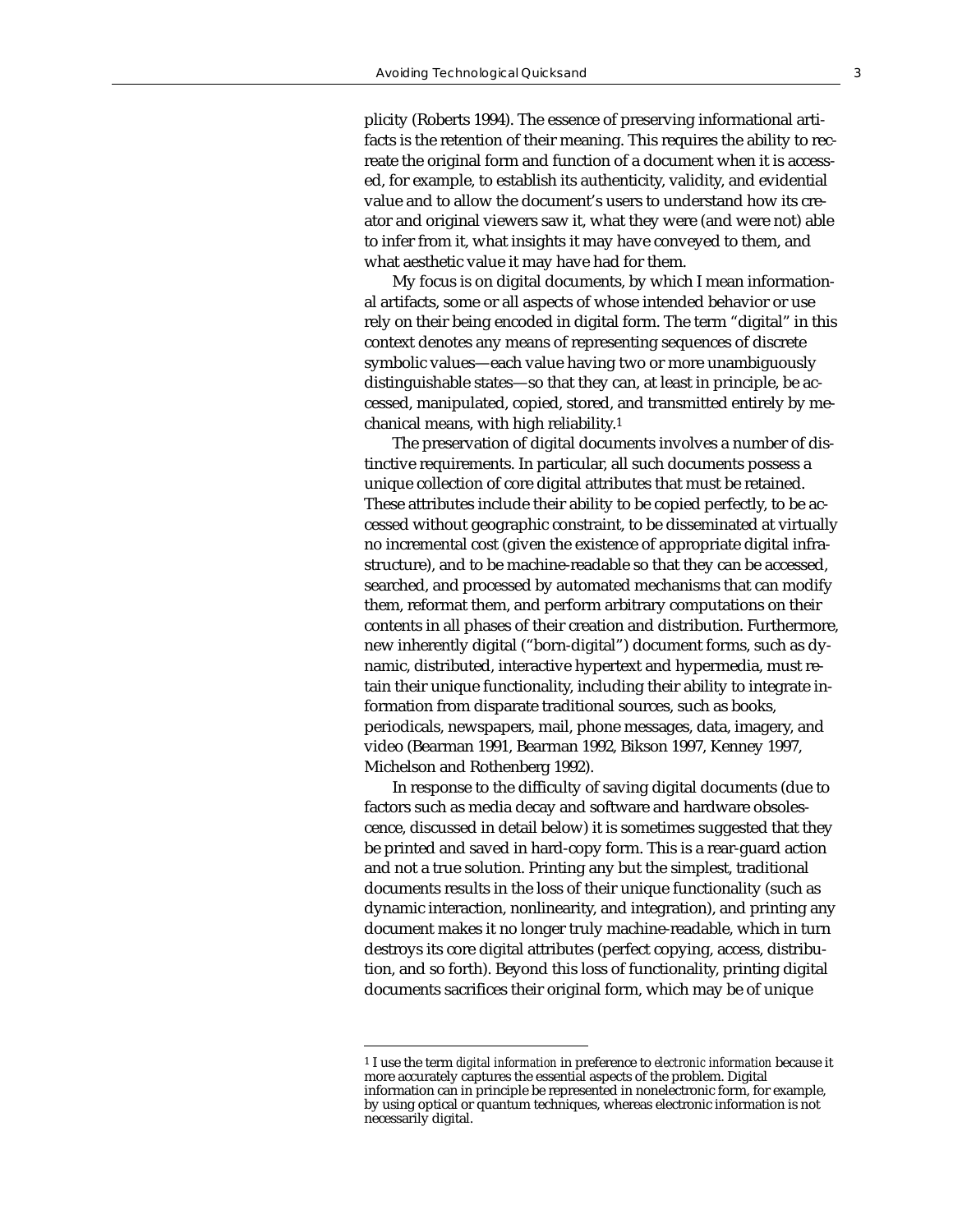historical, contextual, or evidential interest (Bearman 1993, Hedstrom 1991, U. S. District Court for the District of Columbia 1993).

Proposed alternatives to printing digital documents include translating digital documents into standard forms or extracting their contents without regard to their original nature. Though these approaches have traditional analogues (such as the translation of ancient texts into the vernacular to give them a larger audience), they are fraught with danger. The meaning of a document may be quite fragile, since meaning is in the eye of the beholder: what may be a trivial transformation to a casual reader may be a disastrous loss to a scholar, historian, or lawyer. Examples of loss of meaning abound in our daily experience of converting digital documents from their native form into that of some other software application in order to read them. At its best, such conversion often sacrifices subtleties (such as format, font, footnotes, cross-references, citations, headings, numbering, shape, and color); at its worst, it leaves out entire segments (such as graphics, imagery, and sound) or produces meaningless garbage (Horsman 1994).

While it is often useful to create contemporary vernacular transcriptions of historical documents (such as Shakespeare's Sonnets or the Declaration of Independence), society places a high value on retaining the originals so that we may verify that content has not been lost in transcription (whether inadvertently or for nefarious ends), as well as for scholarly and aesthetic purposes. For digital documents, retaining an original may not mean retaining the original medium (which rapidly decays and becomes obsolete), but it should mean retaining the functionality, look, and feel of the original document.

The skills and judgment developed in preservation professionals—the ability to discover the original form of an object and the intent of its creator, and to prolong the life of the object or return the object as nearly as possible to its state at the time of its creation—are precisely the same skill sets that are needed for the future, albeit practiced in a radically different context.

*—*Abby Smith, "Preservation in the Future Tense"

### **4. The Scope of the Problem**

The preservation of digital documents is a matter of more than purely academic concern. A 1990 House of Representatives report cited a number of cases of significant digital records that had already been lost or were in serious jeopardy of being lost (U. S. Congress 1990), and the 1997 documentary film *Into the Future* (Sanders 1997) cited additional cases (Bikson 1994, Bikson and Law 1993, Fonseca, Polles and Almeida 1996, Manes 1998, NRC 1995).

In its short history, computer science has become inured to the fact that every new generation of software and hardware technology entails the loss of information, as documents are translated between incompatible formats (Lesk 1992). The most serious losses are caused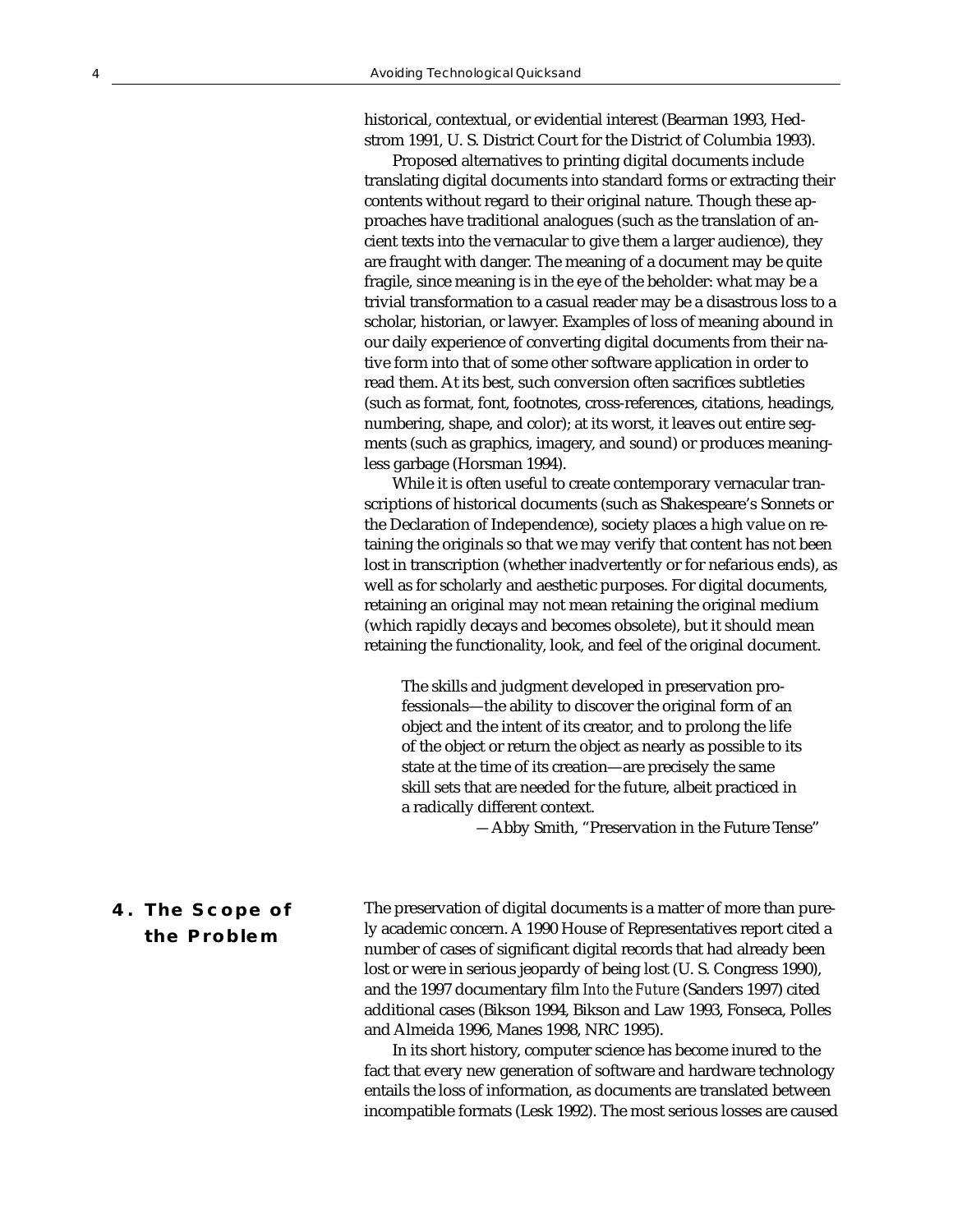by paradigm shifts (such as those between networked, hierarchical, and relational databases), which often require the complete redesign of documents (or databases) to migrate to the new paradigm. Whenever this happens, documents that are not in continuing use may well be orphaned by the demise of their original formats, that is, they may be abandoned to save the cost of migration, while each document that does migrate may be turned into something unrecognizably different from its original, which is generally lost.2 Even when migration does not involve a major paradigm shift, it can result in subtle losses of context and content. Yet aside from this ad hoc migration process, there exists no proven strategy for preserving (or translating) documents over time (Bikson and Frinking 1993).

The scope of this problem extends beyond the traditional library domain, affecting government records, environmental and scientific baseline data, documentation of toxic waste disposal, medical records (whose lifetime must exceed 100 years), corporate data (such as the documentation of drug trials for pharmaceutical companies or of geologic survey data for petrochemical companies), electroniccommerce transactions, and electronic records needed to support forthcoming digital government initiatives (Bikson 1994, Erlandsson 1994).

The library and archives communities have identified at least some critical aspects of this problem and have recognized that preserving digital documents may require substantial new investments and commitments by institutions and government agencies (Bikson forthcoming, Hedstrom 1993, Indiana University 1997, Waters and Garrett 1996). Showing admirable foresight, these communities have begun to discuss alternative economic and administrative policies for funding and managing digital preservation and have begun to develop conceptual frameworks for metadata that are not restricted to the print medium (Day 1997, Dublin Core Metadata Initiative 1998, IEEE 1997, Giguere 1996, Rothenberg 1996). Yet the lack of any long-term technical solution to the problem of digital preservation limits the efficacy of such explorations, since attempting to allocate responsibilities and assess costs for a nonexistent process is of questionable value.

#### 4.1 The need for triage

The practical problem of digital preservation can be viewed at three different time scales. In the short term, many organizations are faced with an urgent need to save digital material that is in imminent danger of becoming unreadable or inaccessible, or to retrieve digital records that are already difficult to access. Yet the often heroic efforts needed to save or retrieve such material may not be generally appli-

<sup>2</sup> Documents whose continued use is crucial to the individuals or organizations that own them are more likely to be included in the migration process, in recognition of their importance, but this does not guarantee that their meaning will not be inadvertently lost or corrupted.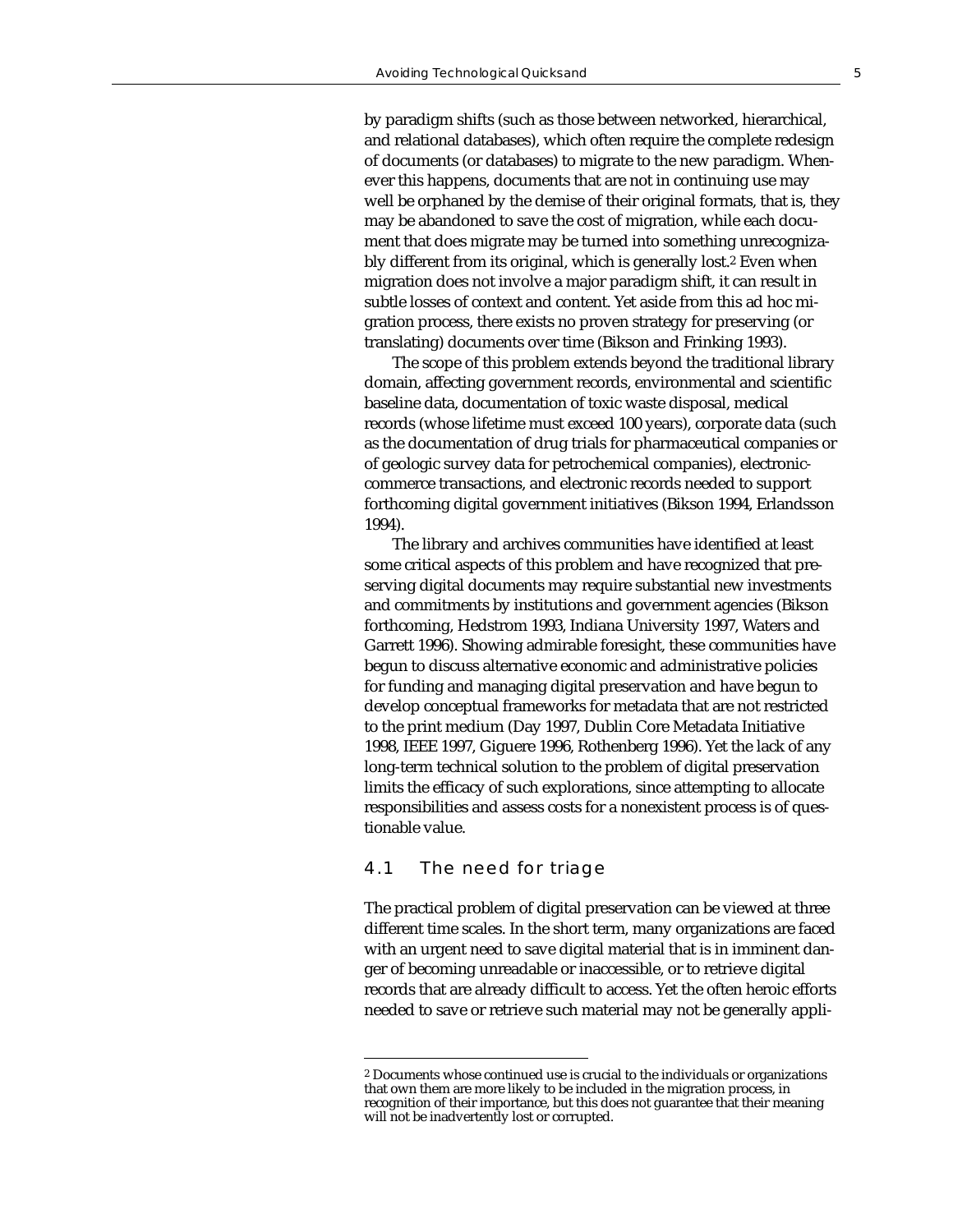cable to preserving digital documents far into the future, and the techniques employed may not even be generalizable to solve similar urgent problems that may arise in the future. These short-term efforts therefore do not provide much leverage, in the sense that they are not replicable for different document types, though they may still be necessary for saving crucial records. In the medium term, organizations must quickly implement policies and technical procedures to prevent digital records from becoming vulnerable to imminent loss in the near future. For the vast bulk of records—those being generated now, those that have been generated fairly recently, or those that have been translated into formats and stored on media that are currently in use—the medium-term issue is how to prevent these records from becoming urgent cases of imminent loss within the next few years, as current media, formats, and software evolve and become obsolete.

In the long term (which is the focus of this report), it is necessary to develop a truly long-lived solution to digital longevity that does not require continual heroic effort or repeated invention of new approaches every time formats, software or hardware paradigms, document types, or recordkeeping practices change. Such an approach must be extensible, in recognition of the fact that we cannot predict future changes, and it must not require labor-intensive (and errorprone) translation or examination of individual records. It must handle current and future records of unknown type in a uniform way, while being capable of evolving as necessary.

#### 4.2 Types of digital information affected

Though most early digital documents have consisted largely of text, the generation of multimedia records has increased rapidly in recent years, to include audio recordings, graphical charts, photographic imagery, and video presentations, among others. In the digital domain, all of these media can be combined into hypermedia records, whose impact and expressivity can be expected to stimulate their increased use. Whereas the bulk of existing digital documents may be textual, multimedia and hypermedia records are likely to become ever more popular and may well become dominant in the near future. Any solution to digital preservation that is limited to text will therefore quickly become obsolete. A true long-term solution should be completely neutral to the form and content of the digital material it preserves.

#### 4.3 Contextual issues

The preservation and management of digital records involves interrelated technical, administrative, procedural, organizational, and policy issues, but a sound technical approach must form the foundation on which everything else rests. Preserving digital records may require substantial new investments and commitments by organizations, institutions and agencies, forcing them to adopt new economic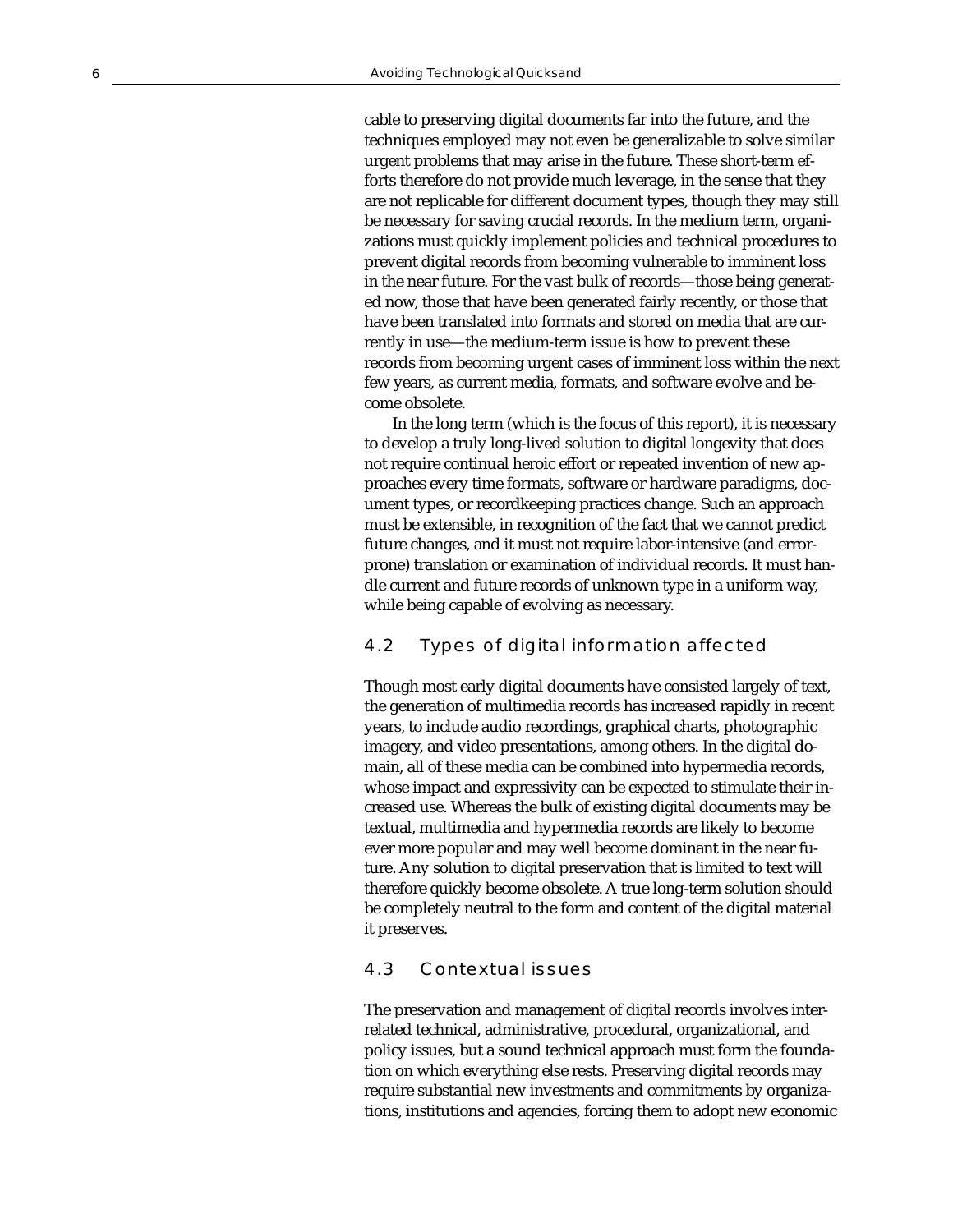and administrative policies for funding and managing digital preservation. Yet it is impossible to allocate responsibilities or assess costs for an undefined process: until a viable technical approach to digital longevity has been identified and developed, it is premature to spend much effort attempting to design the administrative and organizational environment that will embed whatever technical approach is ultimately adopted.

## **5. Technical Dimensions of the Problem**

Digital media are vulnerable to loss by two independent mechanisms: the physical media on which they are stored are subject to physical decay and obsolescence, and the proper interpretation of the documents themselves is inherently dependent on software.

#### 5.1 Digital media suffer from physical decay and obsolescence

There is reasonably widespread (though by no means universal) awareness of the fact that digital storage media have severely limited physical lifetimes. The National Media Lab has published test results for a wide range of tapes, magnetic disks, CD-ROMs, and other media (Van Bogart 1996), showing that a tape, disk, or even CD that is picked at random (that is, without prior evaluation of the vendor or the specific batch of media) is unlikely to have a lifetime of even five years (Lancaster 1986). Vendors and media scientists may argue vehemently about such numbers, but accurate estimates are ultimately largely irrelevant, since the physical lifetime of media is rarely the constraining factor for digital preservation. Even if archival quality media were introduced in the market, they would probably fail, since they would quickly be made obsolete—despite their physical longevity—by newer media having increased capacity, higher speed, greater convenience, and lower price (Schurer 1998). This is a natural outgrowth of the exponential improvement in storage density, speed, and cost that has characterized digital media development for the past several decades: the market makes older storage media obsolete as newer, better media become available. The short lifetimes of eightinch floppy disks, tape cartridges and reels, hard-sectored disks, and seven-track tapes, among others, demonstrate how quickly storage formats become inaccessible.

Media obsolescence manifests itself in several ways: the medium itself disappears from the market; appropriate drives capable of reading the medium are no longer produced; and media-accessing programs (device drivers) capable of controlling the drives and deciphering the encodings used on the medium are no longer written for new computers. Upgrading to a new computer system therefore often requires abandoning an old storage medium, even if an organization still has documents stored on that medium.

The dual problems of short media lifetime and rapid obsolescence have led to the nearly universal recognition that digital infor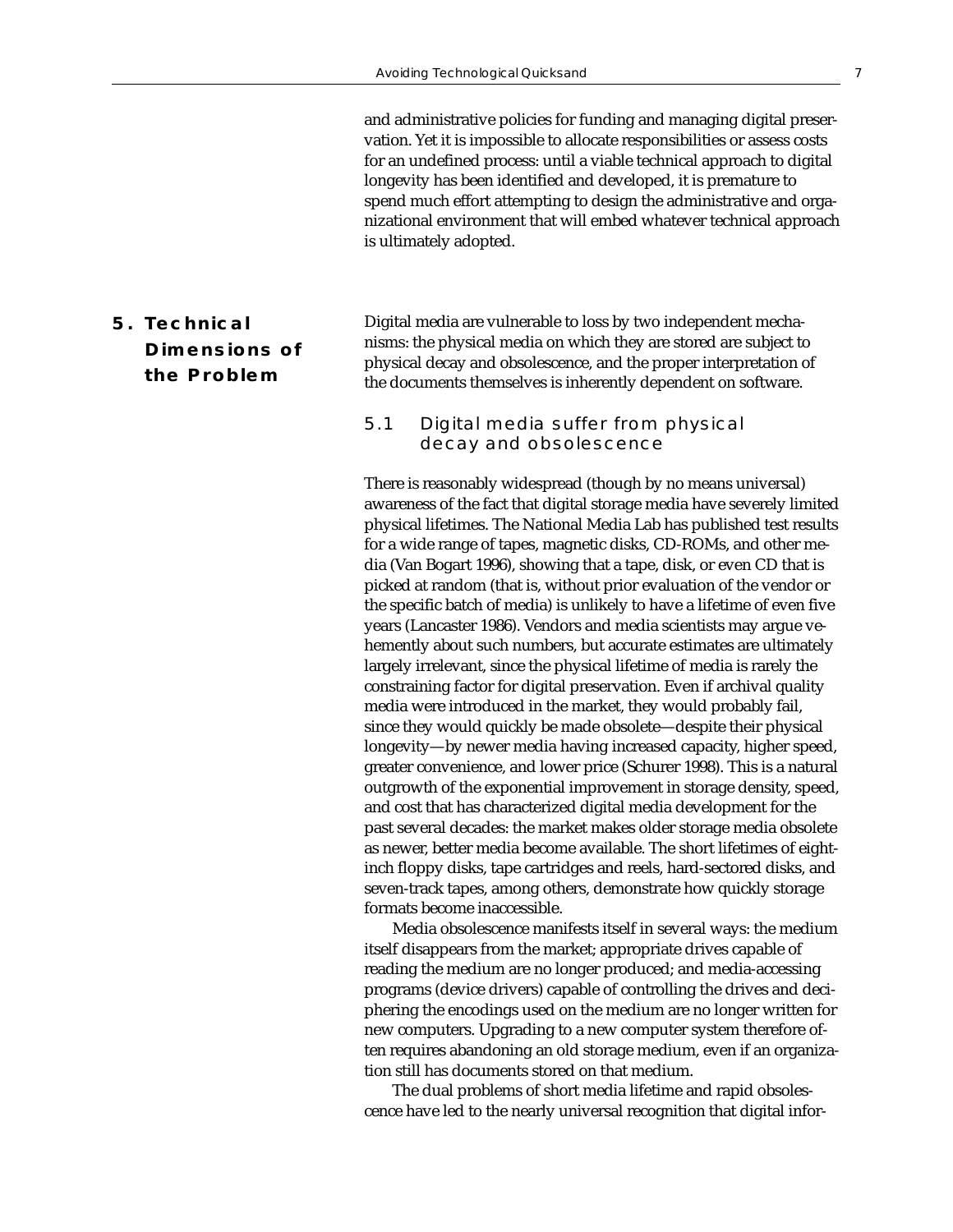mation must be copied to new media (refreshed) on a very short cycle (every few years). Copying is a straightforward solution to these media problems, though it is not trivial: in particular, the copy process must avoid corrupting documents via compression, encryption, or changing data formats.

In addition, as media become more dense, each copy cycle aggregates many disks, tapes, or other storage units onto a single new unit of storage (say, a CD or its successor, a DVD, digital video disk or digital versatile disk). This raises the question of how to retain any labeling information and metadata that may have been associated with the original media: since it is infeasible to squeeze the contents of the labels of 400 floppy disks to fit on the label of a single CD, label information must be digitized to ensure that it continues to accompany the records it describes. But whereas labels are directly human-readable, digitized information is not; labels and metadata must therefore be digitized in such a way that they remain more easily readable by humans than are the documents they describe. This may seem a relatively trivial aspect of the problem, but it has serious implications (Bearman 1992), as discussed below.

#### 5.2 Digital documents are inherently software-dependent

Though media problems are far from trivial, they are but the tip of the iceberg. Far more problematic is the fact that digital documents are in general dependent on application software to make them accessible and meaningful. Copying media correctly at best ensures that the original bit stream of a digital document will be preserved. But a stream of bits cannot be made self-explanatory, any more than hieroglyphics were self-explanatory for the 1,300 years before the discovery of the Rosetta Stone. A bit stream (like any stream of symbols) can represent anything: not just text but also data, imagery, audio, video, animated graphics, and any other form or format, current or future, singly or combined in a hypermedia lattice of pointers whose formats themselves may be arbitrarily complex and idiosyncratic. Without knowing what is intended, it is impossible to decipher such a stream. In certain restricted cases, it may be possible to decode the stream without additional knowledge: for example, if a bit stream is known to represent simple, linear text, deciphering it is amenable to cryptographic techniques. But in general, a bit stream can be made intelligible only by running the software that created it, or some closely related software that understands it.

This point cannot be overstated: in a very real sense, digital documents exist only by virtue of software that understands how to access and display them; they come into existence only by virtue of running this software.

When all data are recorded as 0s and 1s, there is, essentially, no object that exists outside of the act of retrieval. The demand for access creates the 'object,' that is, the act of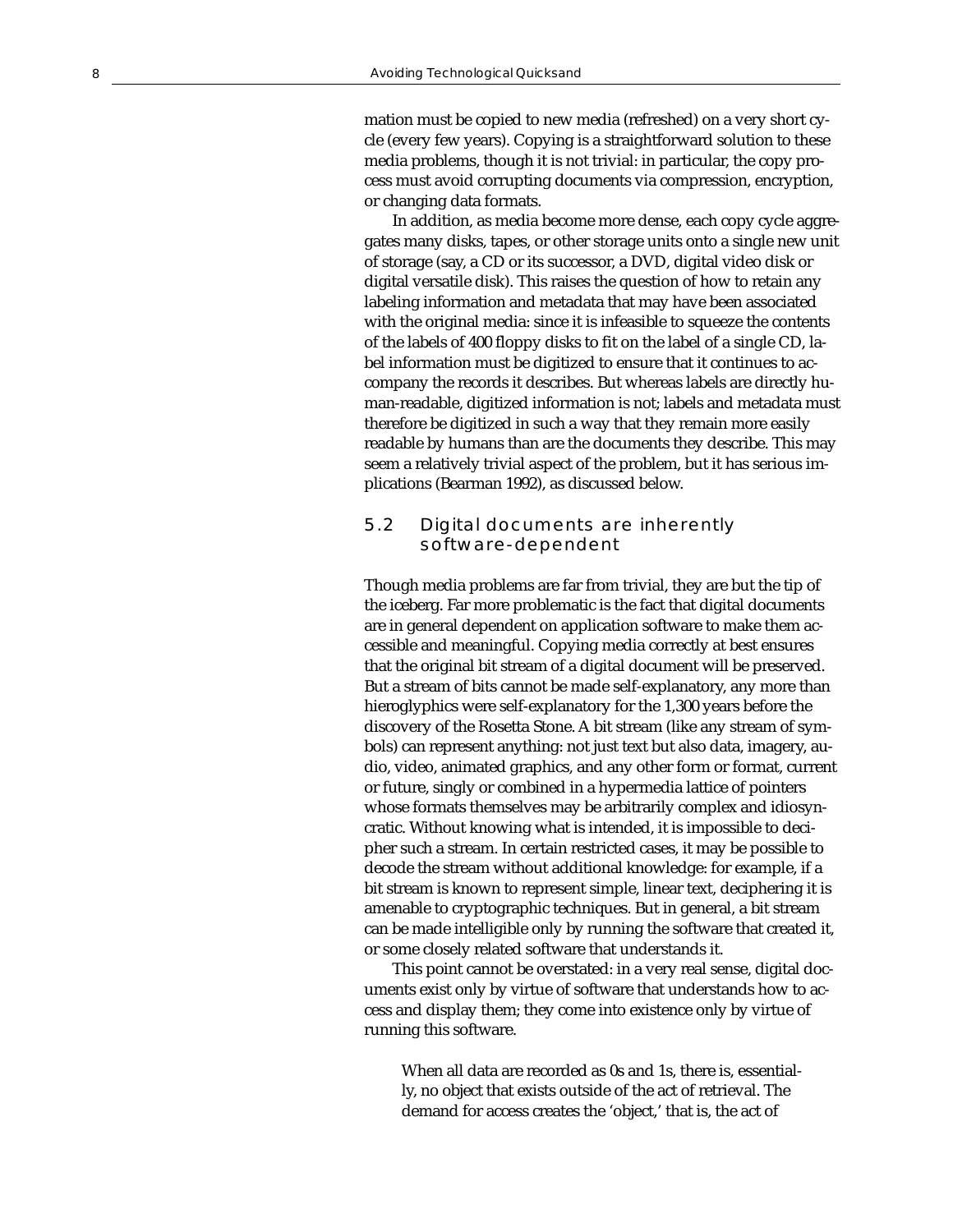retrieval precipitates the temporary reassembling of 0s and 1s into a meaningful sequence that can be decoded by software and hardware.

*—*Abby Smith, "Preservation in the Future Tense"

 As this statement implies, the only reliable way (and often the only possible way) to access the meaning and functionality of a digital document is to run its original software—either the software that created it or some closely related software that understands it (Swade 1998). Yet such application software becomes obsolete just as fast as do digital storage media and media-accessing software. And although we can save obsolete software (and the operating system environment in which it runs) as just another bit stream, running that software requires specific computer hardware, which itself becomes obsolete just as quickly. It is therefore not obvious how we can use a digital document's original software to view the document in the future on some unknown future computer (which, for example, might use quantum rather than binary states to perform its computations). This is the crux of the technical problem of preserving digital documents.

#### 5.3 Additional considerations

Any technical solution must also be able to cope with issues of corruption of information, privacy, authentication, validation, and preserving intellectual property rights. This last issue is especially complex for documents that are born digital and therefore have no single original instance, since traditional notions of copies are inapplicable to such documents. Finally, any technical solution must be feasible in terms of the societal and institutional responsibilities and the costs required to implement it.

## **6. The Inadequacy of Most Proposed Approaches**

Most approaches that have been proposed fall into one of four categories: (1) reliance on hard copy, (2) reliance on standards, (3) reliance on computer museums, or (4) reliance on migration. Though some of these may play a role in an ultimate solution, none of them comes close to providing a solution by itself, nor does their combination.

#### 6.1 Reliance on hard copy

It is sometimes suggested that digital documents be printed and saved as hard copy. This is not a true solution to the problem, since many documents (especially those that are inherently digital, such as hypermedia) cannot meaningfully be printed at all, or would lose many of their uniquely digital attributes and capabilities if they were printed. Even digital renditions of traditional documents (such as linear text) lose their core digital attributes by being printed; that is,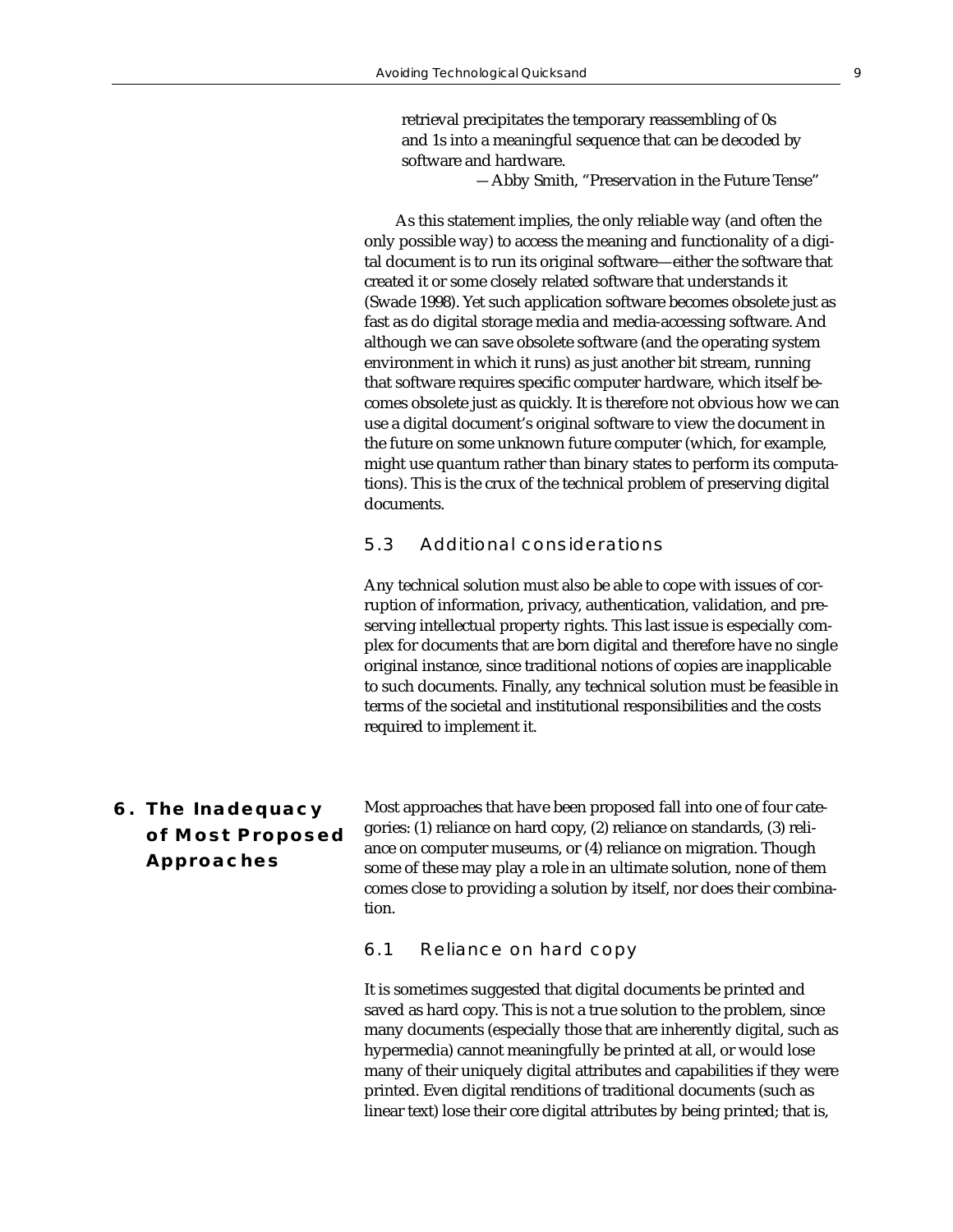they sacrifice direct machine-readability, which means they can no longer be copied perfectly, transmitted digitally, searched or processed by computer programs, and so forth. Similarly, attempting to save digital documents by printing the 0s and 1s of their bit streams on paper (or engraving them in metal) sacrifices their machine-readability and the core digital attributes that it enables (Bearman 1993, U. S. District Court for the District of Columbia 1993).

Moreover, any such scheme destroys whatever interactive or dynamic functionality an inherently digital document (or a digital rendition of a traditional document) may have, since the document's original software can no longer be run. (While a human reader might be able to ignore the errors introduced by the optical scanning and character recognition of a printed version of a digital document, computer programs are far less tolerant of the errors that this process would introduce when scanning a printed sequence of 0s and 1s.) For all of these reasons, saving digital documents by printing them (whether rendering their content or printing their bit streams) does not offer a solution to the true problem of digital preservation.

#### 6.2 Reliance on standards

On the face of it, reliance on standards appears to offer a solution by allowing digital documents to be represented in forms that will endure into the future and for which future software will always provide accessibility. One version of this argument offers the relational database (RDB) as a paradigmatic example of how this might work (NARA 1991, Thibodeau 1991). This argument contends that since all relational database management systems (RDBMSs) are based on the same mathematical foundation (Codd 1982), any RDB that is accessioned by an institution can be translated without loss into the specific RDB form recognized by the RDBMS used by that institution. Even if the institution later changes RDBMSs, all of its RDBs should be able to migrate to the new RDBMS without loss, since all RDBMSs support the same baseline functionality (UNACCIS 1990, 1992).

While this argument appears convincing, it fails in several significant ways. First, precisely because the relational model legislates a standard baseline of functionality, real RDBMSs must distinguish themselves in the marketplace by introducing proprietary features that extend the relational model (such as "outer" joins, support for views, unique diagramming methods for data modeling, and the like). Any RDB that makes use of such proprietary features becomes at least somewhat nonstandard and will lose some of its functionality if translated into some other RDBMS (Bikson and Frinking 1993). In this way standardization sows the seeds of its own destruction by encouraging vendors to implement nonstandard features in order to secure market share. Users are motivated to use such features because they provide enhanced functionality, but using these features produces nonstandard databases that are likely to be orphaned by reliance on standards, since standards enforce strict limitations on what they can represent, and thereby preserve.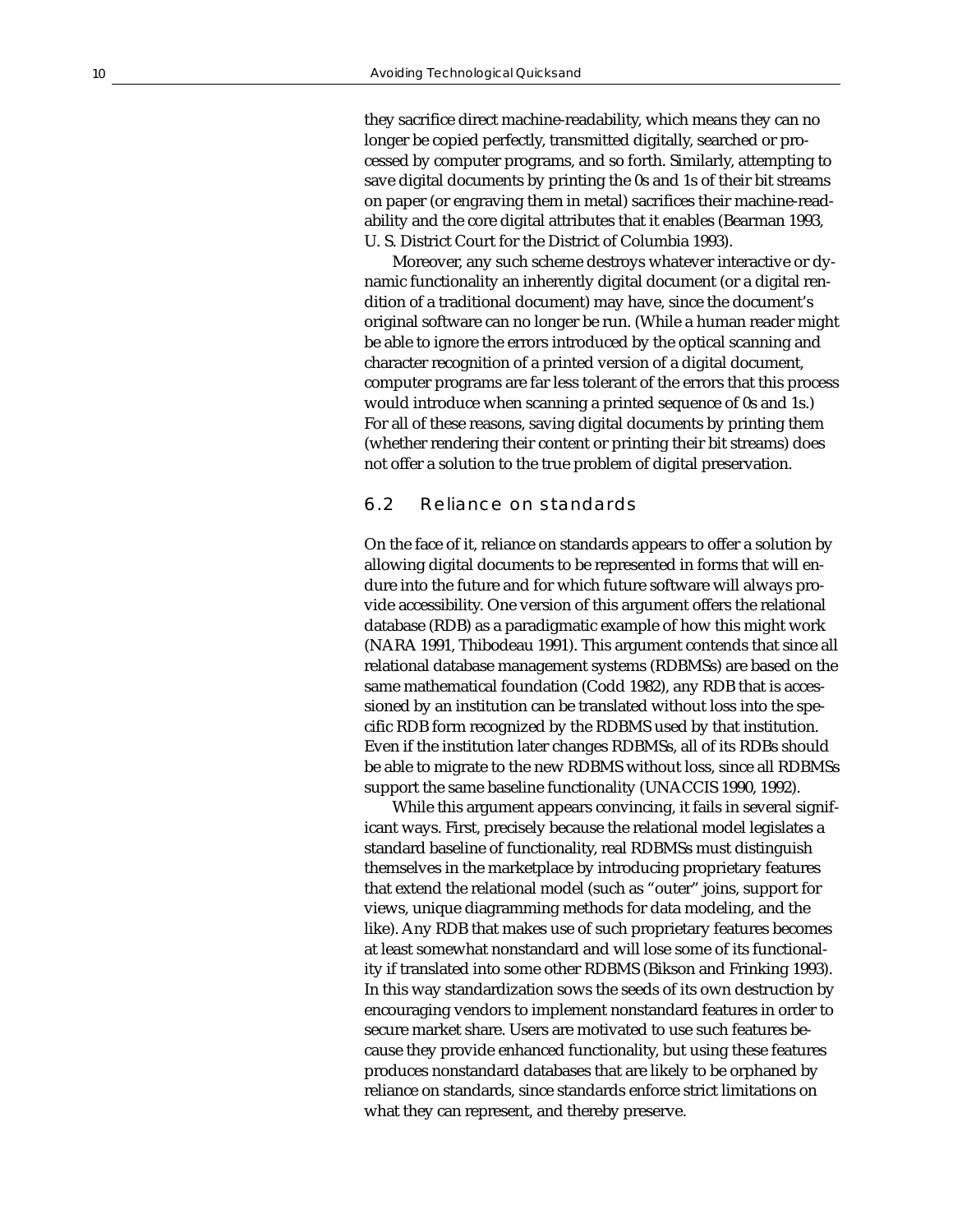In addition, far from being a paradigmatic example, the relational database is actually unique: no other kind of digital document rests on an underlying formal mathematical foundation that can serve as the basis for its standardization. Word-processing documents, spreadsheets, graphics and image files, hypermedia, animation, and audio and video formats are still evolving so rapidly that it is unrealistic to expect definitive standards for any of these forms to emerge in the near future. Though standards continue to be developed for many kinds of digital documents, they are almost always informal, ad hoc, and relatively short-lived. Moreover, since they lack a formal underpinning, they often compete with rival standards produced for different purposes or by different groups. This leads to the sad but true statement, attributed to Andrew S. Tanenbaum, "One of the great things about standards is that there are so many different ones to choose from!"

Finally, the relational database example demonstrates a fundamental flaw in the standards-based approach. Just as the relational paradigm replaced earlier network and hierarchical database paradigms, it is currently under attack by the new object-oriented database (OODB) paradigm, which may well replace it or at least relegate it to the role of a low-level storage mechanism hidden beneath future object-oriented database management systems (OODBMSs). As was the case with previous database paradigm shifts, the transition from relational to object-oriented databases cannot be made simply by automatically translating RDBs into OODBs. The paradigms are so different that such translation is typically meaningless: even when it is possible, the result is likely to possess neither the formal rigor of the original relational form nor the enhanced semantic expressiveness of the new object-oriented form. This illustrates the fact that even the best standards are often bypassed and made irrelevant by the inevitable paradigm shifts that characterize information science—and will continue to do so.

Proponents of standards often argue that the way to deal with the problem of paradigm shifts is to force digital documents into current standard forms (even if this sacrifices some of their functionality) and then translate them, when current standards become obsolete, into whatever standards supplant the obsolete ones.3 This is analogous to translating Homer into modern English by way of every intervening language that has existed during the past 2,500 years. The fact that scholars do not do this (but instead find the earliest original they can, which they then translate directly into the current vernacular) is indicative of the fact that something is always lost in translation. Rarely is it possible to recover the original by retranslating the translated version back into the original language.

Not even character encodings last forever: ASCII (the venerable 7-bit American Standard Code for Information Interchange) is slowly giving way to Unicode (a newer 16-bit character set). Furthermore, the history of these encodings shows that successful standards do

<sup>3</sup> This approach is the standards-based version of migration, discussed below.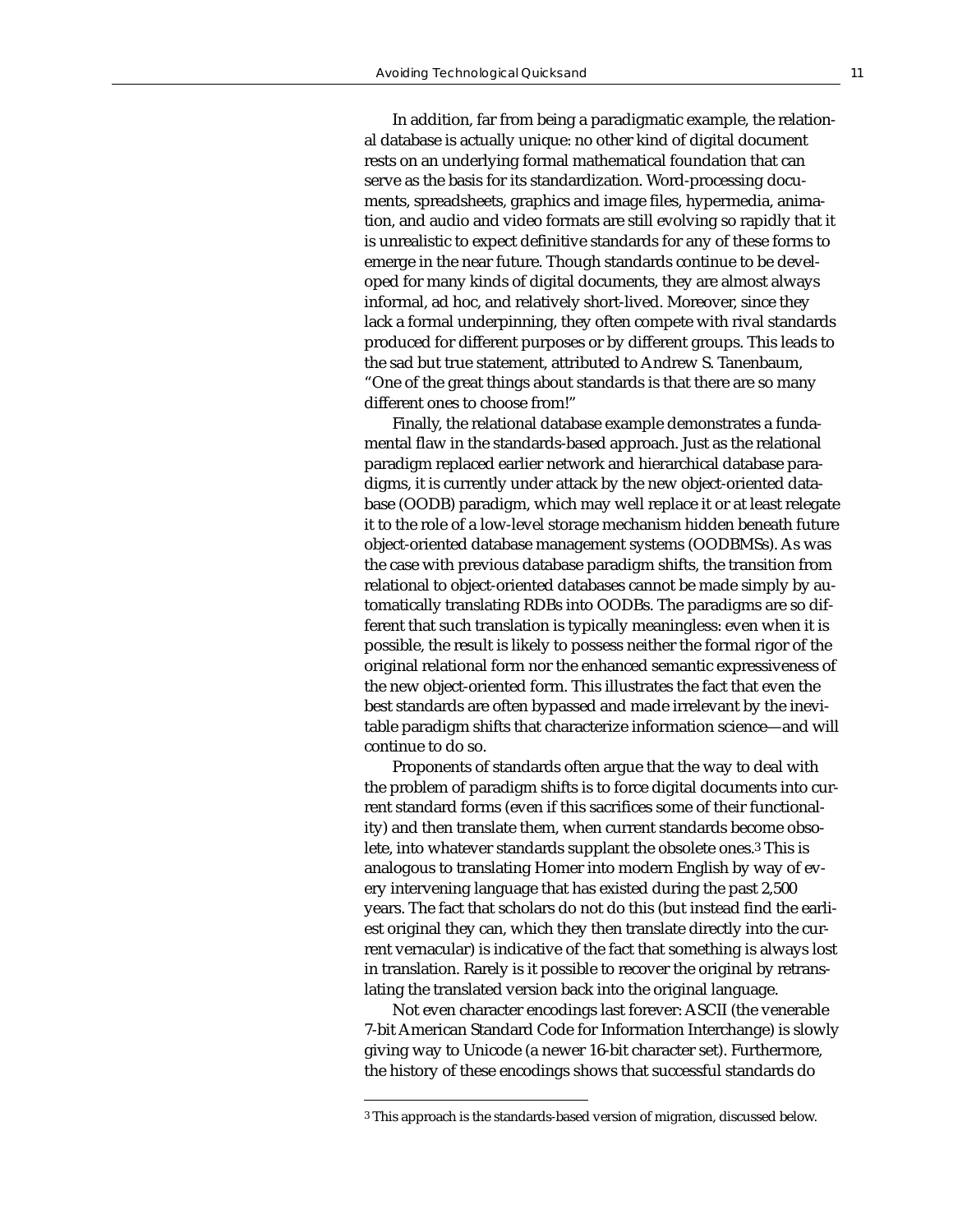not always subsume their competitors, as exemplified by the ascendance of ASCII over EBCDIC (the 8-bit Extended Binary Coded Decimal Interchange Code long used by IBM) and the APL character set (designed for Iverson's "A Programming Language"), despite the fact that ASCII cannot represent all of their characters.

Nevertheless, standards should not be dismissed. Some standards (notably standard generalized markup language, SGML, and its offspring) have proven highly extensible and worthwhile within their limited scope. Since text is likely always to be a part of most documents, SGML provides a useful capability (Coleman and Willis 1997), even though it does not by itself solve the problems of nontextual representation or of representing dynamic, interactive documents. In fact, if SGML had been adopted as a common interlingua (a commonly translatable intermediate form) among word processing programs, it would have greatly relieved the daily conversion problems that plague most computer users; yet this has not occurred, implying that even well-designed standards do not necessarily sweep the marketplace (Bikson 1997). Nevertheless, converting digital documents into standard forms, and migrating to new standards if necessary, may be a useful interim approach while a true long-term solution is being developed. I also suggest below that standards may play a minor role in a long-term solution by providing a way to keep metadata and annotations readable.

#### 6.3 Reliance on computer museums

To avoid the dual problems of corruption via translation and abandonment at paradigm shifts, some have suggested that computer museums be established, where old machines would run original software to access obsolete documents (Swade 1998). While this approach exudes a certain technological bravado, it is flawed in a number of fundamental ways. It is unlikely that old machines could be kept running indefinitely at any reasonable cost, and even if they were, this would limit true access to the original forms of old digital documents to a very few sites in the world, thereby again sacrificing many of these documents' core digital attributes.

Furthermore, this approach ignores the fact that old digital documents (and the original software needed to access them) will rarely survive on their original digital media. If an obsolete digital document and its software survive into the future, this will probably be because their bit streams have been copied onto new media that did not exist when the document's original computer was current. For example, an old word processing file from a 1970s personal computer system will not still exist on the 8-inch floppy disk that was native to that system but will instead have migrated onto a 3.5 inch floppy, a CD-ROM, or perhaps a DVD. The obsolete document would therefore have to be read by an obsolete machine from a new medium for which that machine has no physical drive, no interface, and no device software. The museum approach would therefore require building unique new device interfaces between every new medium and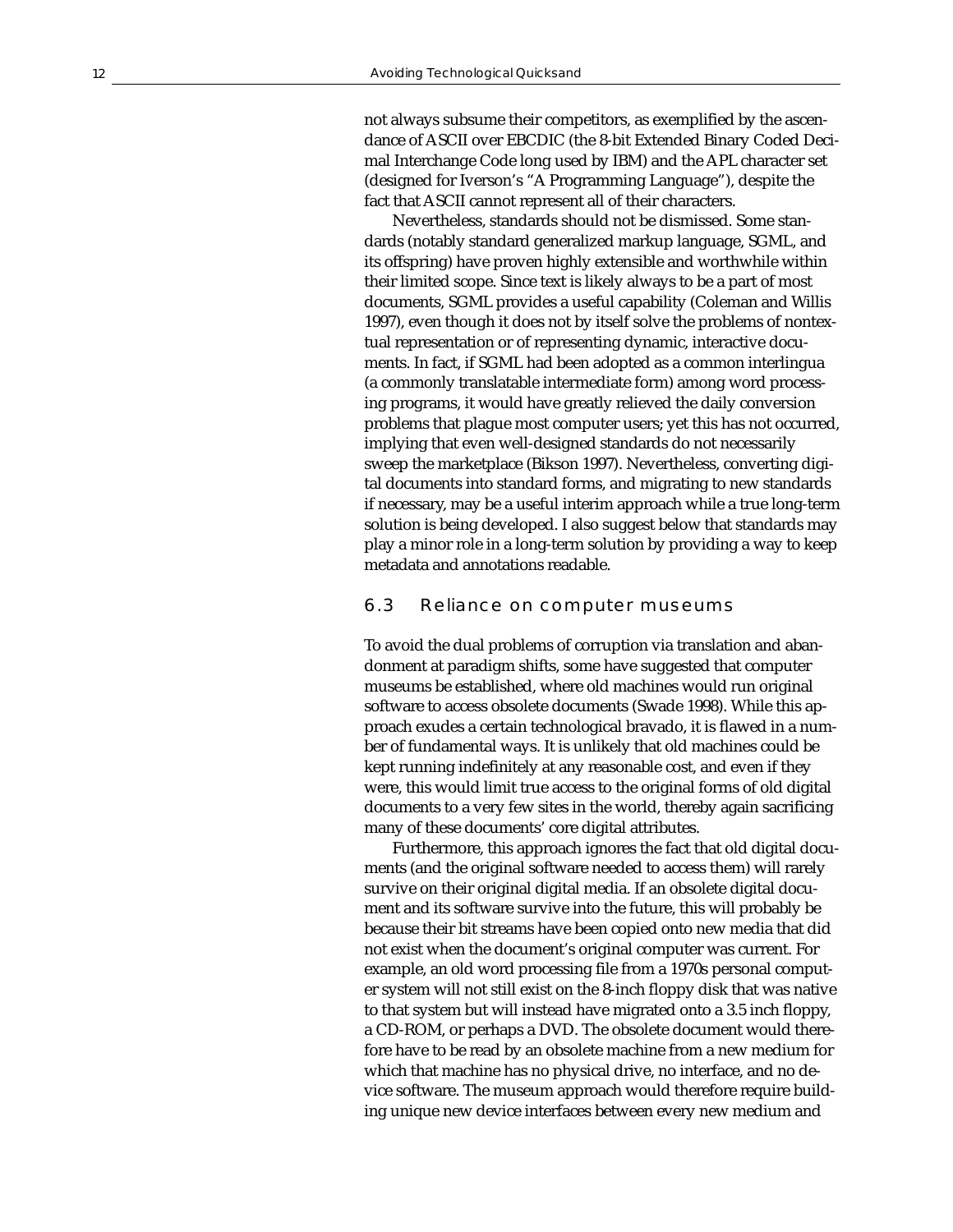every obsolete computer in the museum as new storage media evolve, as well as coding driver software for these devices, which would demand maintaining programming skills for each obsolete machine. This seems hopelessly labor-intensive and ultimately infeasible.

Finally, computer chips themselves have limited physical lifetimes. Integrated circuits decay due to processes such as metal migration (the traces that define circuit connections on the chips migrate through the substrate over time) and dopant diffusion (the atoms that make semiconductors semiconduct diffuse away over time). Even if obsolete computers were stored carefully, maintained religiously, and never used, aging processes such as these would eventually render them inoperative; using them routinely to access obsolete digital documents would undoubtedly accelerate their demise.

One role that computer museums might play in preservation is to perform heroic efforts to retrieve digital information from old storage media. If an old disk or tape is found that may indeed still have readable information on it, an obsolete machine in the museum (which would presumably have a drive and software for the medium in question) could be used in a last-ditch attempt to tease the bits off the medium, as an alternative to electron microscopy or other equally extreme measures. A second role for computer museums might be in verifying the behavior of emulators, as discussed below. Beyond these limited roles, however, computer museums do not appear to be a serious option for the long-term preservation of digital documents.

#### 6.4 Reliance on migration

The approach that most institutions are adopting (if only by default) is to expect digital documents to become unreadable or inaccessible as their original software becomes obsolete and to translate them into new forms as needed whenever this occurs (Bikson and Frinking 1993, Dollar 1992). This is the traditional migration approach of computer science. While it may be better than nothing (better than having no strategy at all or denying that there is a problem), it has little to recommend it.4

Migration is by no means a new approach: computer scientists, data administrators and data processing personnel have spent decades performing migration of data, documents, records, and programs to keep valuable information alive and usable. Though it has been employed widely (in the absence of any alternative), the nearly universal experience has been that migration is labor-intensive, timeconsuming, expensive, error-prone, and fraught with the danger of losing or corrupting information. Migration requires a unique new solution for each new format or paradigm and each type of docu-

<sup>4</sup> The migration approach is often linked to the use of standards, but standards are not intrinsically a part of migration.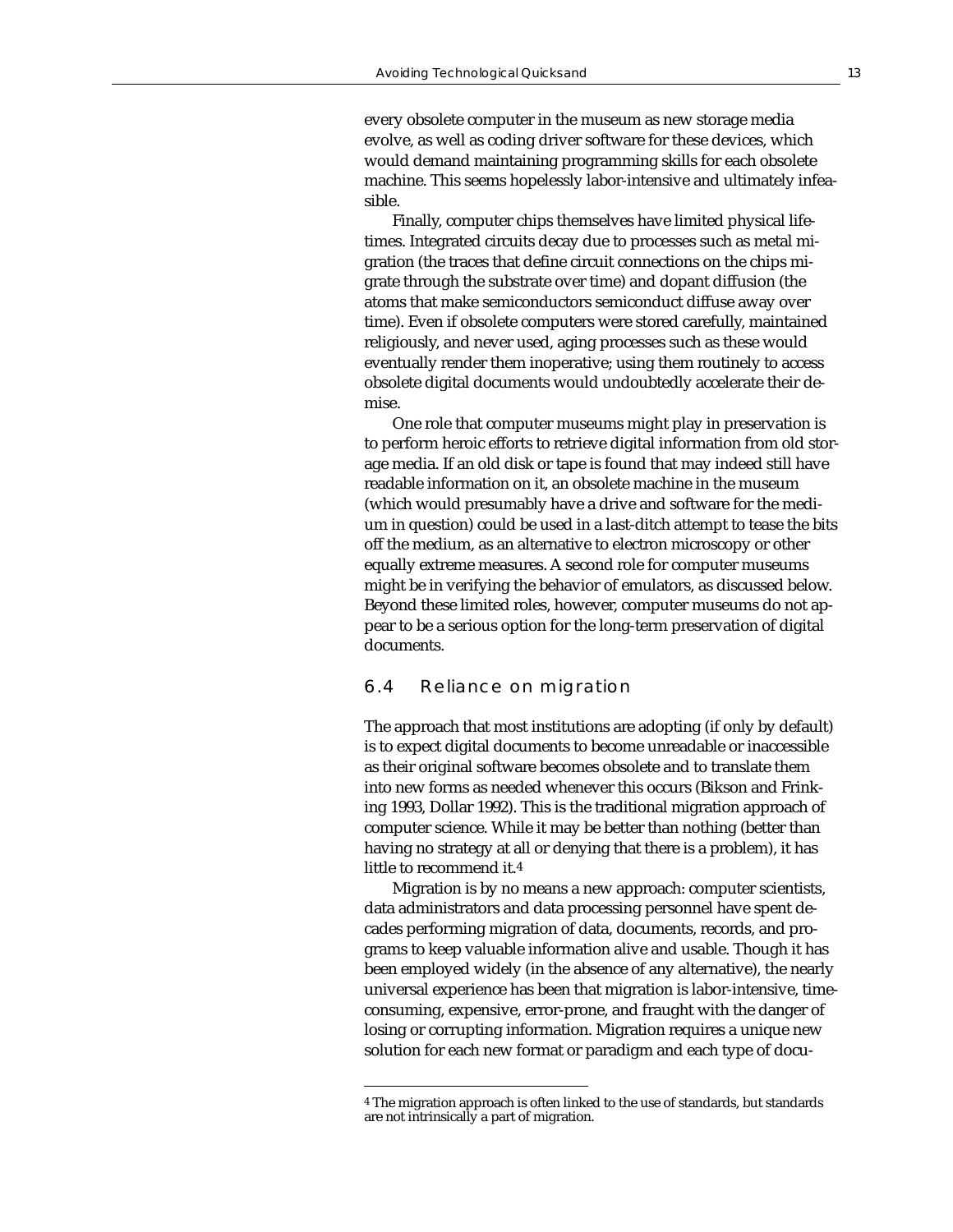ment that is to be converted into that new form. Since every paradigm shift entails a new set of problems, there is not necessarily much to be learned from previous migration efforts, making each migration cycle just as difficult, expensive, and problematic as the last. Automatic conversion is rarely possible, and whether conversion is performed automatically, semiautomatically, or by hand, it is very likely to result in at least some loss or corruption, as documents are forced to fit into new forms.

As has been proven repeatedly during the short history of computer science, formats, encodings, and software paradigms change often and in surprising ways. Of the many dynamic aspects of information science, document paradigms, computing paradigms, and software paradigms are among the most volatile, and their evolution routinely eludes prediction. Relational and object-oriented databases, spreadsheets, Web-based hypermedia documents, e-mail attachments, and many other paradigms have appeared on the scene with relatively little warning, at least from the point of view of most computer users. Each new paradigm of this kind requires considerable conversion of programs, documents, and work styles, whether performed by users themselves or by programmers, data administrators, or data processing personnel.

Even though some new paradigms subsume the ones they replace, they often still require a significant conversion effort. For example, the spreadsheet paradigm subsumes simple textual tables, but converting an existing table into a meaningful spreadsheet requires defining the formulas that link the entries in the table, although these relationships are likely to have been merely implicit in the original textual form (and long since forgotten). Similarly, word processing subsumes simple text editing, but conversion of a document from a simple textual form into a specific word processing format requires that fonts, paragraph types, indentation, highlighting, and so forth, be specified, in order to make use of the new medium and avoid producing a result that would otherwise be unacceptably old-fashioned, if not illegible.

One of the worst aspects of migration is that it is impossible to predict what it will entail. Since paradigm shifts cannot be predicted, they may necessitate arbitrarily complex conversion for some or all digital documents in a collection. In reality, of course, particularly complex conversions are unlikely to be affordable in all cases, leading to the abandonment of individual documents or entire corpora when conversion would be prohibitively expensive.

In addition, as when refreshing media, there is a degree of urgency involved in migration. If a given document is not converted when a new paradigm first appears, even if the document is saved in its original form (and refreshed by being copied onto new media), the software required to access its now-obsolete form may be lost or become unusable due to the obsolescence of the required hardware, making future conversion difficult or impossible. Though this urgency is driven by the obsolescence of software and hardware, rather than by the physical decay and obsolescence of the media on which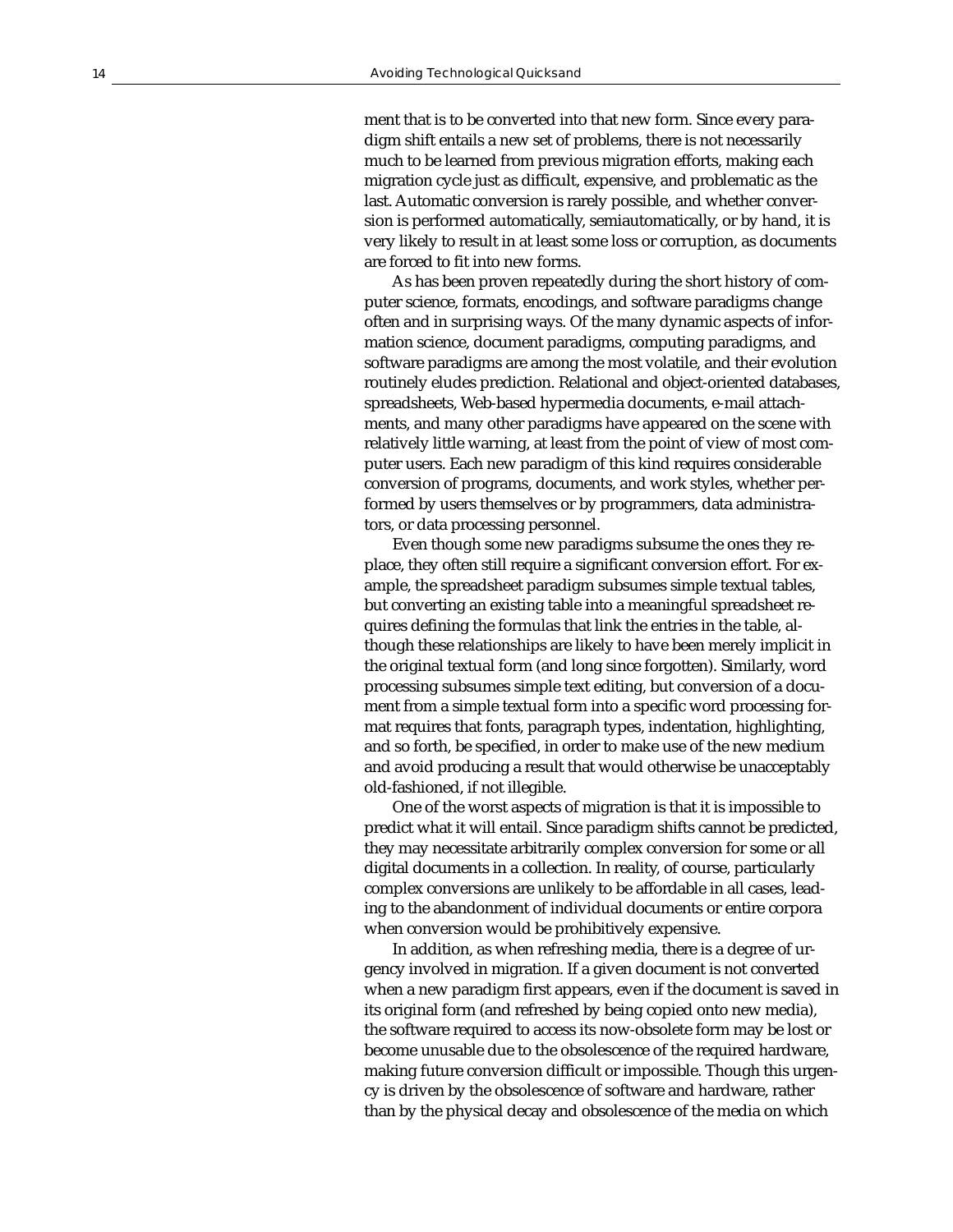digital documents are stored, it is potentially just as crucial. Therefore migration cannot generally be postponed without incurring the risk that it may become impossible in the future, and that the documents may be irretrievably lost. Worse yet, this problem does not occur just once for a given document (when its original form becomes obsolete) but recurs throughout the future, as each form into which the document has migrated becomes obsolete in turn.

Furthermore, because the cycles of migration that must be performed are determined by the emergence of new formats or paradigms, which cannot be controlled or predicted, it is essentially impossible to estimate *when* migration will have to be performed for a given type of document—the only reliable prediction being that any given type of document is very likely to require conversion into some unforeseeable new form within some random (but probably small) number of years. Since different format changes and paradigm shifts affect different (and unpredictable) types of documents, it is likely that some of the documents within a given corpus will require migration before others, unless the corpus consists entirely of a single type of document (which becomes less likely as documents make increasing use of hypermedia, since a single hypermedia document consists of component subdocuments of various types). This implies that any given corpus is likely to require migration on an arbitrarily (and uncontrollably) short cycle, determined by whichever of the component types of any of its documents is the next to be affected by a new format or paradigm shift.

Finally, migration does not scale well. Because it is labor-intensive and highly dependent on the particular characteristics of individual document formats and paradigms, migration will derive little benefit from increased computing power. It is unlikely that generalpurpose automated or semiautomated migration techniques will emerge, and if they do, they should be regarded with great suspicion because of their potential for silently corrupting entire corpora of digital documents by performing inadvertently destructive conversions on them. As the volume of our digital holdings increases over time, each migration cycle will face a greater challenge than the last, making the essentially manual methods available for performing migration increasingly inadequate to the task.

In summary, migration is essentially an approach based on wishful thinking. Because we cannot know how things will change in the future, we cannot predict what we will have to do to keep a given digital document (or type of document) accessible and readable. We can merely predict that document formats, software and hardware will become obsolete, that paradigms will shift in unpredictable ways (unpredictability being the essence of a paradigm shift), and that we will often have to do something. Since different changes may apply to different kinds of documents and records, we must expect such changes to force the migration of different kinds of documents on independent, unrelated schedules, with each document type (and perhaps even individual documents or their components) requiring specialized, labor-intensive handling. We cannot predict how much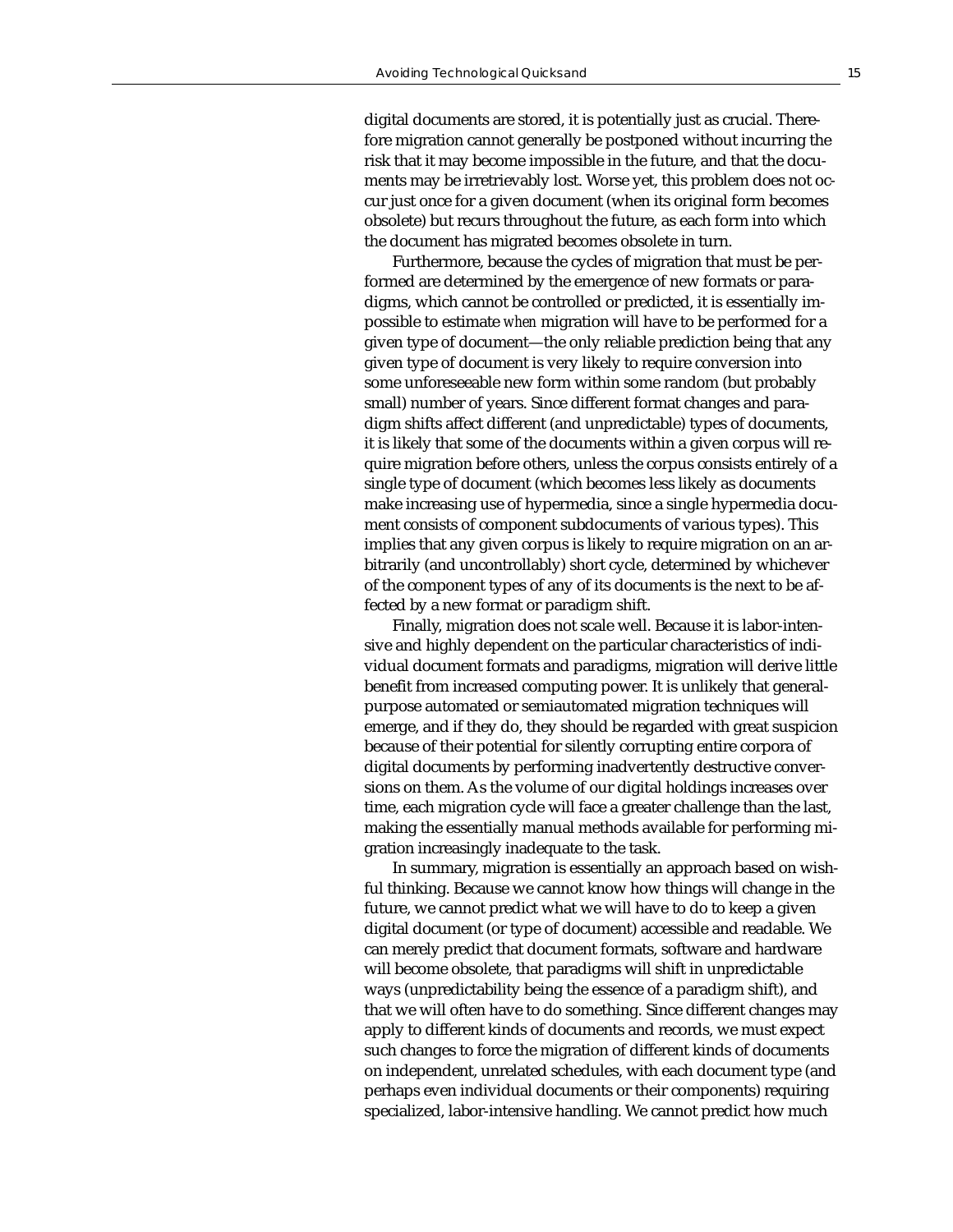effort, time, or expense migration will require, how successful it will be in each case, how much will be lost in each conversion, nor how many of our documents will be corrupted, orphaned, or lost in each migration cycle. Furthermore, we can expect each cycle to be a unique experience that derives little or no benefit or cost savings from previous cycles, since each migration will pose a new set of unique problems.

In the absence of any alternative, a migration strategy may be better than no strategy at all; however, to the extent that it provides merely the illusion of a solution, it may in some cases actually be worse than nothing. In the long run, migration promises to be expensive, unscalable, error-prone, at most partially successful, and ultimately infeasible.

## **7. Criteria for an Ideal Solution**

In contrast to the above strategies, an ideal approach should provide a single, extensible, long-term solution that can be designed once and for all and applied uniformly, automatically, and in synchrony (for example, at every future refresh cycle) to all types of documents and all media, with minimal human intervention. It should provide maximum leverage, in the sense that implementing it for any document type should make it usable for all document types. It should facilitate document management (cataloging, deaccessioning, and so forth) by associating human-readable labeling information and metadata with each document. It should retain as much as desired (and feasible) of the original functionality, look, and feel of each original document, while minimizing translation so as to minimize both labor and the potential for loss via corruption. If translation is unavoidable (as when translating labeling information), the approach should guarantee that this translation will be reversible, so that the original form can be recovered without loss.

The ideal approach should offer alternatives for levels of safety and quality, volume of storage, ease of access, and other attributes at varying costs, and it should allow these alternatives to be changed for a given document, type of document, or corpus at any time in the future. It should provide single-step access to all documents, without requiring multiple layers of encapsulation to be stripped away to access older documents, while allowing the contents of a digital document to be extracted for conversion into the current vernacular, without losing the original form of the document. It should offer up-front acceptance testing at accession time, to demonstrate that a given document will be accessible in the future. Finally, the only assumptions it should make about future computers are that they will be able to perform any computable function and (optionally) that they will be faster and/or cheaper to use than current computers.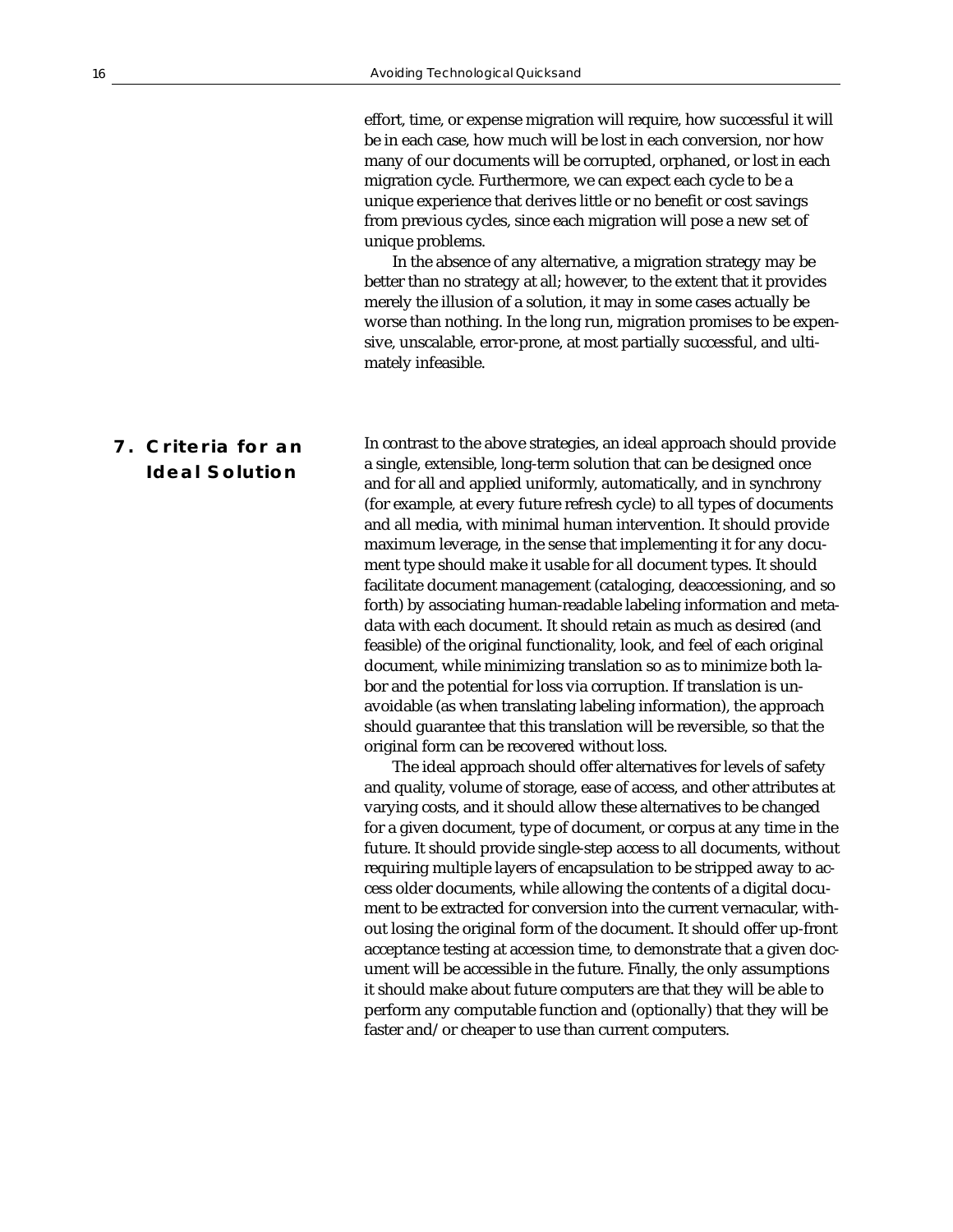## **8. The Emulation Solution**

In light of the foregoing analysis, I propose that the best (if not the only) way to satisfy the above criteria is to somehow run a digital document's original software. This is the only reliable way to recreate a digital document's original functionality, look, and feel. The central idea of the approach I describe here is to enable the emulation of obsolete systems on future, unknown systems, so that a digital document's original software can be run in the future despite being obsolete. Though it may not be feasible to preserve every conceivable attribute of a digital document in this way, it should be possible to recreate the document's behavior as accurately as desired—and to test this accuracy in advance.

The implementation of this emulation approach would involve: (1) developing generalizable techniques for specifying emulators that will run on unknown future computers and that capture all of those attributes required to recreate the behavior of current and future digital documents; (2) developing techniques for saving—in humanreadable form—the metadata needed to find, access, and recreate digital documents, so that emulation techniques can be used for preservation; and (3) developing techniques for encapsulating documents, their attendant metadata, software, and emulator specifications in ways that ensure their cohesion and prevent their corruption. Since this approach was first outlined (Michelson and Rothenberg 1992, Rothenberg 1995a), it has received considerable attention and has been cited as the only proposed approach that appears to offer a true solution to the problem of digital preservation (Erlandson 1996).

#### 8.1 The right stuff

In principle, the proposed solution involves encapsulating three kinds of information with each digital document. In practice, there are a number of ways of doing this, some of which would be safer (but would use more storage), while others would involve somewhat more risk (but would use less storage). Figure 1 shows a logical view of this encapsulation. For clarity all items are shown explicitly, representing the logical model, although in practice, items that are required by many different documents might be stored in centralized repositories and pointed to by each document, rather than being replicated as part of each document.

The first kind of information to be encapsulated comprises the document and its software environment. Central to the encapsulation is the digital document itself, consisting of one or more files representing the original bit stream of the document as it was stored and accessed by its original software. In addition, the encapsulation contains the original software for the document, itself stored as one or more files representing the original executable bit stream of the application program that created or displayed the document. A third set of files represents the bit streams of the operating system and any other software or data files comprising the software environment in which the document's original application software ran. It must be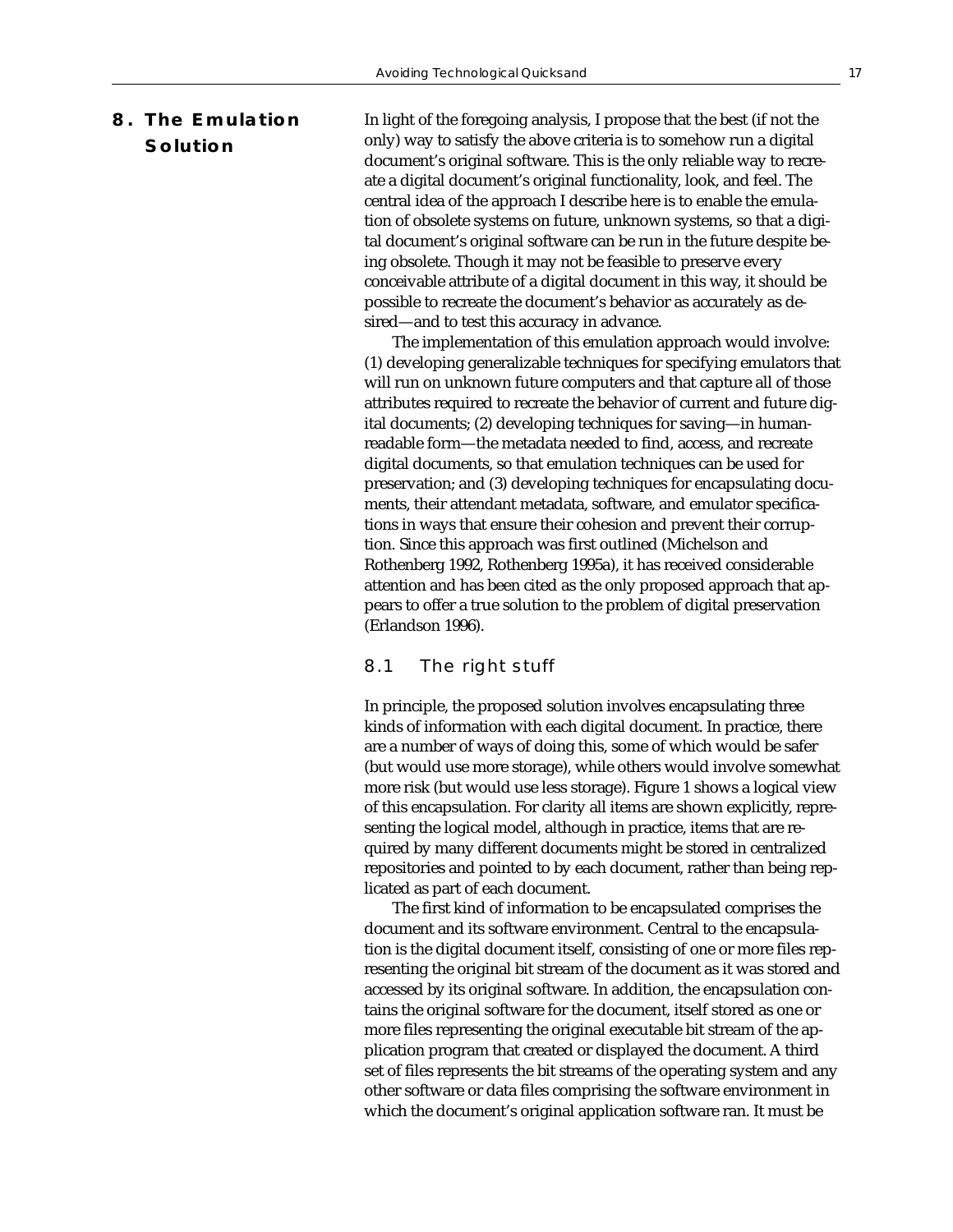

guaranteed that these bit streams will be copied verbatim when storage media are refreshed, to avoid corruption. This first group of encapsulated items represents the original document in its entire software context: given a computing platform capable of emulating the document's original hardware platform, this information should recreate the behavior of the original document.

The second type of information in the encapsulation of a document consists of a specification of an emulator for the document's original computing platform. The specification must provide sufficient information to allow an emulator to be created that will run on any conceivable computer (so long as the computer is capable of performing any computable function). This emulator specification cannot be an executable program, since it must be created without knowledge of the future computers on which it will run. Among other things, it must specify all attributes of the original hardware platform that are deemed relevant to recreating the behavior of the original document when its original software is run under emulation. Only one emulator specification need be developed for any given hardware platform: a copy of it (or pointer to it) can then be encapsulated with every document whose software uses that platform. This provides the key to running the software encapsulated with the document: assuming that the emulator specification is sufficient to produce a working emulator, the document can be read (accessed in its original form) by running its original software under this emulator.

The final type of information in the encapsulation of a document consists of explanatory material, labeling information, annotations, metadata about the document and its history, and documentation for the software and (emulated) hardware included in the encapsulation. This material must first explain to someone in the future how to use the items in the encapsulation to read the encapsulated digital document. In order to fulfill this function, at least the top level of this explanatory material must remain human-readable in the future, to serve as a "bootstrap" in the process of opening and using the encapsulation. This is one place where standards may find a niche in this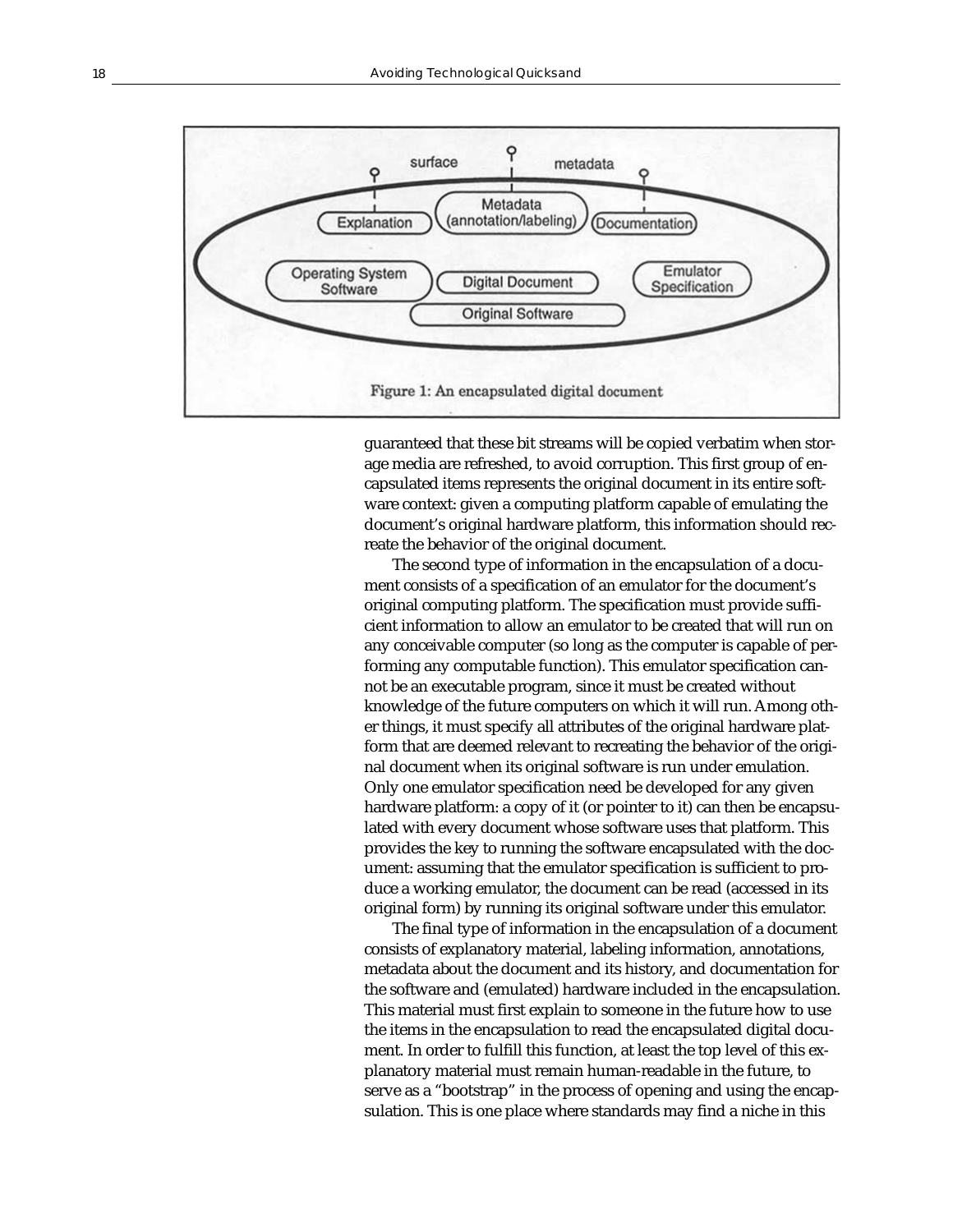approach: simple textual annotation standards (which might evolve over time) would provide one way of keeping explanatory material human-readable. If translation of this explanatory material is required to keep it human-readable (that is, if the annotation standards themselves evolve), the translation might be performed when the encapsulation is copied to new media: I refer to this limited form of translation as transliteration.5 Any such translation must be reversible without loss, to ensure (and make it possible to verify) that the explanatory material is not corrupted. (These same techniques must be used to store emulator specifications, which must also remain human-readable in the future.) Additional metadata in the encapsulation describe the original document and provide labeling information that must accompany the document. Finally, additional metadata must provide historical context, provenance, life cycle history, and administrative information to help manage the document over time.

#### 8.2 Annotate, Encapsulate, Transliterate and Emulate

Given a suitable emulator specification for a given obsolete hardware platform (which need only be created once for all documents whose software uses that platform), the process of preserving a digital document can be summarized as a sequence of four steps: annotate, encapsulate, transliterate and emulate. That is, (1) create any annotations needed to provide context for the document and to explain how to open and use the encapsulation; (2) encapsulate with the document all of the items described in the previous section; (3) when necessary (optionally, at each media refresh cycle), transliterate annotations to keep them human-readable; and (4) in the future, open the encapsulation, create the specified emulator, and run the emulator on a future computer. This allows the original software to be run under emulation, thereby recreating the saved document.

The sequence of events that must work in order for the emulation approach to allow an obsolete digital document to be read is illustrated in figure 2. The items in the top row of this figure represent elements that must be present for the scheme to work. Starting from the left, we must have a way of interpreting an emulator specification to produce a working hardware emulator (whether this interpretation is performed manually or automatically), and we must have a readable emulator specification for the required obsolete hardware (the original hardware and software are denoted HW and OS, re-

<sup>5</sup> While transliteration need not be tied to refresh cycles, doing so minimizes the number of passes that must be made through a collection of digital material. If a single annotation standard is selected for all documents in a given corpus or repository during a given epoch to simplify document management, transliteration could be performed for all documents in a collection in lock-step, just as media refreshing is done in lock-step. Though transliteration does not necessarily have to be done at the same time as refreshing, doing so would be more efficient (though potentially riskier) than performing transliteration and refreshing at different times.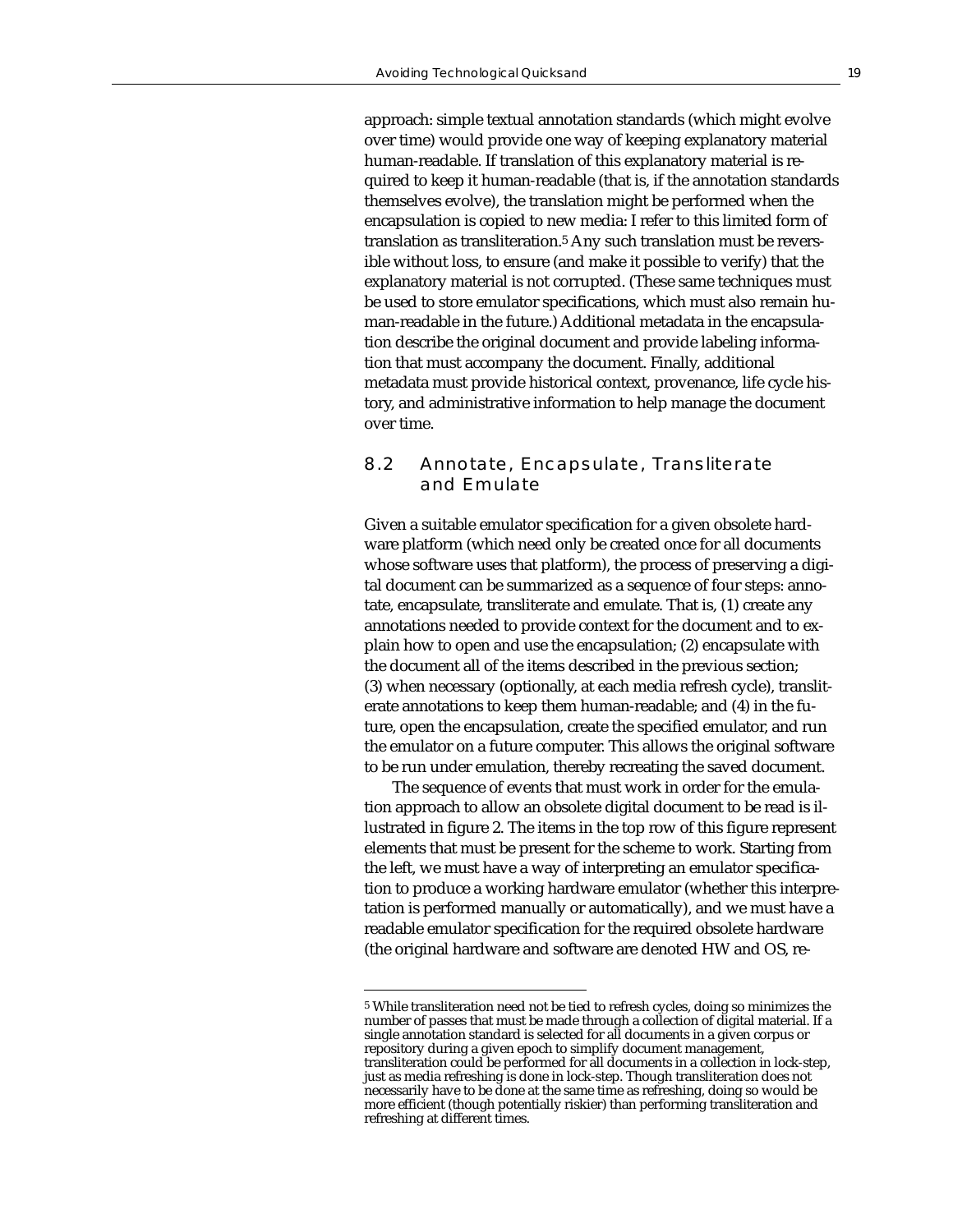

spectively). This combination of a readable emulator specification and an interpreter for such specifications allows us to produce an emulator for the original hardware.

As shown in the middle of the top row, we then need a working, current computer and operating system (denoted HW' and OS') that can run the emulator: together, these produce a running OS' environment, which is required to support both the emulation branch (shown by heavy lines at the left of the figure) and the media-access branch (shown at right). Following the media-access branch down from the upper right, the obsolete digital document itself must also exist on some current storage medium (to which it will have presumably migrated from its original medium) for which physical drives and device software are available. Assuming we can run the necessary driver software for this medium under the current hardware/ operating system environment (HW'/OS'), we can thereby access the bit stream of the original document. Finally, going back to the main, emulation branch, running the emulator of the original, obsolete hardware (HW) in the current HW'/OS' environment effectively "runs" the original hardware (under emulation); this allows us to run the original, saved (obsolete) operating system (OS), which in turn allows us to run the original, saved (obsolete) application software (SW) needed to read the saved (obsolete) digital document.

Though it may appear prohibitively inefficient to have to create and use an emulator to read each old document, three factors should be kept in mind. First, the inclusion of contextual annotation in the encapsulation makes it unnecessary to use emulation to perform routine management functions on the document, such as copying it, fil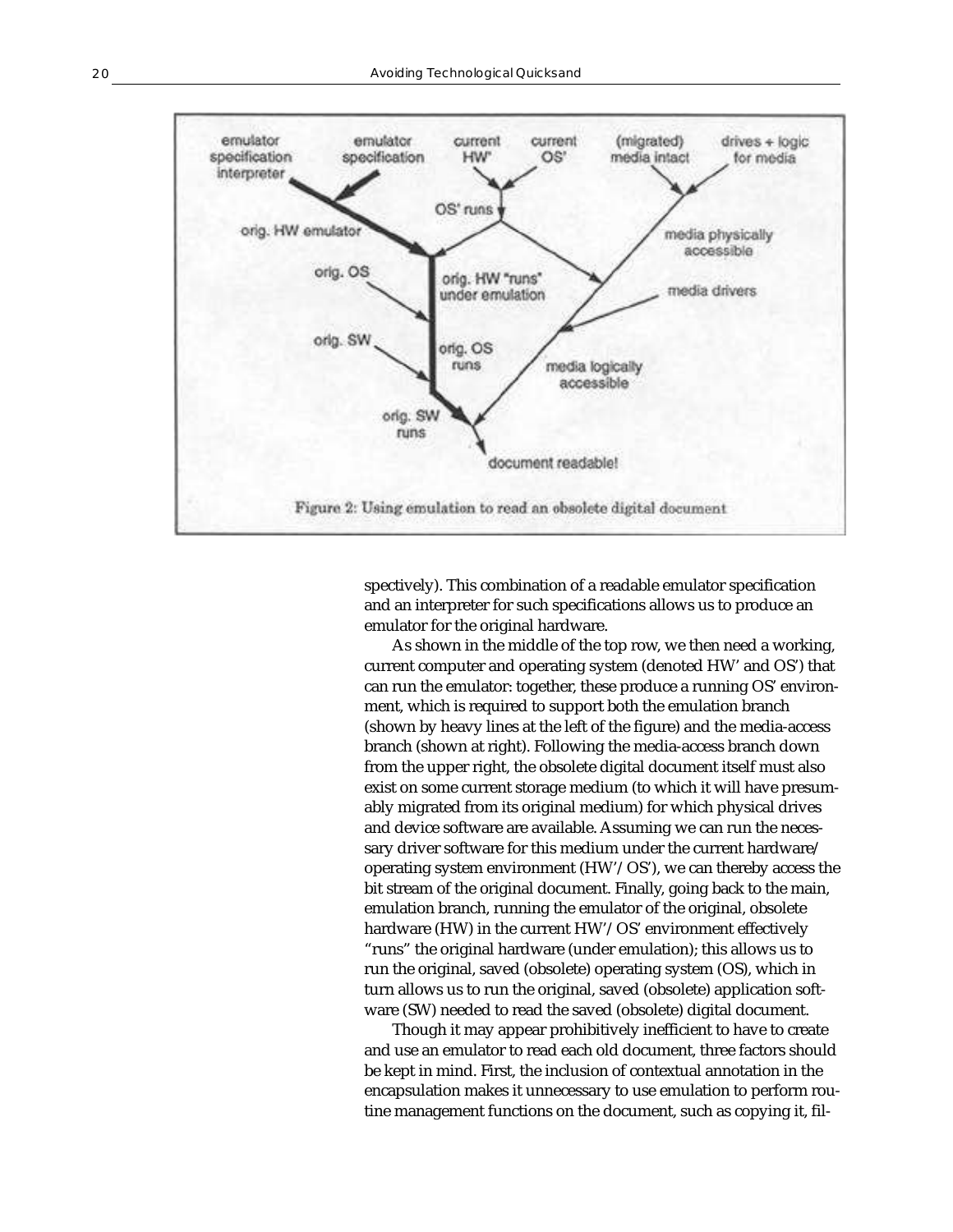ing it, or distributing it. Emulation is needed only when the document is to be read or when its content is to be extracted for translation into some vernacular form.6

Second, an emulator specification for a given obsolete hardware platform need be created only once for all documents whose software uses that platform. This provides tremendous leverage: if an emulator specification is created for any document or document type, it will confer longevity on all other digital documents that use any of the software that runs on the given hardware platform.

Third, an emulator for a given obsolete platform need be created only once for each future platform on which emulation is required to run. Once created for each new generation of computer, the emulator for a given obsolete platform can be run whenever desired on any computer of that new generation. Generating new, running emulators for new computing platforms from saved emulator specifications will therefore be a rare process: once it has been done to access any document on a new platform, the resulting emulator for that platform can be used to access all other documents saved using the emulation scheme. The process of generating an emulator from its specifications can therefore be relatively inefficient (since it need be performed only infrequently), so long as the emulator that is generated is reasonably efficient when it runs.

#### 8.3 Ancillary issues

Saving proprietary software, hardware specifications, and documentation, as required by this emulation strategy, raises potential intellectual property issues. Hardware specifications of the kind required for emulation are not necessarily proprietary, and since emulator specifications are not currently produced by hardware vendors (or anyone else), their intellectual ownership is as yet undefined. While application software and its documentation is often proprietary, the application programs required to access saved documents in general need be no more than readers for the desired document format, rather than editing programs. Such readers (along with their documentation) are often provided free by software vendors to encourage the use of their editing software. Operating system software and drivers, on the other hand, may very well be proprietary, and intellectual property restrictions or fees for these essential items must be respected if this approach is to work. Since the whole point of encapsulating this software is to make it available in the future, when it would otherwise be obsolete, one possible strategy would be to negotiate the free use of obsolete software, or to amend the copyright law to extend the principle of fair use to cover obsolete software.

For this strategy to work, responsibility for developing emulator specifications of the kind required would have to be accepted by one or more agencies, institutions, or market segments. Similarly, explan-

<sup>6</sup> The emulation environment must be designed to allow such extraction in order to facilitate the generation of vernacular versions of obsolete documents.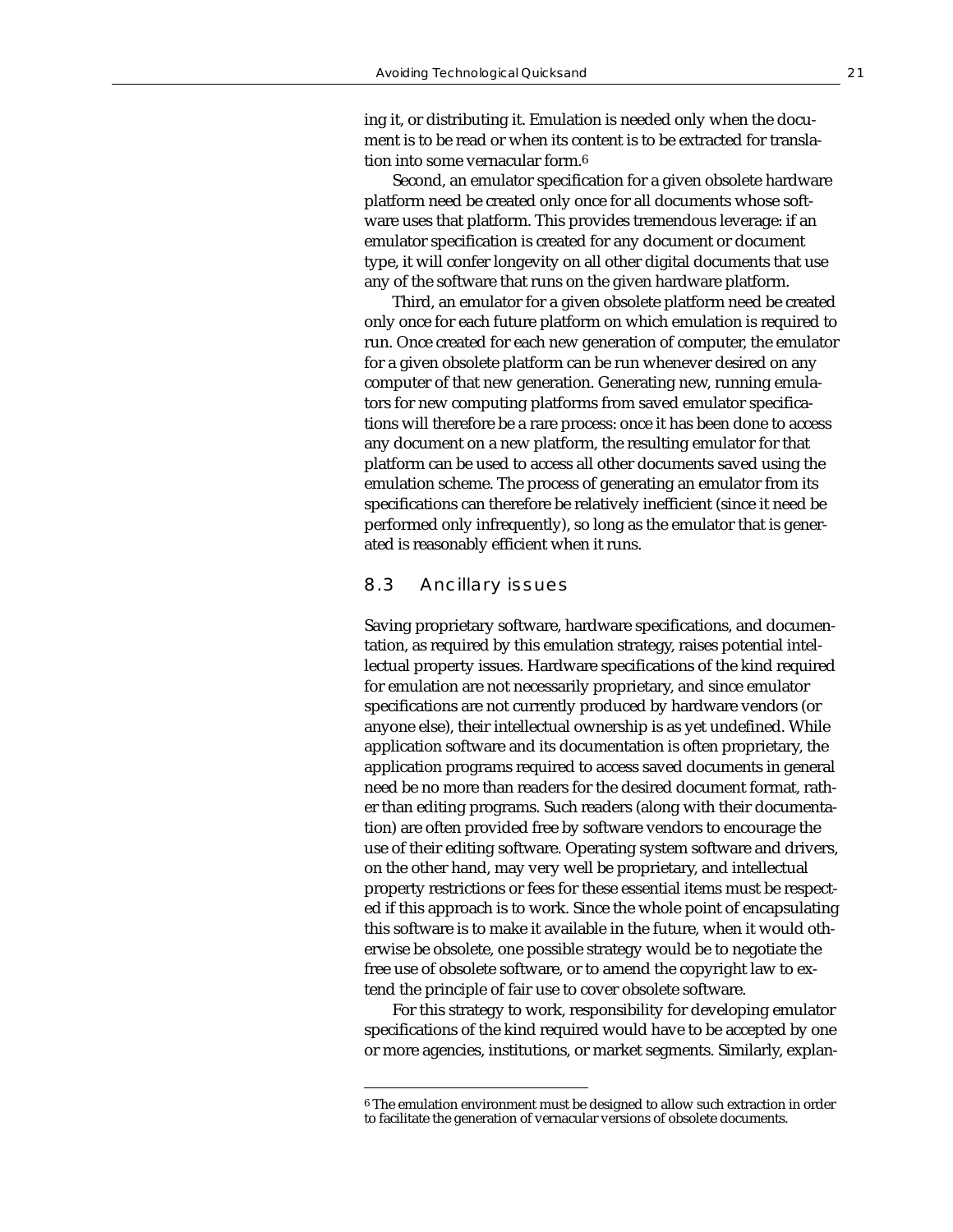atory text standards would have to be developed and maintained, and responsibility would have to be accepted for refreshing media and performing transliteration (translating this explanatory material into new human-readable forms) when necessary.

#### 8.4 Strengths and limitations of the emulation approach

It may appear that emulating a hardware platform simply to run application software is unnecessarily roundabout. If what is really desired is to emulate the behavior of the original digital document, why go to the trouble of running its original software at all? The answer to this is that we do not yet have any formal (or even informal) way of describing the full range of behaviors possible for even the simplest of digital documents, such as are produced by word processing programs. Describing the behavior of dynamic, interactive, hypermedia documents poses a far greater challenge. The only adequate specification of the behavior of a digital document is the one implicit in its interaction with its software. The only way to recreate the behavior of a digital document is to run its original software.

It may then be argued that instead of actually running original software, we might emulate the behavior of that software. This would provide considerable leverage over emulating the behavior of individual documents, since a given application program may be used for thousands (or millions) of different documents; emulating the behavior of that program would avoid having to understand and recreate the behavior of each individual document. However, we have no adequate way of specifying the behavior of most programs. The only meaningful specification of a program's behavior is implicit in its interaction with its underlying software/hardware environment; that is, programs are self-describing, but only when they run. The only way to tell what a program really does is to run it.

Alternatively, it might be argued that most application programs run under an operating system (though some may run on a "bare" machine), so we might emulate the behavior of the OS to provide a virtual platform for all applications that run under that OS. This would provide even greater leverage than would emulating applications, since many different applications run on a given OS. (Although some applications run on several different operating systems, there are many more application programs than there are operating systems.) Emulating an OS would avoid having to emulate all the applications that run on it. However, it is at least as difficult to emulate the behavior of an OS as it is to emulate the behavior of an application program; in fact, it is probably more difficult, since an OS interacts with every aspect of the computing environment, whereas most applications are far more constrained. So the argument against emulating an application applies a fortiori against emulating an OS. Nevertheless, I do not rule out this possibility: in some cases, it may be preferable to emulate a hardware platform along with an OS to produce a virtual hardware/software platform that can run applica-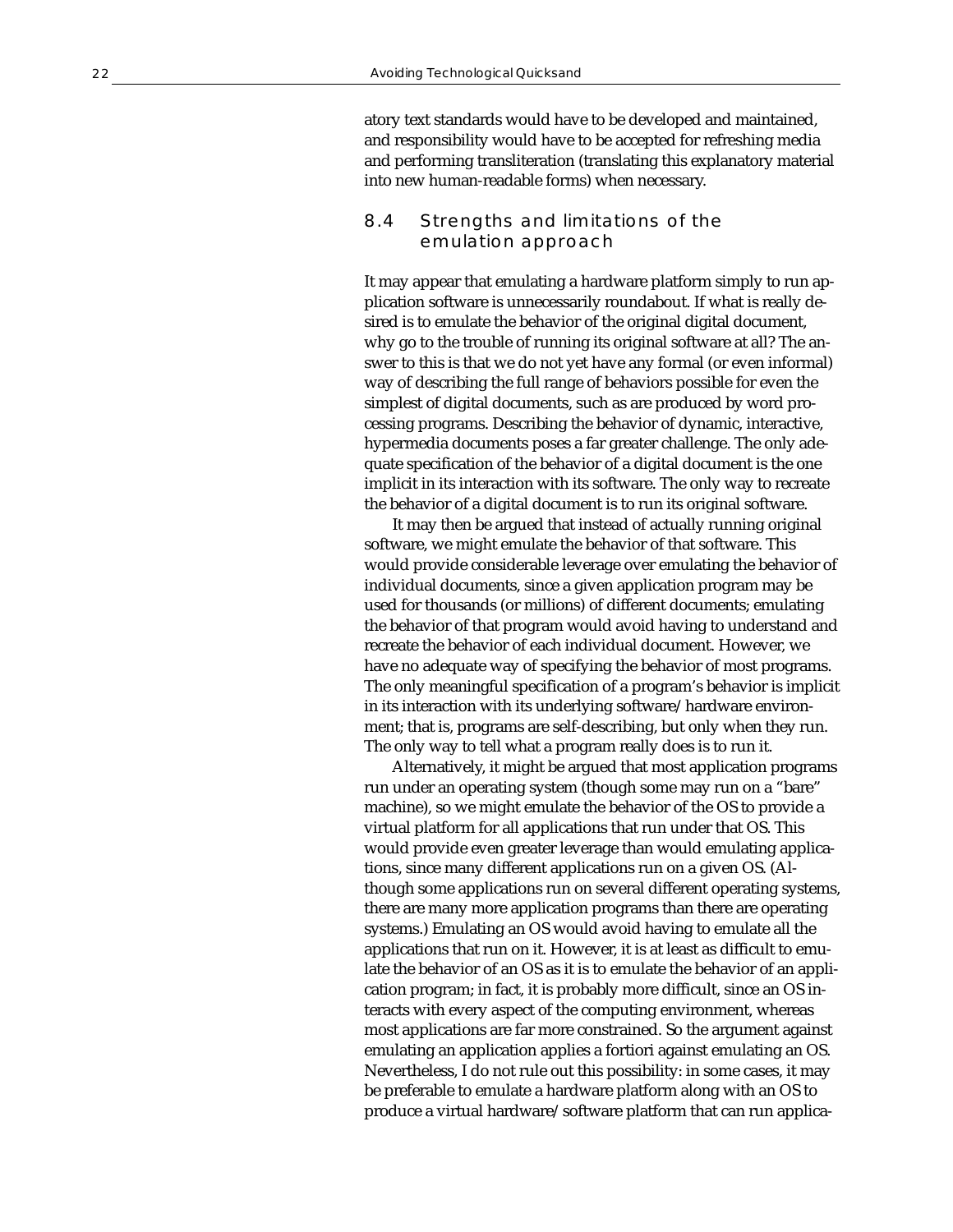tion programs. The approach proposed here allows for this variation, though it assumes that emulating hardware platforms will usually make the most sense.

Emulating the underlying hardware platform appears to be the best approach, given the current state of the art. We do not have accurate, explicit specifications of software, but we do (and must) have such specifications for hardware: if we did not, we could not build hardware devices in the first place. Why is it that we can specify hardware but not software? Any specification is intended for some reader or interpreter. Application software is intended to be interpreted automatically by hardware to produce an ephemeral, virtual entity (the running application) whose behavior we do not require to be fully specified (except to the hardware that will run it), since it is intended to be used interactively by humans who can glean its behavior as they use it. On the other hand, a hardware specification is interpreted (whether by humans or software) to produce a physical entity (a computer) whose behavior must be well-specified, since we expect to use it as a building block in other hardware and software systems. Hardware specifications are by necessity far more rigorous and meaningful than those of software. Emulating hardware is therefore entirely feasible and is in fact done routinely. 7

Hardware emulation is also relatively easy to validate: when programs intended for a given computer run successfully on an emulator of that computer, this provides reasonable assurance that the emulation is correct. Test suites of programs could be developed specifically for the purpose of validation, and an emulator specification could be tested by generating emulators for a range of different existing computers and by running the test suite on each emulator. A test suite of this kind could also be saved as part of the emulator specification and its documentation, allowing an emulator generated for a future computer to be validated (in the future, before being used) by running the saved test suite. In addition, the computer museum approach dismissed above might be used to verify future emulators by comparing their behavior with that of saved, obsolete machines.

Furthermore, of the potential emulation approaches discussed here, emulating hardware has the greatest leverage. Except for special-purpose embedded processors (such as those in toasters, automobiles, watches, and other products), computers are rarely built to run a single program: there are generally many more programs than hardware platforms, even though some programs may run on more than one platform. At any given moment, there are relatively few hardware platforms in existence, though new hardware platforms

<sup>7</sup> It is not yet clear whether digital preservation needs to include the retention of attributes of the original medium on which a digital document was stored. It can be argued that digital documents are (or should be) logically independent of their storage media and therefore need not preserve the behavior of these media; however, a counterargument to this might be that since some digital documents are tailored to specific media (such as CD-ROM), they should retain at least some attributes of those media (such as speed). The approach described here is neutral with respect to this issue: it allows attributes of storage media to be emulated when desired but does not require them to be.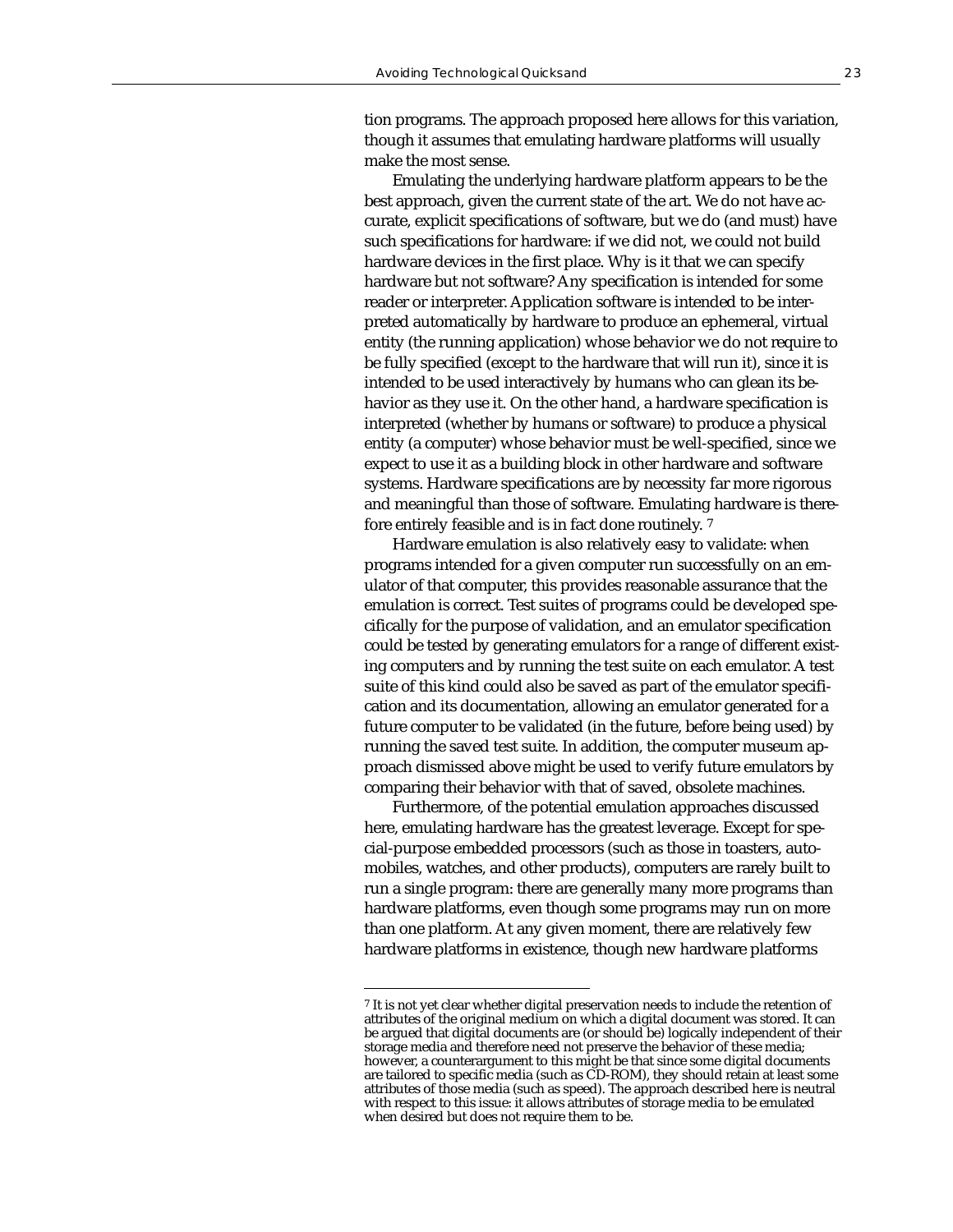may appear with greater frequency than new operating systems or applications (unless we consider each version of an OS to be a different instance, which it really is). Emulating hardware obviates the need to emulate the behavior of operating systems, application programs, and individual digital documents, all of which are problematic; it therefore appears to be by far the most efficient as well as the most viable emulation approach.

Finally, hardware emulation is a well-understood, common technique. It has been used for decades, both to help design new hardware and to provide upward compatibility for users.

#### 8.5 Natural experiments related to the emulation approach

Two classes of natural experiments suggest that the emulation approach described here should work. Though none of these experiments addresses all of the questions that must be answered in order to use emulation as a basis for digital preservation, they show that key pieces of the strategy have worked in the past.

The first class consists of examples of bundling digital documents with their original software to ensure that they are accessible and readable. For example, Apple Macintosh software is often distributed with a README file that describes the software, explains how to install it, and gives other information such as restrictions on use and information about bugs. (This is also an example of encapsulating explanatory annotation with software.) In order to ensure that the README file will be readable by any user, distribution disks typically include a copy of a simple text-editing program (Simple-Text) that can display the README file. Though most users already have at least one copy of SimpleText on their systems, as well as other, more powerful editors, most software vendors prefer not to assume that this will be the case. In the emulation approach, digital documents would be bundled with their original software, just as the README file is bundled with software capable of reading it in this example.

A second example of bundling occurs in the PC world, involving the compression scheme called PKZIP. When a file is compressed using this software, a decompression program, such as PKUNZIP, is required to expand the file. However, an option in PKZIP allows a simple version of an unzip program to be bundled with each compressed file. Choosing this option creates an executable file which, when run, expands automatically to the original file, avoiding the issue of whether the recipient of a compressed file will have the appropriate decompression software on hand.

A final example is a collection of images distributed on the Planetary Data Systems CD-ROM from NASA's Jet Propulsion Laboratory (JPL). The imagery on this CD is designed to be read with Adobe Reader 2, a free program that can display files encoded in Adobe's popular portable document format (PDF). If the user tries to display these images with a later version of Adobe Reader, the images refuse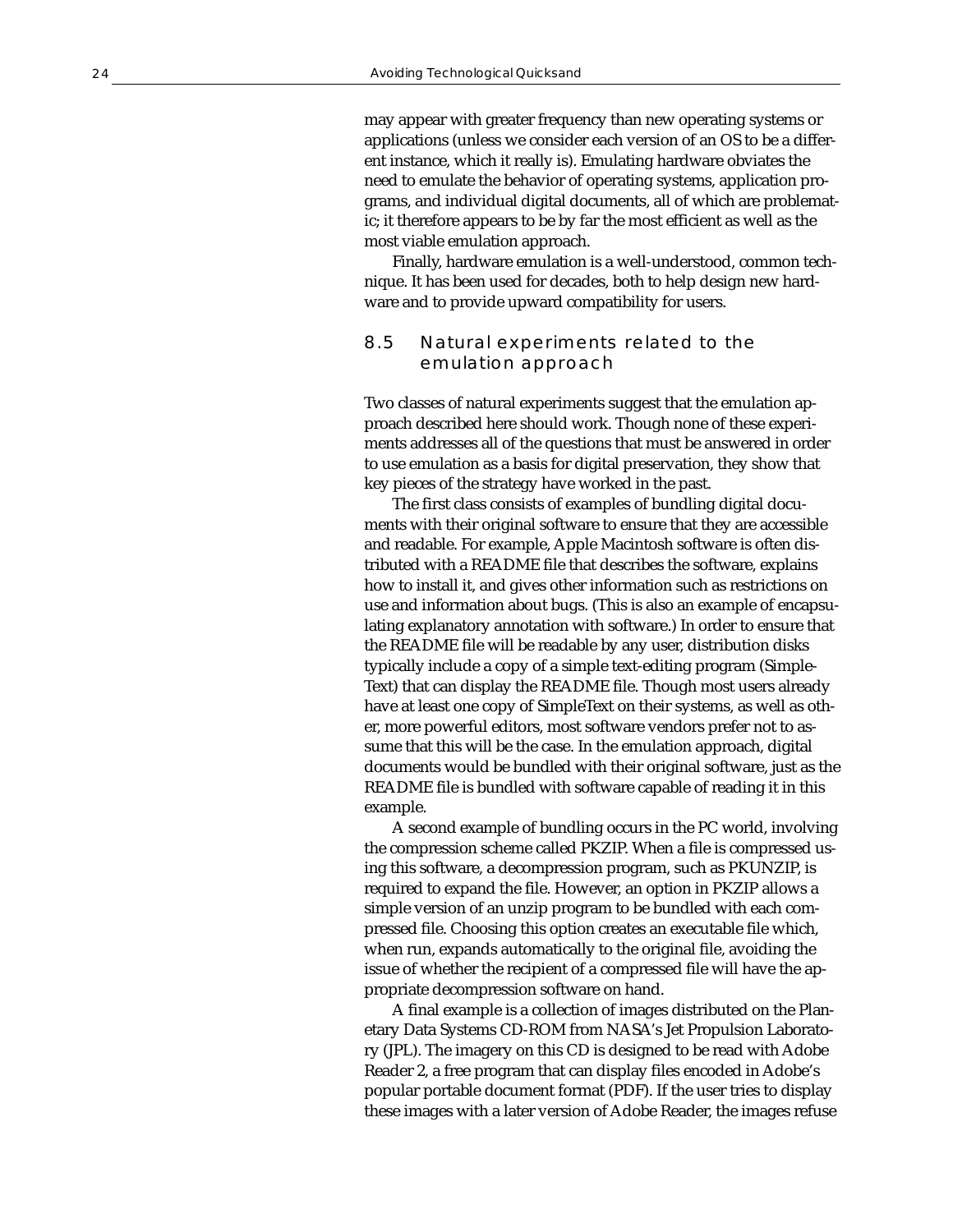to display themselves: not only are the images bundled with appropriate software, but they are protected from being accessed by any other software, since there is no guarantee that such software will treat the images appropriately. In this case, not even later versions of the same program (such as Adobe Reader 3) are allowed to read the images; though this may seem restrictive, it is in fact a good approach, since later versions of software do not always treat files created by older versions appropriately.

All of these examples bundle software to be run on a known platform, so none of them provides much longevity for their documents. Nevertheless they do prove that bundling original software with a document is an effective way of making sure that the document can be read.

The second class of natural experiments involves the use of emulation to add longevity to programs and their documents. The first example is a decades-old practice that hardware vendors have used to provide upward compatibility for their customers. Forcing users to rewrite all of their application software (and its attendant databases, documents, and other files) when switching to a new computer would make it hard for vendors to sell new machines. Many vendors (in particular, IBM) have therefore often supplied emulation modes for older machines in their new machines. The IBM 360, for example, included an emulation mode for the older 7090/94 so that old programs could still be run. Apple did something similar when switching from the Motorola 68000 processor series to the PowerPC by including an emulator for 68000 code; not only did this allow users to run all of their old programs on the new machine, but significant pieces of the Macintosh operating system itself were also run under emulation after the switch, to avoid having to rewrite them. Whether emulation is provided by a special mode using microcode or by a separate application program, such examples prove that emulation can be used to keep programs (and their documents) usable long after they would otherwise have become obsolete.

A second example of the use of emulation is in designing new computing platforms. Emulation has long been used as a way of refining new hardware designs, testing and evaluating them, and even beginning to develop software for them before they have been built. Emulators of this kind might be a first step toward producing the emulator specifications needed for the approach proposed here: hardware vendors might be induced to turn their hardware-design emulators into products that could satisfy the emulator scheme's need for emulator specifications.

A final example of the use of emulation is in the highly active "retro-computing" community, whose members delight in creating emulators for obsolete video game platforms and other old computers. There are numerous World Wide Web sites listing hundreds of free emulators of this kind that have been written to allow old programs to be run on modern computers. A particularly interesting example of this phenomenon is the MAME (Multiple Arcade Machine Emulator) system, which supports emulation of a large number of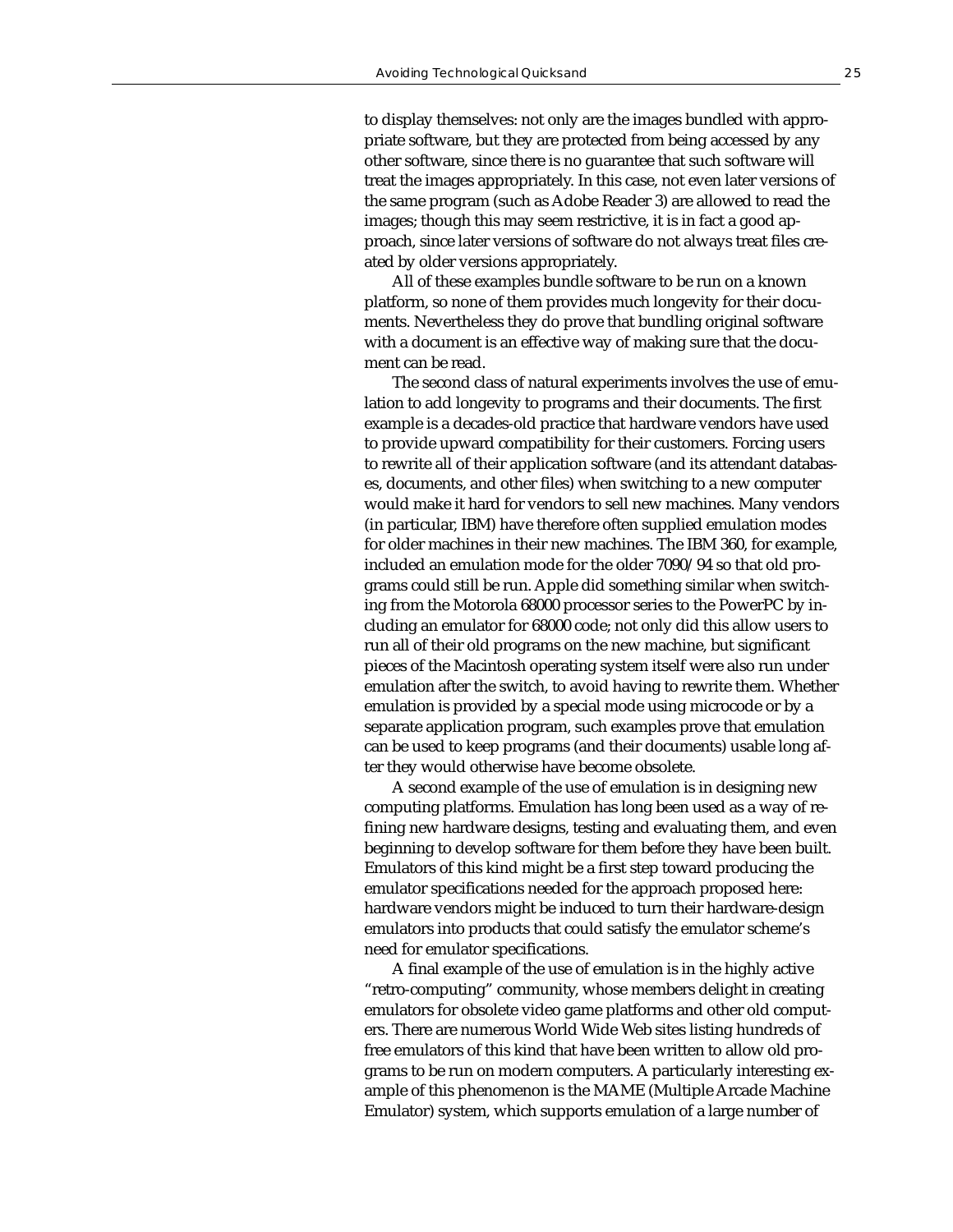different platforms, suggesting that emulation can be cost-effective for a wide range of uses.

These three examples consist of emulators that run on existing hardware platforms, so they do not address the problem of specifying an emulator for a future, unknown computer; but they prove that emulation is an effective way of running otherwise obsolete software.

## **9. Research Required for the Emulation Approach**

In order to prove the feasibility of the emulation approach, research is required in three areas: (1) techniques must be developed for specifying emulators that will run on unknown, future computers; (2) techniques must be developed for keeping annotations and explanations human-readable in the future; and (3) techniques must be developed for encapsulating documents, software, emulator specifications, and associated annotations and metadata to ensure their mutual cohesion and prevent their corruption.

#### 9.1 Emulator specification formalism

An emulator specification formalism must be developed that captures all relevant attributes of a hardware platform, including interaction modes, speed (of execution, display, access, and so forth), display attributes (pixel size and shape, color, dimensionality, and so forth), time and calendar representations, device and peripheral characteristics, distribution and networking features, multiuser aspects, version and configuration information, and other attributes. The formalism must be extensible so that future attributes can be added when needed (for example, for compliance with future Y10K standards). The set of attributes needed to ensure that a future emulation precisely reproduces an obsolete platform in all possible aspects is unbounded, but the scheme assumes that a certain degree of variance in the behavior of emulators will be acceptable. (This variance corresponds to that in the original program's behavior when executed on different contemporary systems and configurations, using different monitors, keyboards, disk drives, and other peripheral devices.)

Emulator specifications must be saved so that they can be used effectively to produce emulators in the future. There are several possible ways of doing this. First, an abstract, formal description could be saved, which could be interpreted by a human or program in the future to enable construction of the desired emulator. Second, an executable description (that is, an emulator program written in a highlevel language) could be saved, which would be designed to run on some simple abstract machine that could easily be implemented in the future; instructions for implementing that abstract machine and/ or an abstract formal description of it would be saved along with the emulator to allow it to run on future computers. Alternatively, the second approach could be transformed into an instance of the first by making the executable description abstract and formal, thereby al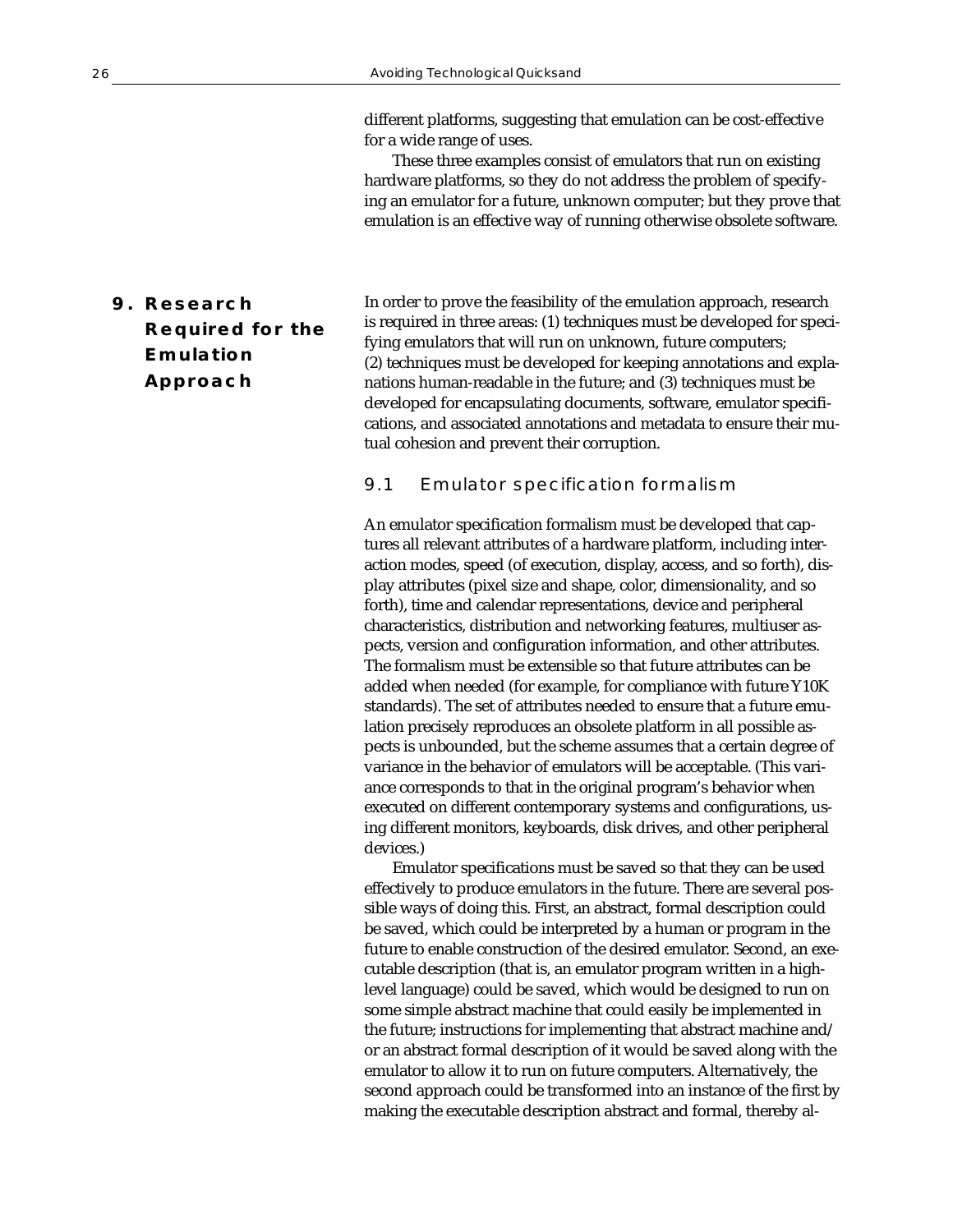lowing it either to be interpreted by a human or program in the future or to be run on a future implementation of an abstract machine. All of these alternatives require storing formal and/or explanatory descriptions that can be used to bootstrap the process of creating a future emulator. To ensure that these descriptions remain humanreadable in the future, they must be stored in the annotation form discussed next.

#### 9.2 Human-readable annotations and explanations

Ideally, the emulation scheme would be self-describing: that is, a suitable program running on a future computer, when asked to access an obsolete document saved using this scheme, would automatically interpret the saved explanations to find out how to open the encapsulation, generate the required emulator (or find one that has already been generated for this type of computer), and run the document's saved software under this emulator to access the document itself. Alternatively, a user could interpret the saved explanations to perform the same steps. In either case, the key to successfully accessing a document saved using the emulation approach lies in the saved explanations that accompany the document, including explanations of how to use the encapsulation itself, user documentation, version and configuration information for all the software that is to be run under emulation (and for the emulated hardware), and the emulator specification itself. Whether or not these saved explanations can be automatically interpreted by future computer programs, they *must* remain readable by future humans, to ensure that saved documents are not lost.

The emulation approach requires the development of an annotation scheme that can save these explanations in a form that will remain human-readable, along with metadata which provide the historical, evidential, and administrative context for preserving digital documents. There has been considerable work in the library, archives, scientific data, and records communities on identifying such metadata (Cox 1994 and 1996, IEEE 1997, NRC 1995, Rothenberg 1996).

Future users of digital documents preserved using the emulation approach will be faced with an encapsulated collection of components that need to be used in a particular way in order to read the desired document. First and foremost, users must be able to read some intelligible explanation that tells them how to proceed. This explanation must itself be a digital document (if only to guarantee that it accompanies the other components of the encapsulation), but it must be human-readable if it is to serve its purpose. It will generally be of the same vintage as the encapsulated digital document whose exhumation it explains, but it cannot be stored in the same way as that document, or it will be equally unreadable. The solution to this conundrum lies in restricting the form of this explanatory documentation, for example, to simple text (or possibly text plus simple line drawings).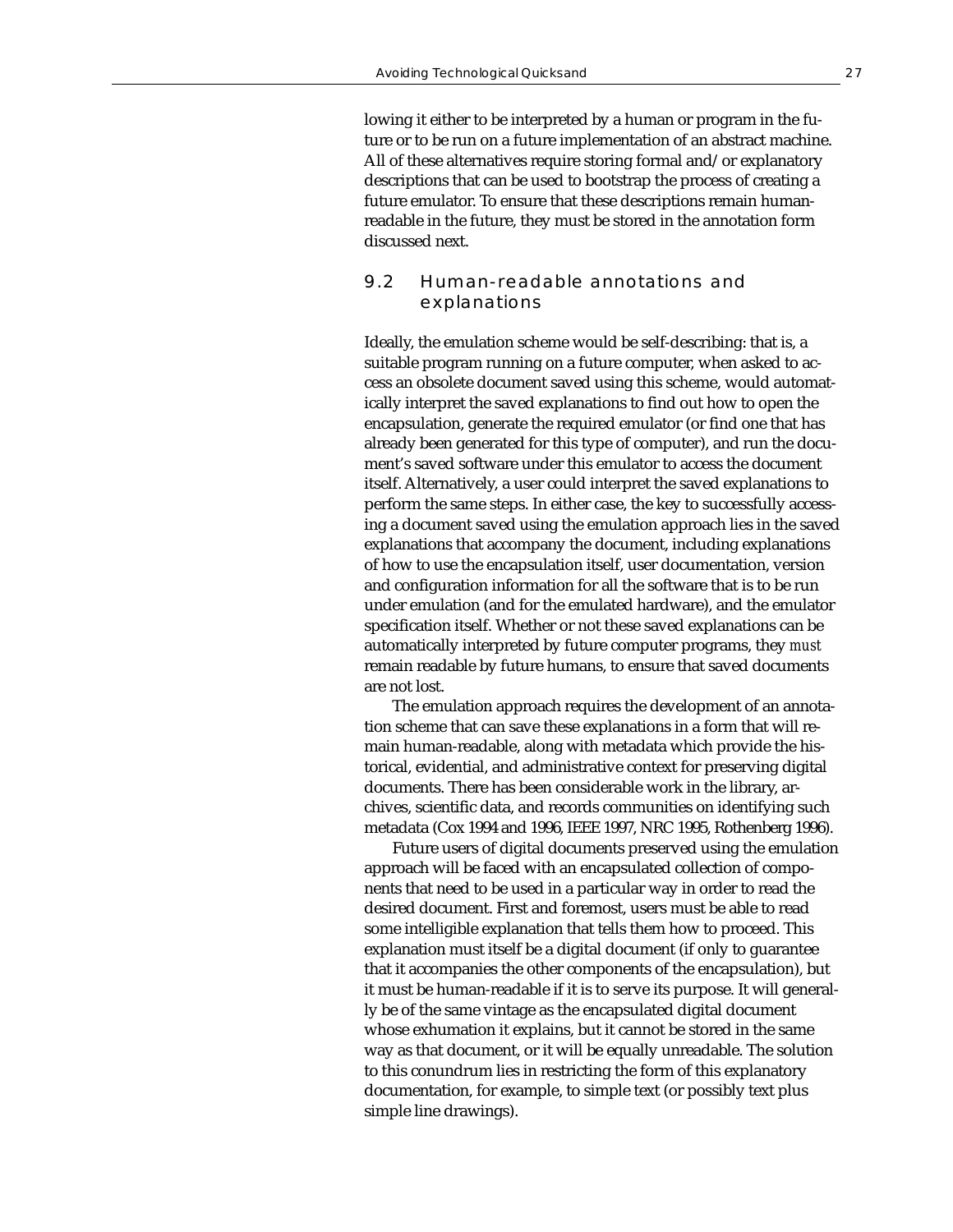Even if the encoding of this explanatory material is standardized, however, whatever standard is chosen will eventually become obsolete, which is why the emulation strategy allows annotations and explanations to be translated (transliterated) whenever necessary. In order to guarantee that this translation is performed without loss, we must develop subset-translatable encodings, which I define as having the property that if some encoding Y is subset-translatable into another encoding Z, then anything expressed in Y can be translated into a subset Zy of Z, and anything in the resulting subset Zy can be translated back into Y without loss. This allows Z to be a proper superset of Y (not limited to Y's expressivity) while ensuring that anything that is expressed in Y can be translated into Z and back into Y again without loss. A sequence of such encodings, evolving as necessary over time, will solve the readability problem for annotations: each encoding in this sequence serves as an annotation standard during a given epoch.

Although it is logically sufficient—having asserted that an encoding Y is subset-translatable into encoding Z—to translate a document from Y to Z and discard the original Y-form of the document, this is unlikely to convince skeptical future users. It is therefore also important to develop the concept of a subset-translator (consisting in each case of a table or a process, depending on the complexity of the translation) that shows how to translate Y into Z and back again. If this translator is saved, along with definitions of encodings Y and Z, and the Y and Z forms of all translated information, then any future user can verify that Y is indeed subset-translatable into Z, that the information was correctly translated from Y to Z, and that nothing was lost in this translation (by verifying that the reverse translation reproduces the original, saved Y-form of the information). 8 In order for all of this saved information (encodings, translators, history of translations that have been performed, and so forth) to remain readable in the future, it must be stored using this same transliteration scheme, that is, it must be encoded in a current annotation standard, to be subset-translated as needed in the future.

#### 9.3 Encapsulation techniques

One final piece of the puzzle is required to make the emulation approach work: how do we encapsulate all of the required items so that they do not become separated or corrupted and so that they can be handled as a single unit for purposes of data management, copying to new media, and the like? While encapsulation is one of the core concepts of computer science, the term carries a misleading connotation of safety and permanence in the current context. An encapsulation is, after all, nothing more than a logical grouping of items. For example, whether these are stored contiguously depends on the de-

<sup>8</sup> Although a sequence of such translations may be needed over time, all that is really required is to save the sequence of encodings and translators: future custodians of this explanatory information could then safely defer translating a particular annotation until it is needed, so long as its encoding is not lost.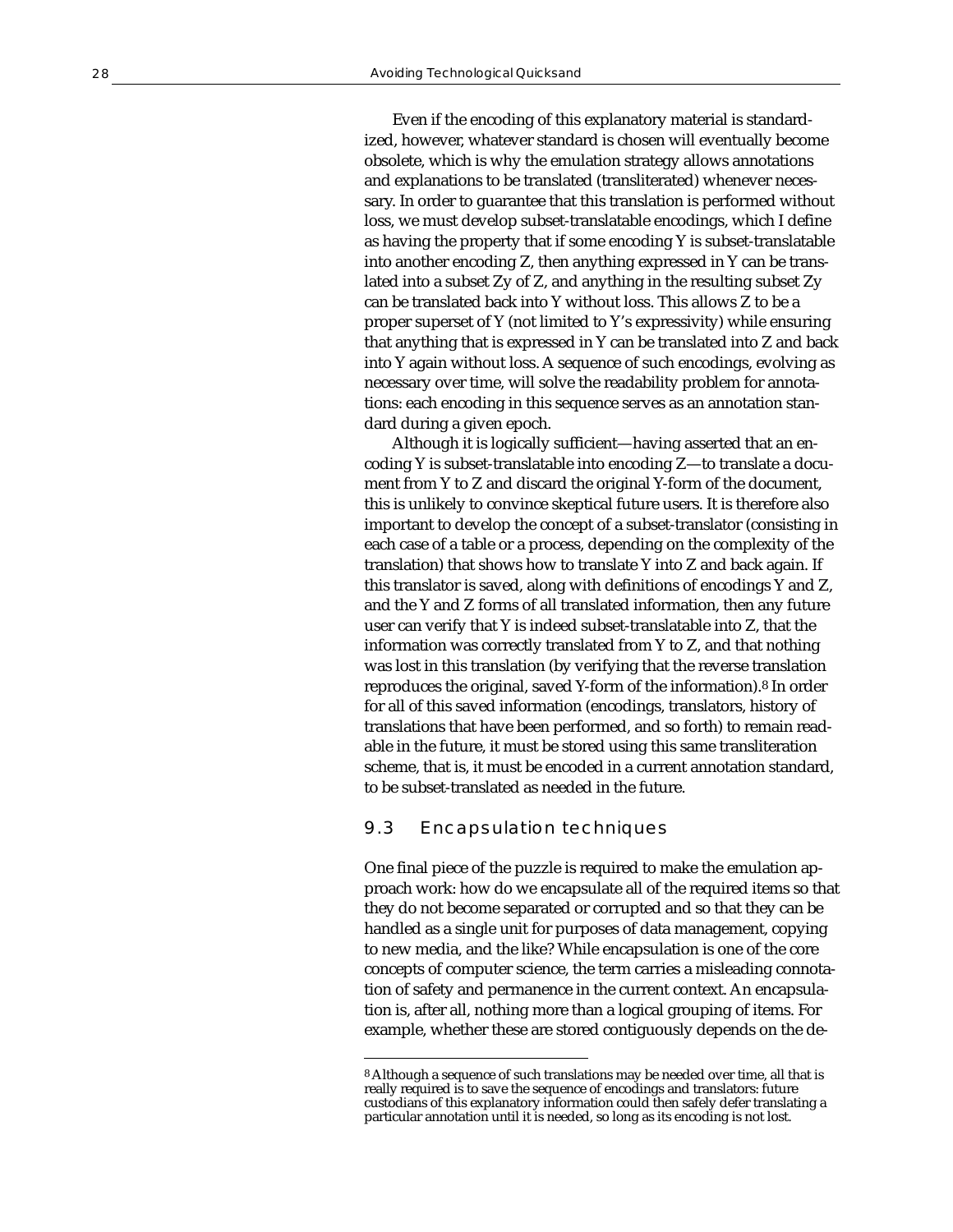tails of the storage medium in use at any given time. The logical shell implied by the term *encapsulation* has no physical reality (unless it is implemented as a hardened physical storage device). And while it is easy to mark certain bit streams as inviolate, it may be impossible to prevent them from being corrupted in the face of arbitrary digital manipulation, copying, and transformation.

Techniques must therefore be developed for protecting encapsulated documents and detecting and reporting (or correcting) any violations of their encapsulation. In addition, criteria must be defined for the explanatory information that must be visible *outside* an encapsulation to allow the encapsulation to be interpreted properly.

Many encapsulated digital documents from a given epoch will logically contain common items, including emulator specifications for common hardware platforms, common operating system and application code files, software and hardware documentation, and specifications of common annotation standards and their translators. Physically copying all of these common elements into each encapsulation would be highly redundant and wasteful of storage. If trustworthy repositories for such items can be established (by libraries, archives, government agencies, commercial consortia, or other organizations), then each encapsulation could simply contain a pointer to the required item (or its name and identifying information, along with a list of alternative places where it might be found). Different alternatives for storing common items may appeal to different institutions in different situations, so a range of such alternatives should be identified and analyzed.

There is also the question of what should go inside an encapsulation versus what should be presented at its surface to allow it to be manipulated effectively and efficiently. In principle, the surface of an encapsulation should present indexing and cataloging information to aid in storing and finding the encapsulated document, a description of the form and content of the encapsulated document and its associated items to allow the encapsulation to be opened, contextual and historical information to help a potential user (or document manager) evaluate the relevance and validity of the document, and management information to help track usage and facilitate retention and other management decisions. All of this information should be readable without opening the encapsulation, since none of it actually requires reading the encapsulated document itself.

It is logically necessary only that the tip of this information protrude through the encapsulation: there must be some explanatory annotation on the surface that tells a reader how to open at least enough of the encapsulation to access further explanatory information inside the encapsulation. Even this surface annotation will generally not be immediately human-readable, if the encapsulation is stored digitally. If it happens to be stored on a physical medium that is easily accessible by humans (such as a disk), then this surface annotation might be rendered as a human-readable label on the physical exterior of the storage unit, but this may not be feasible. For example, if a large number of encapsulations are stored on a single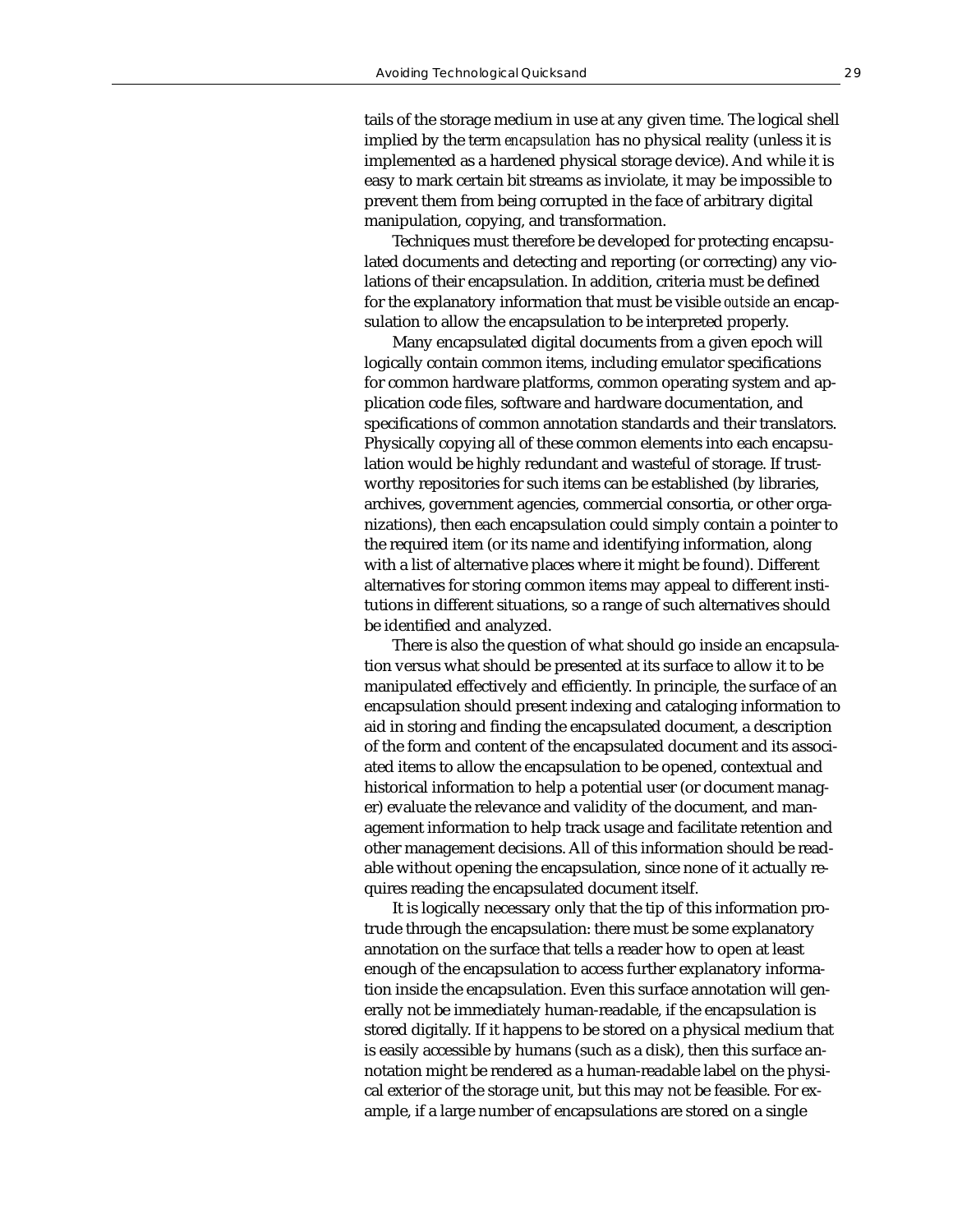unit, it may be impossible to squeeze all of their surface annotations onto the label of the unit. So in general, even this surface annotation will be on a purely logical surface that has no physical correlate. The reader of this surface annotation will therefore be a program rather than a human, though it may quickly deliver what it reads to a human. It must therefore be decided how such surface annotations should be encoded, for example, whether the annotation standards described above are sufficient for this purpose or whether a hierarchy of such standards—corresponding to different levels of immediate human-readability—should be developed.

The long-term digital preservation problem calls for a long-lived solution that does not require continual heroic effort or repeated invention of new approaches every time formats, software or hardware paradigms, document types, or recordkeeping practices change. This approach must be extensible, since we cannot predict future changes, and it must not require labor-intensive translation or examination of individual documents. It must handle current and future documents of unknown type in a uniform way, while being capable of evolving as necessary. Furthermore, it should allow flexible choices and tradeoffs among priorities such as access, fidelity, and ease of document management. **10. Summary**

Most approaches that have been suggested as solutions to this problem—including reliance on standards and the migration of digital material into new forms as required—suffer from serious inadequacies. In contrast, the emulation strategy as elaborated above, though it requires further research and proof of feasibility, appears to have many conceptual advantages over the other approaches suggested and is offered as a promising candidate for a solution to the problem of preserving digital material far into the future.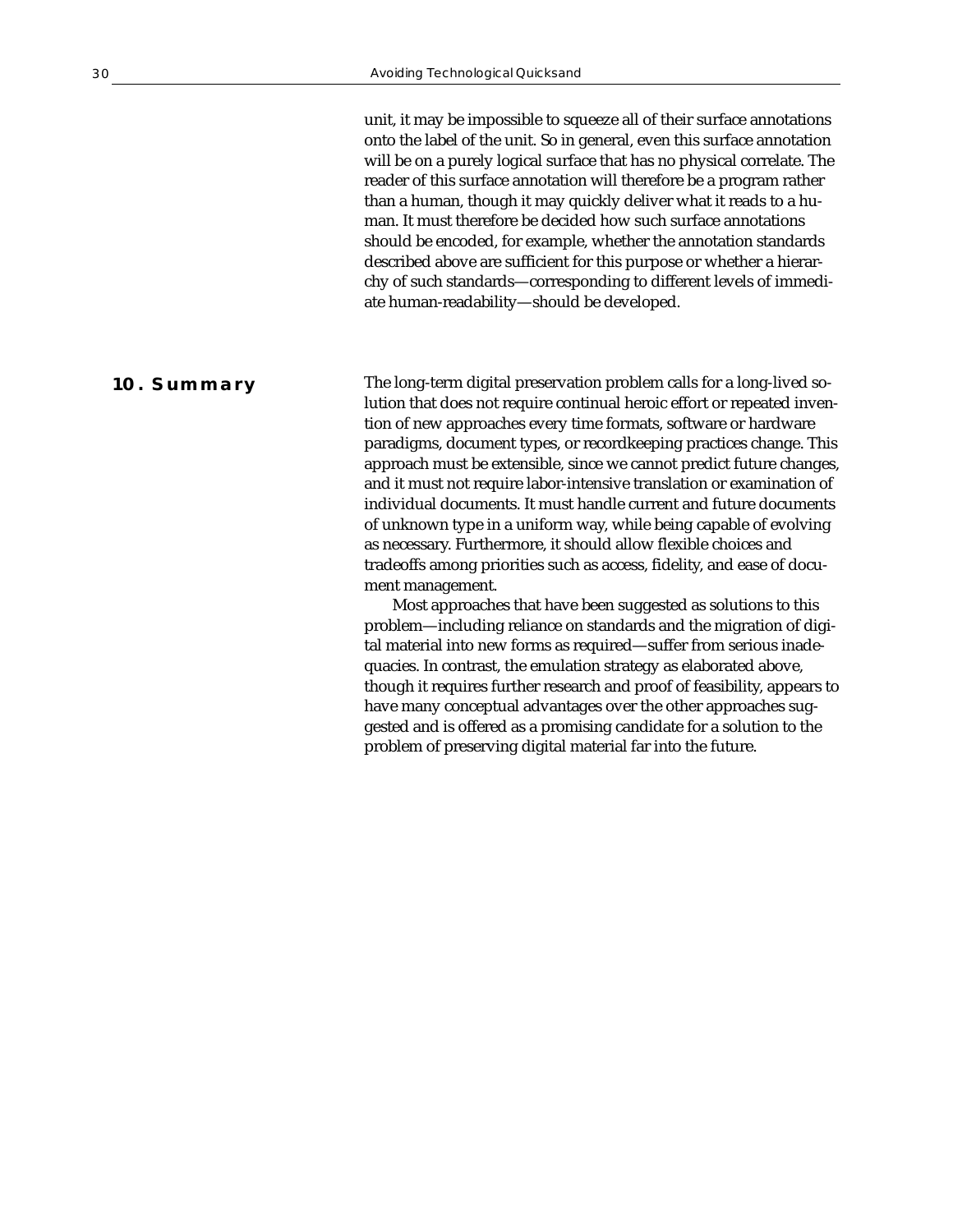#### **REFERENCES**

Bearman, D. 1993. "The Implications of *Armstrong v. Executive Office of the President* for the Archival Management of Electronic Records." *American Archivist* 56: 150–60.

Bearman, D. (ed.). 1991. *Hypermedia and Interactivity in Museums: Proceedings of an International Conference*. Pittsburgh.

Bearman, D. 1992. "Documenting Documentation." *Archivaria* 34 (Summer).

Bikson, T. K. Forthcoming. "Managing Digital Documents: Technology Challenges and Institutional Responses." In *Proceedings of the Internal Conference of the Round Table on Archives*. Stockholm, Sweden: International Council on Archives (September 1998).

————. 1997. *Strategies for Implementing Document Management Technology*. ACC/1997/ISCC/4. Geneva: United Nations Information Systems Coordination Committee (ISCC), Annex II.

————. 1994. "Organizational Trends and Electronic Media." *American Archivist* 57(1): 48–68. (Also available from RAND as Reprint RP-307.)

Bikson, T. K., and E. J. Frinking. 1993. "Preserving the Present: Toward Viable Electronic Records." Den Haag: Sdu Publishers. (Parts of this book are available as RAND Reprint RP-257.)

Bikson, T. K., and S. A. Law. 1993. "Electronic Information Media and Records Management Methods: A Survey of Practices in United Nations Organizations." *Information Society* 9(2): 125–44. (Also available from RAND as Reprint RP-508.)

Codd, E. F. 1982. "Relational Database: A Practical Foundation for Productivity." *CACM* 25(2): 109–17.

Coleman, J., and Don Willis. 1997. *SGML as a Framework for Digital Preservation and Access*. Washington, D.C.: Commission on Preservation and Access.

Cox, Richard J. 1994. "Re-Discovering the Archival Mission: The Recordkeeping Functional Requirements Project at the University of Pittsburgh, A Progress Report." *Archives and Museum Informatics* 8(4): 279–300.

<sup>———-. 1996. &</sup>quot;The Record in the Information Age: A Progress Report on Reflection and Research." *Records & Retrieval Report* 12(1): 1– 16.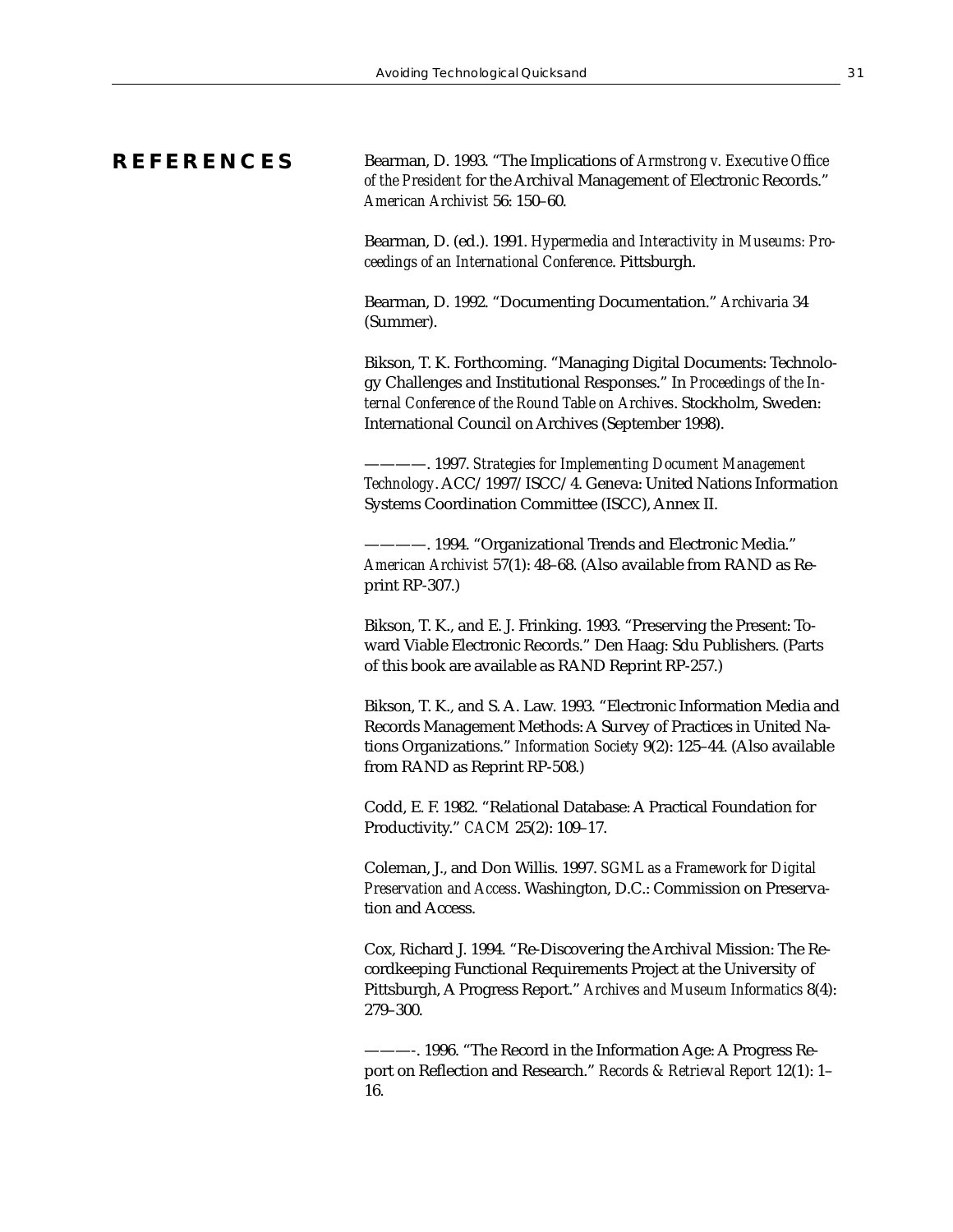Day, Michael. 1997. "Extending Metadata for Digital Preservation." *Ariadne.* Available from http://www.ariadne.ac.uk/issue9/metada $ta/$  (May).

Dollar, C. M. 1992. *Archival Theory and Information Technologies: The Impact of Information Technologies on Archival Principles and Practices, Information and Documentation*. Series 1, edited by Oddo Bucci. Macerata, Italy: University of Macerata.

Dublin Core Metadata Initiative. 1998. "The Dublin Core: A Simple Content Description Model for Electronic Resources." Sponsors: Online Computer Library Center, The Library of Congress, Coalition for Networked Information, National Science Foundation, National Libraries of Australia and Finland, National Computational Science Alliance, Distributed Systems Technology Centre (Australia), and UK Office for Library and Information Networking. Available from http://purl.org/dc.

Erlandsson, Alf. 1994. "The Principle of Provenance and the Concept of Records Creator and Record: Legal Development." In *The Principle of Provenance*, pp. 33–49. Stockholm: Swedish National Archives.

————. 1996. *Electronic Records Management: A Literature Review*. International Council on Archives' (ICA) Study. Available from http://www.archives.ca/ica. ISBN 0-9682361-2-X.

Fonseca, F., P. Polles, and M. Almeida. 1996. *Analysis of Electronic Files of Bank Reports*. Washington. D.C.: World Bank, Business Unit Document Services.

Fox, E. A., and G. Marchionini (guest eds.). 1998. "Toward a World Wide Digital Library." *CACM* 41(4): 28–98.

Getty Conservation Institute, Getty Information Institute, Long Now Foundation. 1998. "Time & Bits: Managing Digital Continuity." Available from http://www.ahip.getty.edu/timeandbits/intro.html.

Giguere, M. 1996. "Metadata Attribute Recommendations." In *Human Resources Information System—RFP*. Philadelphia, Pa.: City of Philadelphia. Available from http://www.lis.pitt.edu/~nhprc/ xhibit4.html.

Hedstrom, Margaret. 1991. "Understanding Electronic Incunabula: A Framework for Research on Electronic Records." *American Archivist* 54(3): 334–54.

<sup>————. 1993. &</sup>quot;Electronic Records Program Strategies: An Assessment." In *Electronic Records Management Program Strategies*, edited by Margaret Hedstrom. Archives and Museum Informatics. Pittsburgh, Pa.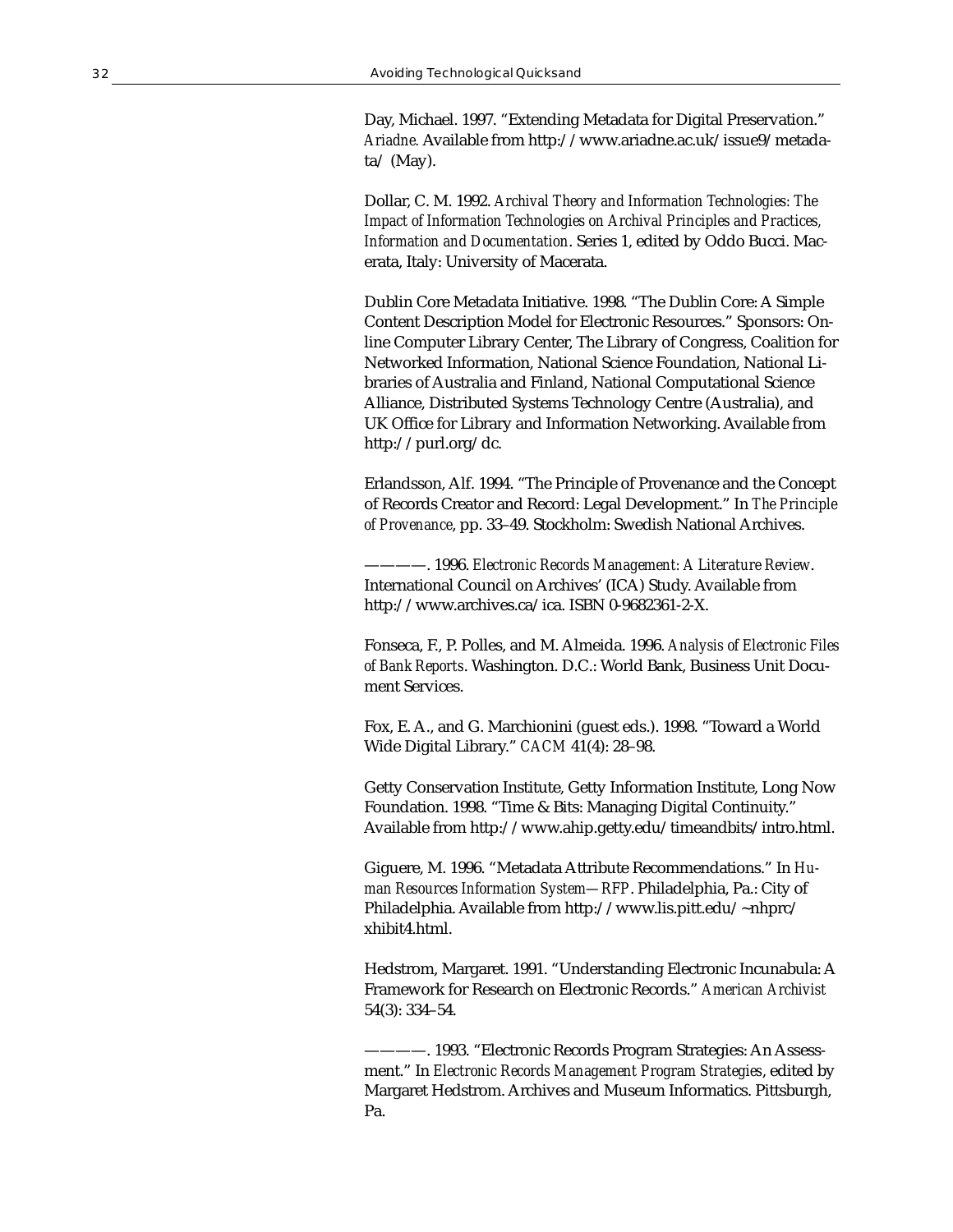Horsman, Peter. 1994. "Taming the Elephant: An Orthodox Approach to the Principle of Provenance." In *The Principle of Provenance*, pp. 51– 63. Stockholm: Swedish National Archives.

Institute of Electrical and Electronics Engineers. 1997. *Proceedings of the Second IEEE Metadata Conference*. Silver Spring, Md., September 16–17.

Indiana University Electronic Records Project. 1997. "A Methodology for Evaluating Recordkeeping Systems." Draft (March).

Kenney, Anne R. 1997. *Digital to Microfilm Conversion: A Demonstration Project 1994–96.* Final report to the National Endowment for the Humanities. Ithaca, N. Y.: Cornell University Library. Available from http://www.library.cornell.edu/preservation/com/comfin.html.

Lancaster, F. W. 1986. *Vocabulary Control for Information Retrieval.* Arlington, Va.: Information Resources Press.

Lesk, Michael. 1995. "Preserving Digital Objects: Recurrent Needs and Challenges." Available from http://www.lesk.com/mlesk/ auspres/aus.html.

————. 1992*. Preservation of New Technology: A Report of the Technology Assessment Advisory Committee to the Commission on Preservation and Access*. Washington, D.C.: Commission on Preservation and Access.

Manes, S. 1998. "Time and Technology Threaten Digital Archives." *New York Times*, April 7, *Science Times* section, p. F-4.

Michelson, A., and Jeff Rothenberg. 1992. "Scholarly Communication and Information Technology: Exploring the Impact of Changes in the Research Process on Archives." *American Archivist* 55(2).

Morelli, Jeffrey D. 1998. "Defining Electronic Records: Problems of Terminology." In *History and Electronic Artefacts*, edited by Edward Higgs, pp. 169–83. Oxford: Clarendon Press.

Morris, R. J. 1998. "Electronic Documents and the History of the Late Twentieth Century: Black Holes or Warehouses." In *History and Electronic Artefacts*, edited by Edward Higgs, pp. 31–38. Oxford: Clarendon Press.

National Archives and Records Administration (NARA). 1991. *Management, Preservation and Access for Electronic Records with Enduring Value*. Washington, D. C.: NARA. July 1.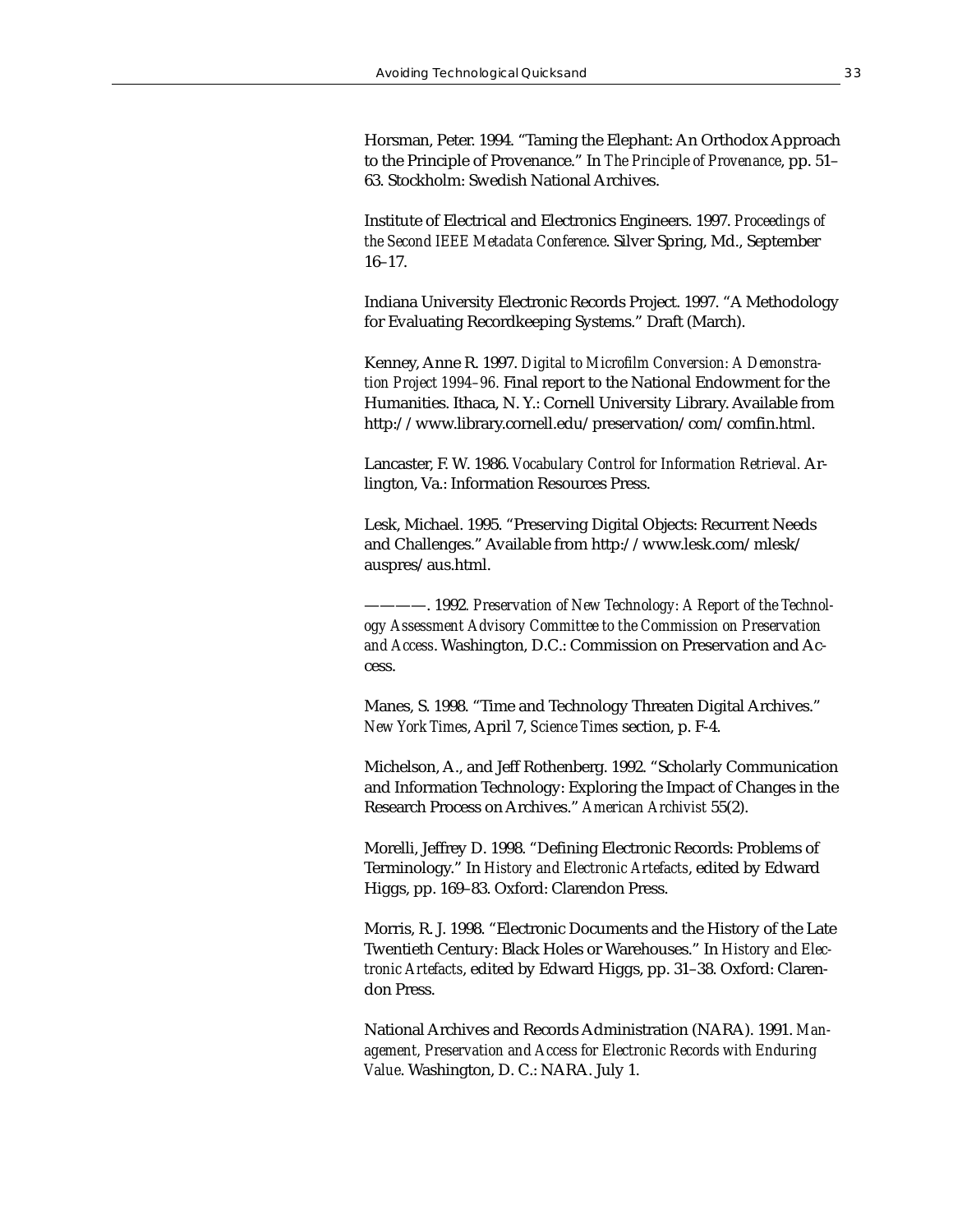National Research Council. 1995. *Preserving Scientific Data on our Physical Universe: A New Strategy for Archiving the Nation's Scientific Information Resources.* Washington, D.C.: National Academy Press.

Popkin, J., and A. Cushman. 1993. *Integrated Document Management— Controlling a Rising Tide*. Stamford, Conn.: Gartner Group.

Roberts, D. 1994. "Defining Electronic Records. Documents and Data." *Archives and Manuscripts* 22(2): 14–26.

Rothenberg, Jeff. 1997. "Digital Information Lasts Forever—Or Five Years, Whichever Comes First." RAND Video V-079.

-. 1996. "Metadata to Support Data Quality and Longevity." First IEEE Metadata Conference, April 16–18. Silver Spring, Md. Available from http://computer.org/conferen/meta96/ rothenberg\_paper/ieee.data-quality.html.

————. 1995a. "Ensuring the Longevity of Digital Documents." *Scientific American* 272(1): 24–29.

————. 1995b. "Survival of the Digits." *Communicating Business*, Issue 4 (Spring). London: Forward Publishing.

Sanders, Terry. 1997. *Into the Future*. Video/film (60-minute version shown on PBS; 30-minute version also available). American Film Foundation, 1333 Ocean Ave., Santa Monica, Calif. 90406.

Schurer, Kevin. 1998. "The Implications of Information Technology for the Future Study of History." In *History and Electronic Artefacts*, edited by Edward Higgs, pp. 155–58. Oxford: Clarendon Press.

Smith, Abby. 1998. "Preservation in the Future Tense." *CLIR Issues* 3 (May/June). Washington, D.C.: Council on Library & Information Resources.

Swade, Doron. 1998. "Preserving Software in an Object-Centred Culture." In *History and Electronic Artefacts*, edited by Edward Higgs, pp. 195–206. Oxford: Clarendon Press.

Thibodeau, Kenneth. 1991. "To Be Or Not to Be: Archives for Electronic Records." In *Archival Management of Electronic Records*, edited by David Bearman. Pittsburgh, Pa.: Archives and Museum Informatics.

United Nations Advisory Committee for the Coordination of Information Systems (ACCIS). 1990. *Management of Electronic Records: Issues and Guidelines*. New York: United Nations.